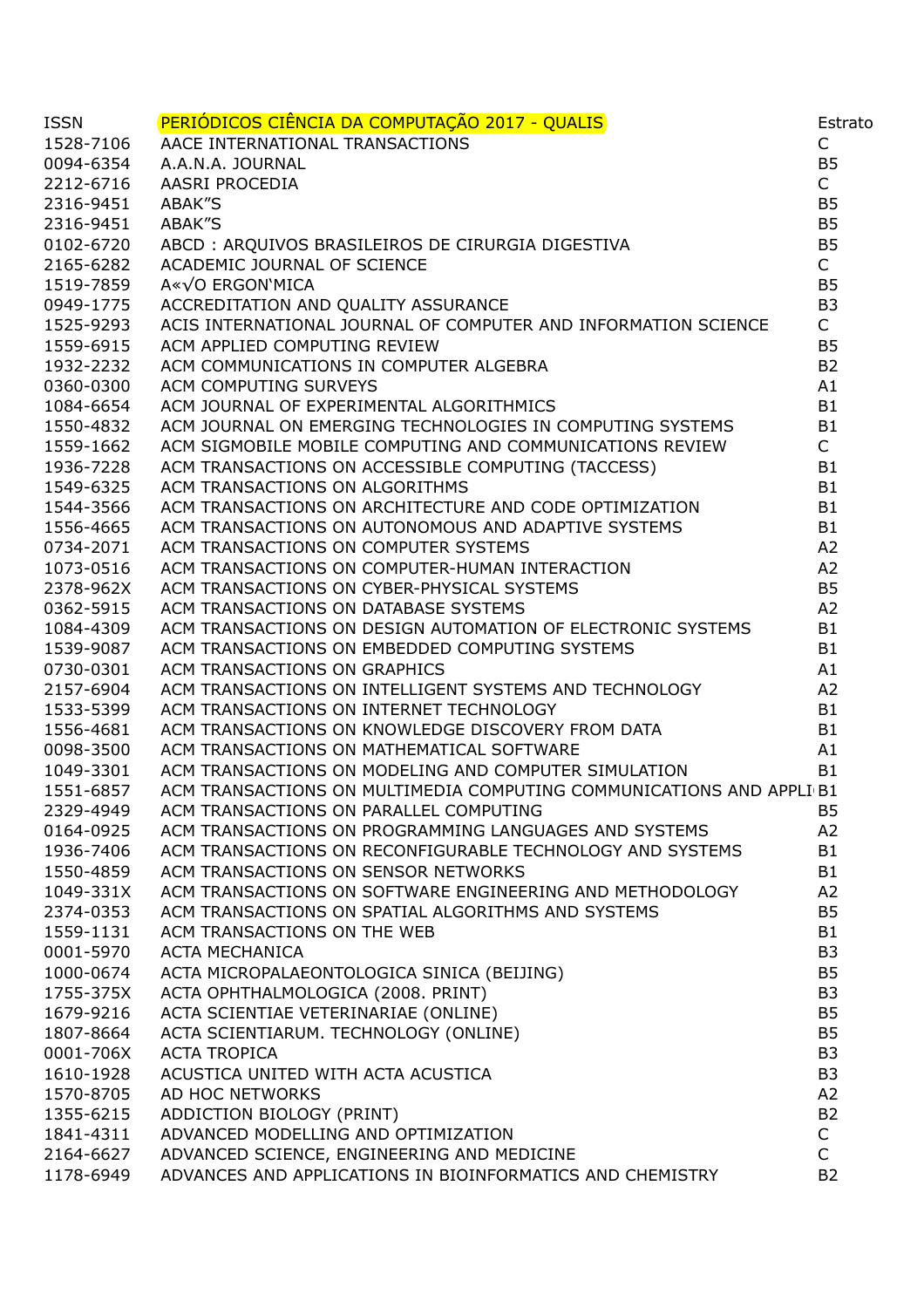| 0972-3617 | ADVANCES AND APPLICATIONS IN STATISTICS                                                                                                                                                                                                          | $\mathsf{C}$   |
|-----------|--------------------------------------------------------------------------------------------------------------------------------------------------------------------------------------------------------------------------------------------------|----------------|
| 0188-7009 | ADVANCES IN APPLIED CLIFFORD ALGEBRAS                                                                                                                                                                                                            | B <sub>3</sub> |
| 1687-7470 | ADVANCES IN ARTIFICIAL INTELLIGENCE                                                                                                                                                                                                              | <b>B5</b>      |
| 0219-5259 | ADVANCES IN COMPLEX SYSTEMS                                                                                                                                                                                                                      | <b>B1</b>      |
| 1019-7168 | ADVANCES IN COMPUTATIONAL MATHEMATICS                                                                                                                                                                                                            | <b>B1</b>      |
| 1862-5347 | ADVANCES IN DATA ANALYSIS AND CLASSIFICATION                                                                                                                                                                                                     | A <sub>2</sub> |
| 2255-2863 | ADVANCES IN DISTRIBUTED COMPUTING AND ARTIFICIAL INTELLIGENCE JOURNA B5                                                                                                                                                                          |                |
| 1582-7445 |                                                                                                                                                                                                                                                  | <b>B1</b>      |
| 0965-9978 | ADVANCES IN DATA WARRY COMPUTING AND CONSUMING (PRINT)<br>ADVANCES IN ELECTRICAL AND COMPUTER ENGINEERING (PRINT)<br>ADVANCES IN ENGINEERING SOFTWARE<br>ADVANCES IN ENGINEERING SOFTWARE<br>ADVANCES IN HUMAN-COMPUTER INTERACTION (PRINT       | A2             |
| 0965-9978 |                                                                                                                                                                                                                                                  | A2             |
| 1687-5893 |                                                                                                                                                                                                                                                  | <b>B2</b>      |
|           |                                                                                                                                                                                                                                                  | <b>B5</b>      |
| 1867-5662 |                                                                                                                                                                                                                                                  |                |
| 2194-5357 |                                                                                                                                                                                                                                                  | <b>B5</b>      |
|           | 2194-5357 ADVANCES IN INTELLIGENT SYSTEMS AND COMPUTING                                                                                                                                                                                          | <b>B5</b>      |
|           | 0001-8708 ADVANCES IN MATHEMATICS (NEW YORK. 1965)                                                                                                                                                                                               | B <sub>3</sub> |
|           | 1687-8655 ADVANCES IN SOFTWARE ENGINEERING (PRINT)                                                                                                                                                                                               | <b>B5</b>      |
|           | 0273-1177 ADVANCES IN SPACE RESEARCH                                                                                                                                                                                                             | B <sub>3</sub> |
| 0065-3438 |                                                                                                                                                                                                                                                  | <b>B5</b>      |
| 1991-637X |                                                                                                                                                                                                                                                  | <b>B5</b>      |
| 1684-5315 |                                                                                                                                                                                                                                                  | $\mathsf C$    |
| 2156-8553 |                                                                                                                                                                                                                                                  | $\mathsf{C}$   |
| 0308-521X |                                                                                                                                                                                                                                                  | B <sub>3</sub> |
| 1435-0645 |                                                                                                                                                                                                                                                  | <b>B5</b>      |
| 0951-5666 |                                                                                                                                                                                                                                                  | <b>B1</b>      |
| 0921-7126 |                                                                                                                                                                                                                                                  | <b>B1</b>      |
| 0001-1452 |                                                                                                                                                                                                                                                  | B <sub>3</sub> |
| 0178-4617 |                                                                                                                                                                                                                                                  | A2             |
| 1432-0541 | ADVANCES IN SOFTWARE ENGINEERING (PRINT)<br>ADVANCES IN SPACE RESEARCH<br>ADVANCES IN THE ASTRONAUTICAL SCIENCES<br>AFRICAN JOURNAL OF AGRICULTURAL RESEARCH<br>AFRICAN JOURNAL OF BIOTECHNOLOGY<br>AGRICULTURAL SCIENCES<br>AGRICULTURAL SYSTEM | A2             |
| 1748-7188 |                                                                                                                                                                                                                                                  | B1             |
| 2327-6126 |                                                                                                                                                                                                                                                  | $\mathsf C$    |
| 2166-4633 | AMERICAN JOURNAL OF ENVIRONMENTAL ENGINEERING                                                                                                                                                                                                    | $\overline{C}$ |
|           | 0363-6119 AMERICAN JOURNAL OF PHYSIOLOGY. REGULATORY, INTEGRATIVE AND COMPARA B3                                                                                                                                                                 |                |
|           | 2151-0032 AMERICAN SOCIETY OF AGRICULTURAL AND BIOLOGICAL ENGINEERS. TRANSACT B4                                                                                                                                                                 |                |
|           | 1678-2690 ANAIS DA ACADEMIA BRASILEIRA DE CI NCIAS (ONLINE)                                                                                                                                                                                      | <b>B1</b>      |
|           | 0925-1030 ANALOG INTEGRATED CIRCUITS AND SIGNAL PROCESSING                                                                                                                                                                                       | B1             |
| 1573-1979 | ANALOG INTEGRATED CIRCUITS AND SIGNAL PROCESSING (DORDRECHT. ONLINE B1                                                                                                                                                                           |                |
| 0003-2670 | ANALYTICA CHIMICA ACTA (PRINT)                                                                                                                                                                                                                   | B <sub>1</sub> |
| 0003-4347 | ANNALES DES TELECOMMUNICATIONS                                                                                                                                                                                                                   | <b>B1</b>      |
| 0090-6964 | ANNALS OF BIOMEDICAL ENGINEERING                                                                                                                                                                                                                 | <b>B2</b>      |
| 1012-2443 | ANNALS OF MATHEMATICS AND ARTIFICIAL INTELLIGENCE                                                                                                                                                                                                | <b>B1</b>      |
| 0250-6807 | ANNALS OF NUTRITION & METABOLISM                                                                                                                                                                                                                 | B <sub>3</sub> |
| 0254-5330 | ANNALS OF OPERATION RESEARCH                                                                                                                                                                                                                     | A1             |
| 1572-9338 | ANNALS OF OPERATIONS RESEARCH (DORDRECHT. ONLINE)                                                                                                                                                                                                | A1             |
| 1359-6535 | ANTIVIRAL THERAPY (LONDON)                                                                                                                                                                                                                       | B <sub>3</sub> |
| 0003-6072 | ANTONIE VAN LEEUWENHOEK (GEDRUKT)                                                                                                                                                                                                                | <b>B4</b>      |
| 1432-0622 | APPLICABLE ALGEBRA IN ENGINEERING, COMMUNICATION AND COMPUTING (INT B1                                                                                                                                                                           |                |
| 1452-8630 | APPLICABLE ANALYSIS AND DISCRETE MATHEMATICS                                                                                                                                                                                                     | B <sub>3</sub> |
| 0883-9514 | APPLIED ARTIFICIAL INTELLIGENCE                                                                                                                                                                                                                  | <b>B1</b>      |
| 1559-0291 | APPLIED BIOCHEMISTRY AND BIOTECHNOLOGY (ONLINE)                                                                                                                                                                                                  | B <sub>5</sub> |
| 1869-0327 | APPLIED CLINICAL INFORMATICS                                                                                                                                                                                                                     | <b>B1</b>      |
| 1559-6915 | APPLIED COMPUTING REVIEW                                                                                                                                                                                                                         | B <sub>5</sub> |
| 1559-6915 | APPLIED COMPUTING REVIEW                                                                                                                                                                                                                         | B <sub>5</sub> |
| 1350-4851 | APPLIED ECONOMICS LETTERS (PRINT)                                                                                                                                                                                                                | <b>B4</b>      |
|           |                                                                                                                                                                                                                                                  |                |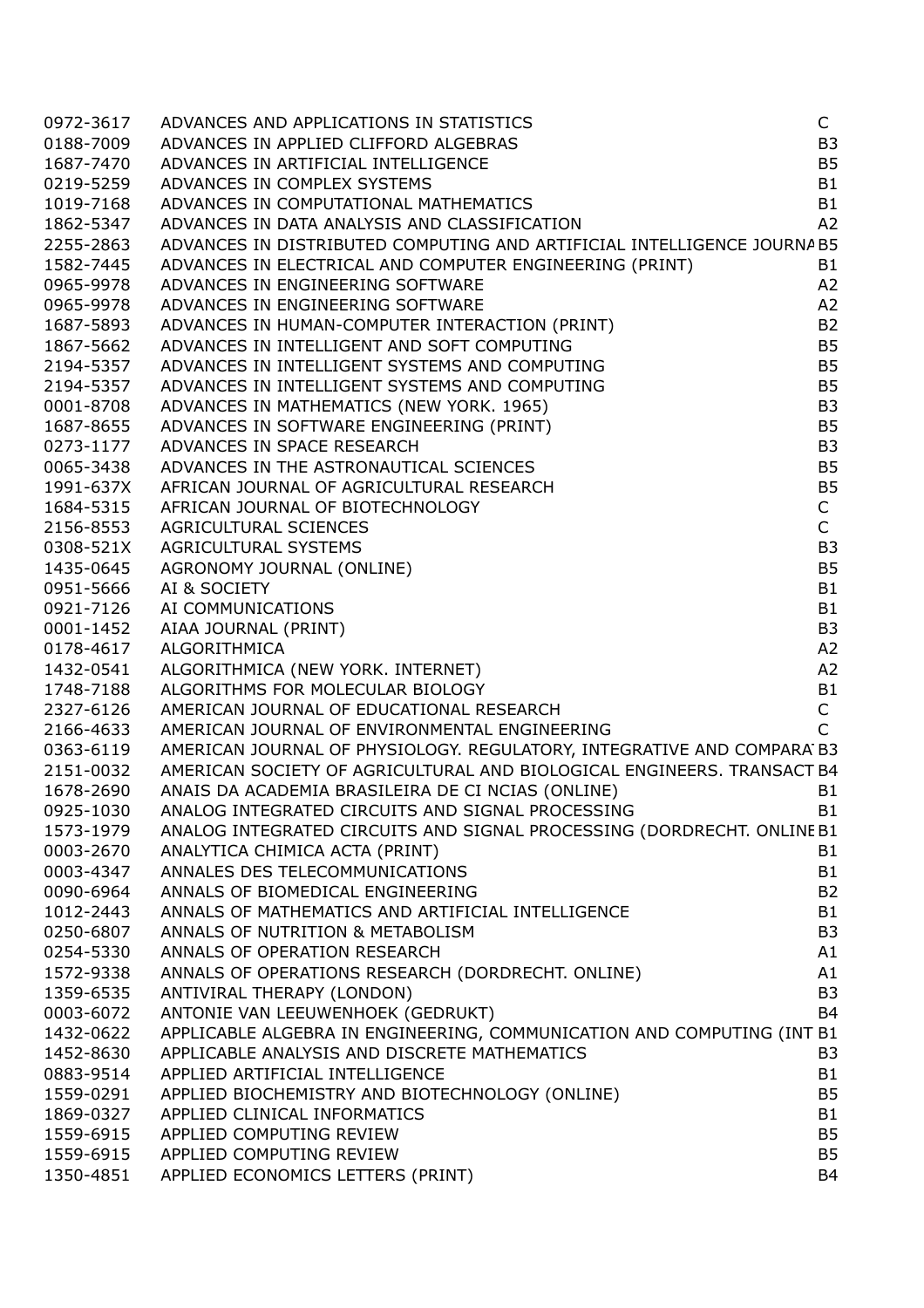| 0306-2619 | <b>APPLIED ENERGY</b>                                         | B1             |
|-----------|---------------------------------------------------------------|----------------|
| 0883-8542 | APPLIED ENGINEERING IN AGRICULTURE                            | B <sub>4</sub> |
| 0003-6870 | <b>APPLIED ERGONOMICS</b>                                     | B <sub>3</sub> |
| 0924-669X | APPLIED INTELLIGENCE (BOSTON)                                 | <b>B1</b>      |
| 1573-7497 | APPLIED INTELLIGENCE (DORDRECHT. ONLINE)                      | B1             |
| 0307-904X | APPLIED MATHEMATICAL MODELLING                                | A <sub>2</sub> |
| 2152-7385 | APPLIED MATHEMATICS                                           | B <sub>5</sub> |
| 0095-4616 | APPLIED MATHEMATICS & OPTIMIZATION                            | <b>B1</b>      |
| 0096-3003 | APPLIED MATHEMATICS AND COMPUTATION                           | A1             |
| 1662-7482 | APPLIED MECHANICS AND MATERIALS                               | $\mathsf{C}$   |
| 1660-9336 | APPLIED MECHANICS AND MATERIALS                               | $\mathsf{C}$   |
| 0168-9274 | APPLIED NUMERICAL MATHEMATICS                                 | A <sub>2</sub> |
| 1570-5838 | APPLIED ONTOLOGY                                              | B1             |
|           |                                                               | B1             |
| 1875-8533 | APPLIED ONTOLOGY (ONLINE)                                     |                |
| 0969-8043 | APPLIED RADIATION AND ISOTOPES                                | B <sub>3</sub> |
| 1568-4946 | APPLIED SOFT COMPUTING (PRINT)                                | A1             |
| 0003-7028 | APPLIED SPECTROSCOPY                                          | B <sub>3</sub> |
| 2048-7703 | APSIPA TRANSACTIONS ON SIGNAL AND INFORMATION PROCESSING      | <b>B5</b>      |
| 0003-9861 | ARCHIVES OF BIOCHEMISTRY AND BIOPHYSICS (PRINT)               | B <sub>3</sub> |
| 0003-9888 | ARCHIVES OF DISEASE IN CHILDHOOD                              | B <sub>3</sub> |
| 2359-4292 | ARCHIVES OF ENDOCRINOLOGY AND METABOLISM                      | B <sub>5</sub> |
| 0167-4943 | ARCHIVES OF GERONTOLOGY AND GERIATRICS                        | B <sub>4</sub> |
| 1734-1922 | ARCHIVES OF MEDICAL SCIENCE                                   | B <sub>4</sub> |
| 0102-0935 | ARQUIVO BRASILEIRO DE MEDICINA VETERINIRIA E ZOOTECNIA        | B <sub>5</sub> |
| 0066-782X | ARQUIVOS BRASILEIROS DE CARDIOLOGIA (IMPRESSO)                | B <sub>4</sub> |
| 0004-2773 | ARQUIVOS CATARINENSES DE MEDICINA (IMPRESSO)                  | $\mathsf{C}$   |
| 0381-7032 | ARS COMBINATORIA                                              | B1             |
| 0924-8463 | ARTIFICIAL INTELLIGENCE AND LAW (DORDRECHT. PRINT)            | B1             |
| 0004-3702 | ARTIFICIAL INTELLIGENCE (GENERAL ED.)                         | A1             |
| 0933-3657 | ARTIFICIAL INTELLIGENCE IN MEDICINE (PRINT)                   | A <sub>2</sub> |
| 1927-6974 | ARTIFICIAL INTELLIGENCE RESEARCH                              | $\mathsf{C}$   |
| 0269-2821 | ARTIFICIAL INTELLIGENCE REVIEW                                | A <sub>2</sub> |
| 1573-7462 | ARTIFICIAL INTELLIGENCE REVIEW (DORDRECHT. ONLINE)            | A <sub>2</sub> |
| 1064-5462 | ARTIFICIAL LIFE                                               | <b>B1</b>      |
| 1011-2367 | ASIAN-AUSTRALASIAN JOURNAL OF ANIMAL SCIENCES (PRINT)         | B <sub>4</sub> |
| 0021-9150 | ATHEROSCLEROSIS (AMSTERDAM)                                   | B <sub>2</sub> |
| 2237-826X | ATOZ: NOVAS PRITICAS EM INFORMA«VO E CONHECIMENTO             | $\mathsf{C}$   |
| 1943-3921 | ATTENTION, PERCEPTION & PSYCHOPHYSICS (PRINT)                 | B <sub>4</sub> |
| 0928-8910 | AUTOMATED SOFTWARE ENGINEERING                                | B1             |
| 0005-1098 | AUTOMATICA (OXFORD)                                           | A1             |
| 1573-7454 | AUTONOMOUS AGENTS AND MULTI-AGENT SYSTEMS (DORDRECHT. ONLINE) | A <sub>2</sub> |
| 0929-5593 | <b>AUTONOMOUS ROBOTS</b>                                      | A1             |
| 1808-2386 | BBR. BRAZILIAN BUSINESS REVIEW                                | <b>B5</b>      |
| 0144-929X | BEHAVIOUR & INFORMATION TECHNOLOGY (PRINT)                    | A <sub>2</sub> |
| 1756-0381 | <b>BIODATA MINING</b>                                         | A <sub>2</sub> |
| 1546-9735 | <b>BIODIVERSITY INFORMATICS</b>                               | $\mathsf{C}$   |
| 0197-8462 | <b>BIOELECTROMAGNETICS</b>                                    | B <sub>3</sub> |
| 1367-4803 | BIOINFORMATICS (OXFORD. PRINT)                                | A1             |
| 0973-2063 | BIOINFORMATION (ONLINE) (CHENNAI)                             | $\mathsf{C}$   |
| 0340-1200 | <b>BIOLOGICAL CYBERNETICS</b>                                 | A1             |
| 1745-6150 | <b>BIOLOGY DIRECT</b>                                         | B <sub>3</sub> |
| 2314-6141 | BIOMED RESEARCH INTERNATIONAL                                 | B <sub>4</sub> |
| 2314-6133 | BIOMED RESEARCH INTERNATIONAL                                 | B <sub>4</sub> |
|           |                                                               |                |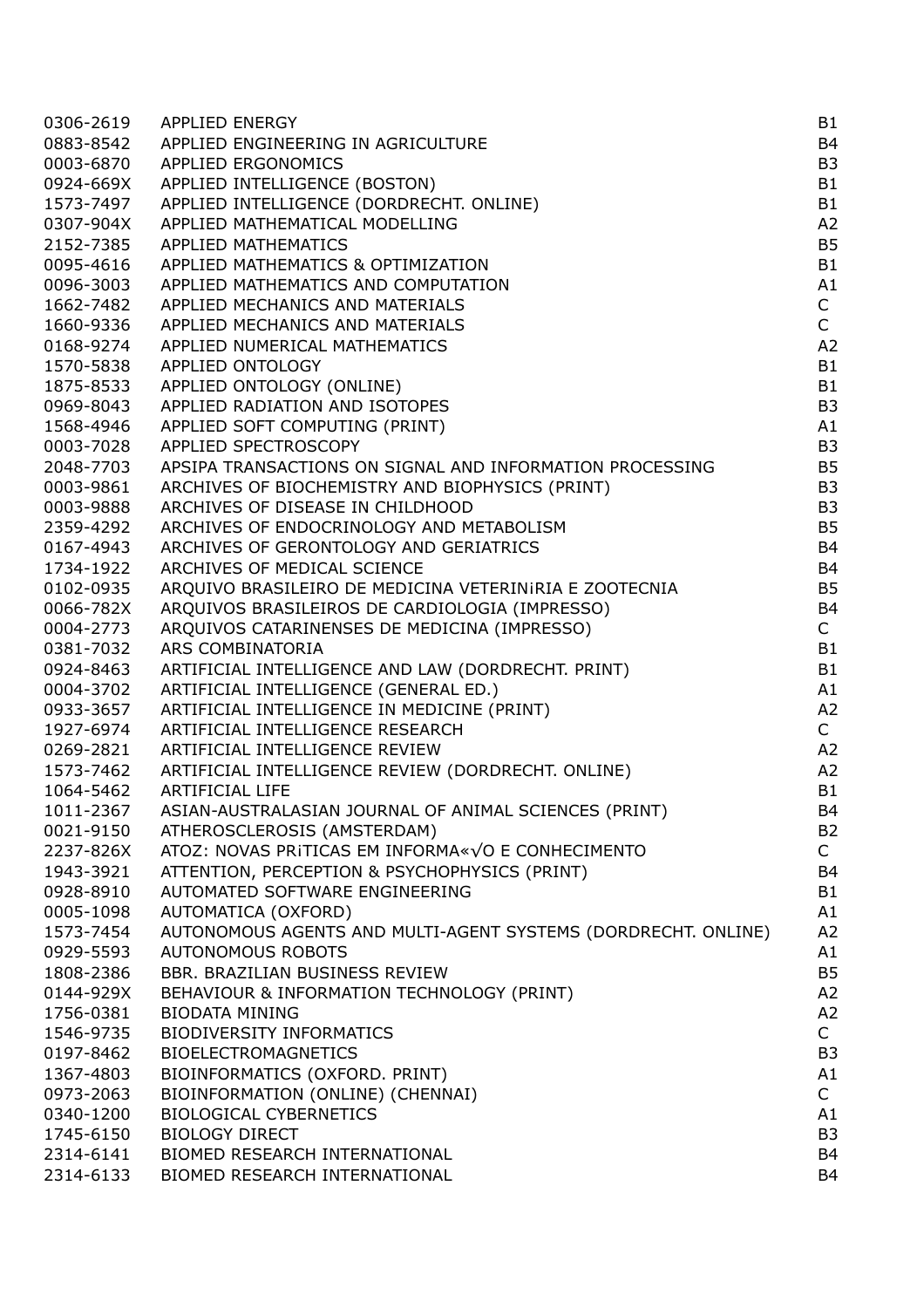| 0006-3398              | <b>BIOMEDICAL ENGINEERING</b>                                                                                       | <b>B5</b>                        |
|------------------------|---------------------------------------------------------------------------------------------------------------------|----------------------------------|
| 1475-925X              | BIOMEDICAL ENGINEERING ONLINE (ONLINE)                                                                              | B <sub>3</sub>                   |
| 2057-1976              | BIOMEDICAL PHYSICS & ENGINEERING EXPRESS                                                                            | <b>B5</b>                        |
| 0753-3322              | <b>BIOMEDICINE &amp; PHARMACOTHERAPY</b>                                                                            | B <sub>3</sub>                   |
| 0323-3847              | BIOMETRICAL JOURNAL (1977)                                                                                          | B <sub>3</sub>                   |
| 1516-3725              | <b>BIOSCIENCE JOURNAL (UFU)</b>                                                                                     | <b>B5</b>                        |
| 0303-2647              | BIOSYSTEMS (AMSTERDAM. PRINT)                                                                                       | A <sub>2</sub>                   |
| 1537-5110              | <b>BIOSYSTEMS ENGINEERING</b>                                                                                       | B <sub>3</sub>                   |
| 0736-6205              | <b>BIOTECHNIQUES</b>                                                                                                | B <sub>3</sub>                   |
| 0006-3835              | BIT NUMERICAL MATHEMATICS                                                                                           | <b>B1</b>                        |
| 1471-2105              | <b>BMC BIOINFORMATICS</b>                                                                                           | A1                               |
| 1471-2407              | <b>BMC CANCER (ONLINE)</b>                                                                                          | B <sub>3</sub>                   |
| 1471-2121              | BMC CELL BIOLOGY (ONLINE)                                                                                           | B <sub>3</sub>                   |
| 1471-2164              | <b>BMC GENOMICS</b>                                                                                                 | B <sub>2</sub>                   |
| 1755-8794              | <b>BMC MEDICAL GENOMICS</b>                                                                                         | B <sub>3</sub>                   |
| 1472-6947              | BMC MEDICAL INFORMATICS AND DECISION MAKING (ONLINE)                                                                | A <sub>2</sub>                   |
| 1471-2180              | BMC MICROBIOLOGY (ONLINE)                                                                                           | B <sub>3</sub>                   |
| 1471-2377              | BMC NEUROLOGY (ONLINE)                                                                                              | B <sub>4</sub>                   |
| 1471-2202              | <b>BMC NEUROSCIENCE (ONLINE)</b>                                                                                    | B <sub>2</sub>                   |
| 1756-0500              | <b>BMC RESEARCH NOTES</b>                                                                                           | <b>B5</b>                        |
| 2044-6055              | <b>BMJ OPEN</b>                                                                                                     | B <sub>3</sub>                   |
|                        | BMJ OPEN DIABETES RESEARCH & CARE                                                                                   | <b>B5</b>                        |
| 2052-4897<br>0103-636X | BOLEMA. BOLETIM DE EDUCA«√O MATEMITICA (UNESP. RIO CLARO. IMPRESSO)                                                 | <b>B5</b>                        |
|                        | BOLETIM DE CI NCIAS GEOD SICAS (ONLINE)                                                                             | B <sub>5</sub>                   |
| 1982-2170<br>1518-9082 | BOLETIM TCNICO DA FACULDADE DE TECNOLOGIA DE SVO PAULO                                                              | $\mathsf{C}$                     |
| 1916-2804              | BOTANY (OTTAWA. ONLINE)                                                                                             | <b>B4</b>                        |
| 1916-2790              | BOTANY (OTTAWA. PRINT)                                                                                              | B <sub>4</sub>                   |
| 1863-2653              | BRAIN STRUCTURE & FUNCTION (PRINT)                                                                                  | <b>B1</b>                        |
| 1516-8913              | BRAZILIAN ARCHIVES OF BIOLOGY AND TECHNOLOGY (IMPRESSO)                                                             | B <sub>5</sub>                   |
| 2317-4889              | BRAZILIAN JOURNAL OF GEOLOGY                                                                                        | B <sub>3</sub>                   |
| 1679-8171              | BRAZILIAN JOURNAL OF OPERATIONS AND PRODUCTION MANAGEMENT                                                           | <b>B5</b>                        |
| 0103-0752              | BRAZILIAN JOURNAL OF PROBABILITY AND STATISTICS                                                                     | B <sub>4</sub>                   |
| 2319-0612              | BRAZILIAN JOURNAL OF RADIATION SCIENCES                                                                             | B <sub>5</sub>                   |
|                        |                                                                                                                     |                                  |
| 1981-9854              | BRAZILIAN JOURNALISM RESEARCH (ONLINE)                                                                              | B <sub>5</sub><br>B <sub>4</sub> |
| 1806-8324              | BRAZILIAN ORAL RESEARCH (IMPRESSO)<br>BRIEFINGS IN BIOINFORMATICS                                                   |                                  |
| 1467-5463              |                                                                                                                     | A1<br><b>B5</b>                  |
| 2231-0843              | BRITISH JOURNAL OF APPLIED SCIENCE & TECHNOLOGY<br>BULLETIN OF COMPUTATIONAL APPLIED MATHEMATICS                    | <b>B5</b>                        |
| 2244-8659              |                                                                                                                     |                                  |
| 0092-8240              | BULLETIN OF MATHEMATICAL BIOLOGY (PRINT)                                                                            | B <sub>3</sub>                   |
| 2306-0212              | BULLETIN OF THE TECHNICAL COMMITTEE ON LEARNING TECHNOLOGY<br><b>BUSINESS &amp; INFORMATION SYSTEMS ENGINEERING</b> | $\mathsf{C}^-$                   |
| 1867-0202              |                                                                                                                     | B <sub>3</sub><br><b>B5</b>      |
| 2047-0398              | <b>BUSINESS MANAGEMENT REVIEW (BMR)</b><br>BUSINESS PROCESS MANAGEMENT JOURNAL                                      |                                  |
| 1463-7154              |                                                                                                                     | <b>B1</b>                        |
| 2446-6204              | CADERNO DE ESTUDOS EM SISTEMAS DE INFORMA«√O                                                                        | $\mathsf{C}$                     |
| 1519-0951              | CADERNOS ADENAUER (S√O PAULO)                                                                                       | <b>B5</b>                        |
| 2178-2229              | CADERNOS DE PESQUISA                                                                                                | B <sub>5</sub>                   |
| 2178-2229              | CADERNOS DE PESQUISA - UNIVERSIDADE FEDERAL DO MARANH√O                                                             | <b>B5</b>                        |
| 2317-0026              | CADERNOS DE PROSPEC«√O                                                                                              | $\mathsf{C}$                     |
| 0102-311X              | CADERNOS DE SA/DE P/BLICA (ENSP. IMPRESSO)                                                                          | B <sub>4</sub>                   |
| 1678-4464              | CADERNOS DE SA/DE P/BLICA (ONLINE)                                                                                  | B <sub>4</sub>                   |
| 1413-9014              | CADERNOS DO IME. SRIE INFORMITICA                                                                                   | B <sub>5</sub>                   |
| 1679-3951              | CADERNOS EBAPE.BR (FGV)                                                                                             | $\mathsf{C}$                     |
| 1676-6024              | CADERNOS TCNICOS DE VETERINIRIA E ZOOTECNIA (UFMG)                                                                  | $\mathsf{C}$                     |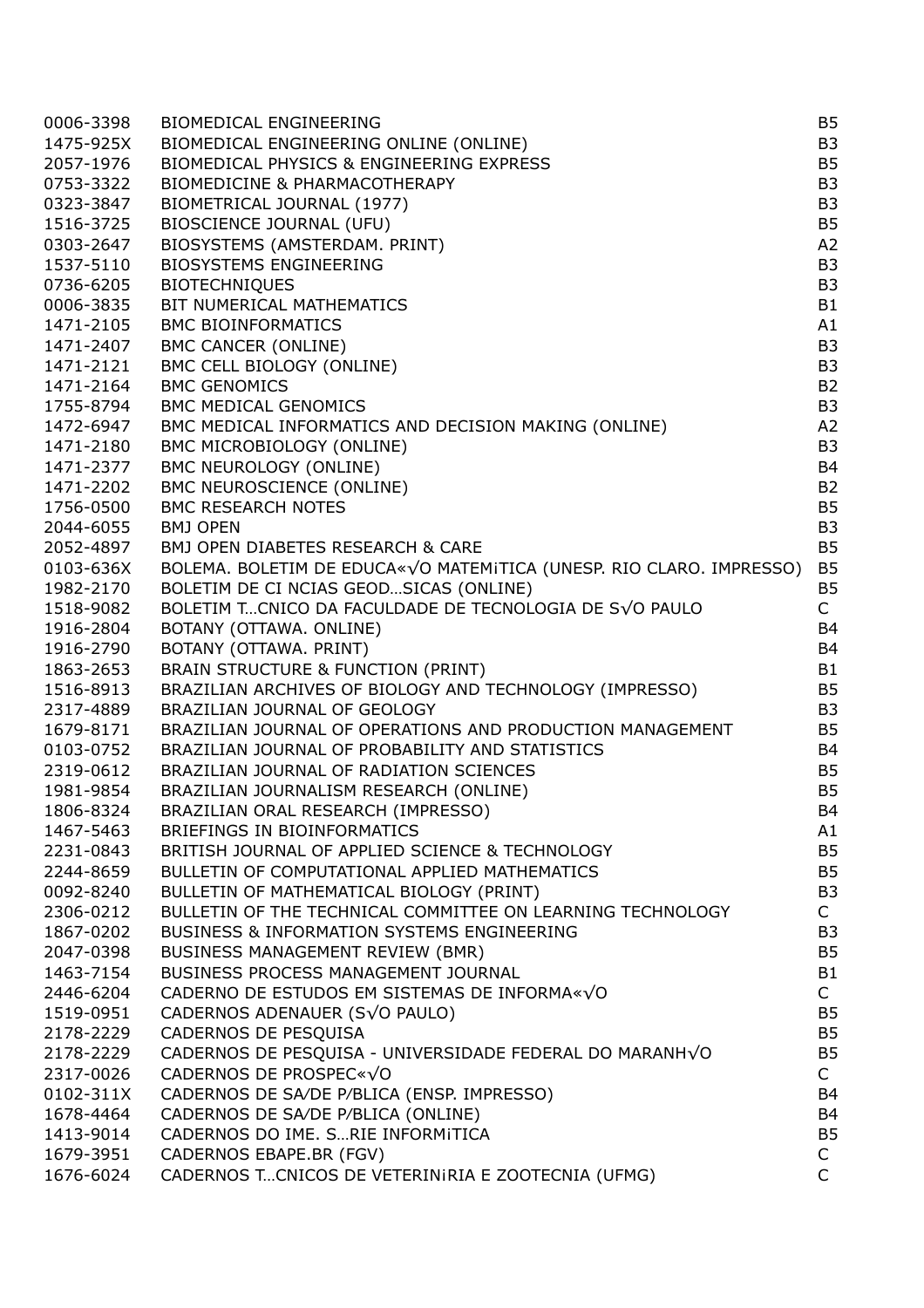| 1066-7814 | CANADIAN JOURNAL OF APPLIED PHYSIOLOGY                            | B <sub>5</sub> |
|-----------|-------------------------------------------------------------------|----------------|
| 1176-9351 | <b>CANCER INFORMATICS</b>                                         | B <sub>1</sub> |
| 1613-0073 | CENTRAL EUROPE CEUR WORKSHOP PROCEEDINGS                          | $\mathsf{C}$   |
| 1896-1533 | CENTRAL EUROPEAN JOURNAL OF COMPUTER SCIENCE                      | <b>B5</b>      |
| 1895-1082 | CENTRAL EUROPEAN JOURNAL OF PHYSICS (PRINT)                       | B <sub>3</sub> |
| 1054-1500 | CHAOS (WOODBURY, N.Y.)                                            | B <sub>3</sub> |
| 1089-7682 | CHAOS (WOODBURY, N.Y. ONLINE)                                     | B <sub>3</sub> |
| 1974-9791 | CHEMICAL ENGINEERING TRANSACTIONS                                 | B <sub>5</sub> |
| 2283-9216 | CHEMICAL ENGINEERING TRANSACTIONS                                 | B <sub>5</sub> |
| 0366-7022 | <b>CHEMISTRY LETTERS</b>                                          | B <sub>3</sub> |
| 0718-7912 | CHILEAN JOURNAL OF STATISTICS                                     | B <sub>5</sub> |
| 0009-6725 | CI NCIA E CULTURA                                                 | $\mathsf{C}$   |
| 0100-8307 | CI NCIA E NATURA                                                  | $\mathsf{C}$   |
| 2179-460X | CI NCIA E NATURA                                                  | $\mathsf{C}$   |
| 0103-8478 | CI NCIA RURAL (UFSM. IMPRESSO)                                    | B <sub>5</sub> |
| 1806-5821 | CI NCIAS & COGNI« $\sqrt{O}$ (UFRJ)                               | B <sub>5</sub> |
| 1982-0801 | CIENTÕFICA CET-FAESA                                              | $\mathsf{C}$   |
| 2238-9032 | CIPPUS - REVISTA DE INICIA«√O CIENTÕFICA DA UNILASALLE            | $\mathsf{C}$   |
| 0278-081X | CIRCUITS, SYSTEMS, AND SIGNAL PROCESSING                          | B <sub>3</sub> |
| 0009-7322 | CIRCULATION (NEW YORK, N.Y.)                                      | B <sub>2</sub> |
| 0717-5000 | CLEI ELECTRONIC JOURNAL                                           | B <sub>5</sub> |
| 0930-7575 | <b>CLIMATE DYNAMICS</b>                                           | B <sub>2</sub> |
| 2212-0963 | <b>CLIMATE RISK MANAGEMENT</b>                                    | B <sub>5</sub> |
| 0165-0009 | <b>CLIMATIC CHANGE</b>                                            | B <sub>2</sub> |
| 1413-571X | CLÕNICA VETERINIRIA                                               | <b>B5</b>      |
| 1550-0594 | CLINICAL EEG AND NEUROSCIENCE                                     | B <sub>4</sub> |
| 1980-5322 | <b>CLINICS</b>                                                    | B <sub>5</sub> |
| 1386-7857 | <b>CLUSTER COMPUTING</b>                                          | B <sub>1</sub> |
| 1809-6875 | <b>COFFEE SCIENCE</b>                                             | B <sub>5</sub> |
| 2176-9133 | <b>COGITARE ENFERMAGEM</b>                                        | $\mathsf{C}$   |
| 1435-5558 | COGNITION, TECHNOLOGY & WORK (PRINT)                              | B <sub>1</sub> |
| 1866-9956 | <b>COGNITIVE COMPUTATION (PRINT)</b>                              | A2             |
| 1612-4782 |                                                                   | B <sub>1</sub> |
|           | COGNITIVE PROCESSING (PRINT)<br><b>COGNITIVE SYSTEMS RESEARCH</b> | B <sub>1</sub> |
| 1389-0417 |                                                                   | B <sub>3</sub> |
| 0303-402X | COLLOID AND POLYMER SCIENCE (PRINT)                               |                |
| 0963-5483 | COMBINATORICS, PROBABILITY & COMPUTING (PRINT)                    | B <sub>1</sub> |
| 1865-0929 | COMMUNICATIONS IN COMPUTER AND INFORMATION SCIENCE (PRINT)        | B <sub>5</sub> |
| 1007-5704 | COMMUNICATIONS IN NONLINEAR SCIENCE & NUMERICAL SIMULATION        | A1             |
| 0361-0918 | COMMUNICATIONS IN STATISTICS. SIMULATION AND COMPUTATION          | B <sub>1</sub> |
| 1532-4141 | COMMUNICATIONS IN STATISTICS. SIMULATION AND COMPUTATION,         | B <sub>1</sub> |
| 0361-0926 | COMMUNICATIONS IN STATISTICS. THEORY AND METHODS                  | B <sub>4</sub> |
| 0001-0782 | COMMUNICATIONS OF THE ACM                                         | A1             |
| 0891-2513 | <b>COMPLEX SYSTEMS</b>                                            | B <sub>5</sub> |
| 1672-3813 | COMPLEX SYSTEMS AND COMPLEXITY SCIENCE                            | C              |
| 0263-8223 | <b>COMPOSITE STRUCTURES</b>                                       | B <sub>1</sub> |
| 1359-8368 | COMPOSITES. PART B, ENGINEERING                                   | B <sub>1</sub> |
| 0101-8205 | COMPUTATIONAL & APPLIED MATHEMATICS                               | B <sub>1</sub> |
| 1807-0302 | COMPUTATIONAL & APPLIED MATHEMATICS                               | B <sub>1</sub> |
| 2238-3603 | COMPUTATIONAL AND APPLIED MATHEMATICS                             | B <sub>1</sub> |
| 1748-670X | COMPUTATIONAL AND MATHEMATICAL METHODS IN MEDICINE (PRINT)        | B <sub>3</sub> |
| 1381-298X | COMPUTATIONAL AND MATHEMATICAL ORGANIZATION THEORY                | B <sub>1</sub> |
| 1476-9271 | COMPUTATIONAL BIOLOGY AND CHEMISTRY (PRINT)                       | A2             |
| 0925-7721 | COMPUTATIONAL GEOMETRY                                            | A2             |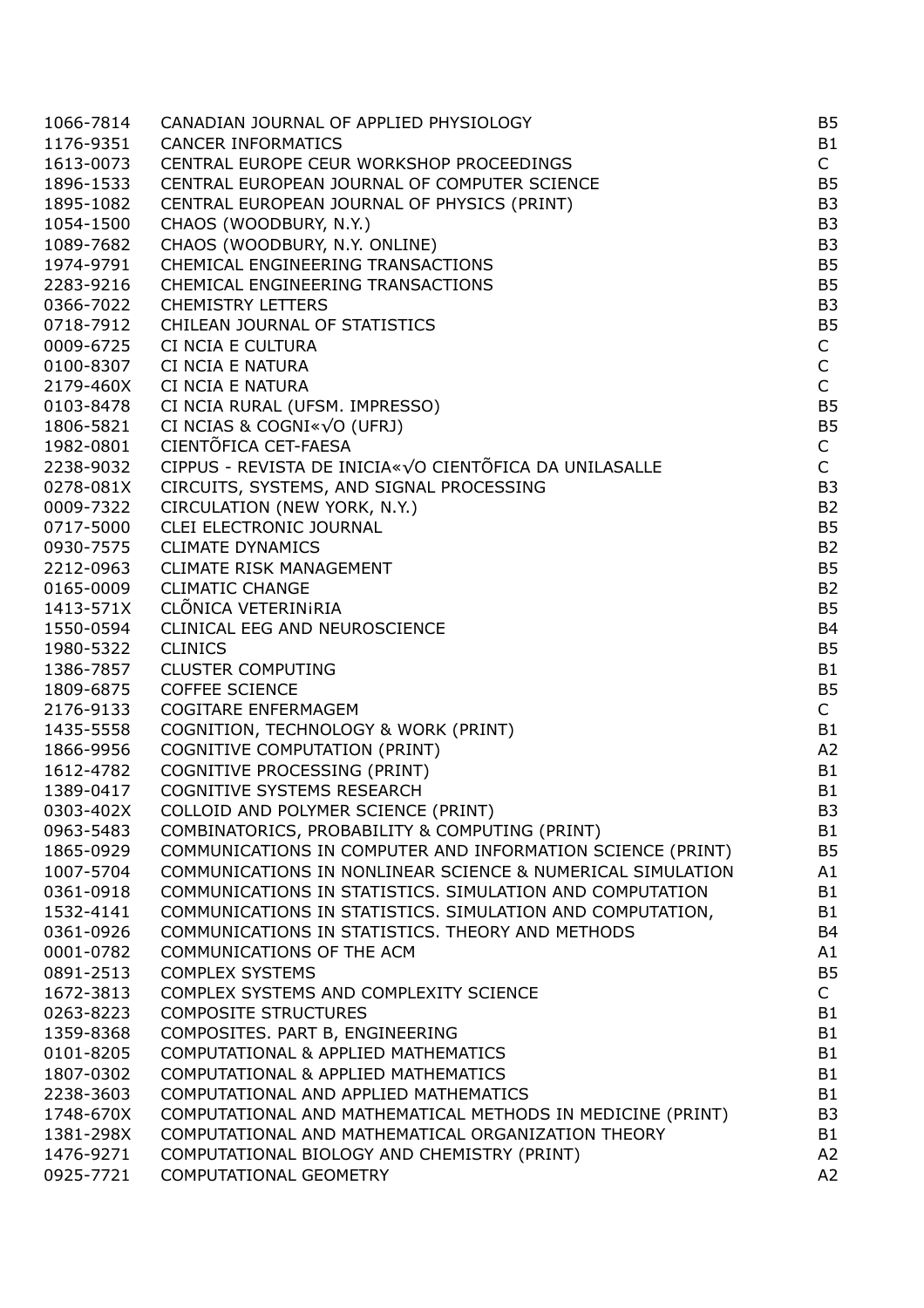| 1420-0597 | COMPUTATIONAL GEOSCIENCES (AMSTERDAM)                                   | B <sub>3</sub> |
|-----------|-------------------------------------------------------------------------|----------------|
| 0824-7935 | COMPUTATIONAL INTELLIGENCE                                              | <b>B1</b>      |
| 1687-5265 | COMPUTATIONAL INTELLIGENCE AND NEUROSCIENCE                             | <b>B1</b>      |
| 1467-8640 | COMPUTATIONAL INTELLIGENCE (ONLINE)                                     | <b>B1</b>      |
| 0891-2017 | COMPUTATIONAL LINGUISTICS                                               | A2             |
| 1530-9312 | COMPUTATIONAL LINGUISTICS - ASSOCIATION FOR COMPUTATIONAL LINGUISTIC A2 |                |
| 0891-2017 | COMPUTATIONAL LINGUISTICS (PRINT)                                       | A <sub>2</sub> |
| 0926-6003 | COMPUTATIONAL OPTIMIZATION AND APPLICATIONS                             | A2             |
| 1573-2894 | COMPUTATIONAL OPTIMIZATION AND APPLICATIONS (DORDRECHT. ONLINE)         | A2             |
| 1749-4680 | COMPUTATIONAL SCIENCE & DISCOVERY                                       | <b>B1</b>      |
| 0167-9473 | COMPUTATIONAL STATISTICS & DATA ANALYSIS (PRINT)                        | A <sub>2</sub> |
| 0943-4062 | COMPUTATIONAL STATISTICS (ZEITSCHRIFT)                                  | <b>B1</b>      |
| 1940-2503 | COMPUTATIONAL THERMAL SCIENCES                                          | <b>B5</b>      |
| 0167-8396 | COMPUTER AIDED GEOMETRIC DESIGN                                         | A2             |
| 1913-8997 | COMPUTER AND INFORMATION SCIENCE (ONLINE)                               | $\mathsf{C}$   |
| 1061-3773 | COMPUTER APPLICATIONS IN ENGINEERING EDUCATION                          | <b>B1</b>      |
| 0163-5964 | COMPUTER ARCHITECTURE NEWS                                              | <b>B5</b>      |
| 0146-4833 | COMPUTER COMMUNICATION REVIEW                                           | <b>B1</b>      |
| 0140-3664 | <b>COMPUTER COMMUNICATIONS</b>                                          | A2             |
| 1467-8659 | COMPUTER GRAPHICS FORUM (ONLINE)                                        | A1             |
| 0167-7055 | COMPUTER GRAPHICS FORUM (PRINT)                                         | A1             |
| 1460-2067 | COMPUTER JOURNAL (ONLINE)                                               | A2             |
| 0010-4620 | COMPUTER JOURNAL (PRINT)                                                | A2             |
| 1477-8424 | COMPUTER LANGUAGES, SYSTEMS & STRUCTURES                                | <b>B1</b>      |
| 0018-9162 | COMPUTER (LONG BEACH, CALIF. PRINT)                                     | A1             |
| 0169-2607 | COMPUTER METHODS AND PROGRAMS IN BIOMEDICINE (PRINT)                    | A <sub>2</sub> |
| 0045-7825 | COMPUTER METHODS IN APPLIED MECHANICS AND ENGINEERING                   | A1             |
| 1526-1492 | COMPUTER MODELING IN ENGINEERING & SCIENCES                             | A2             |
| 1526-1506 | COMPUTER MODELING IN ENGINEERING & SCIENCES                             | A2             |
| 1389-1286 | <b>COMPUTER NETWORKS (1999)</b>                                         | A1             |
| 0010-4655 | COMPUTER PHYSICS COMMUNICATIONS                                         | A1             |
| 2163-1492 | COMPUTER SCIENCE AND ENGINEERING                                        | $\mathsf{C}$   |
| 1744-5175 | <b>COMPUTER SCIENCE EDUCATION</b>                                       | <b>B2</b>      |
| 0885-2308 | COMPUTER SPEECH & LANGUAGE (PRINT)                                      | A2             |
| 0920-5489 | COMPUTER STANDARDS & INTERFACES                                         | B <sub>1</sub> |
| 0925-9724 | COMPUTER SUPPORTED COOPERATIVE WORK                                     | A2             |
| 0267-6192 | COMPUTER SYSTEMS SCIENCE AND ENGINEERING                                | <b>B1</b>      |
| 1934-7332 | COMPUTER TECHNOLOGY AND APPLICATION                                     | $\mathsf{C}$   |
| 1077-3142 | COMPUTER VISION AND IMAGE UNDERSTANDING (PRINT)                         | A1             |
| 0895-6111 | COMPUTERIZED MEDICAL IMAGING AND GRAPHICS                               | A2             |
| 0098-1354 | <b>COMPUTERS &amp; CHEMICAL ENGINEERING</b>                             | A1             |
| 0045-7906 | COMPUTERS & ELECTRICAL ENGINEERING                                      | <b>B1</b>      |
| 0045-7930 | <b>COMPUTERS &amp; FLUIDS</b>                                           | A2             |
| 0098-3004 | <b>COMPUTERS &amp; GEOSCIENCES</b>                                      | A1             |
| 0097-8493 | <b>COMPUTERS &amp; GRAPHICS</b>                                         | A2             |
| 0360-8352 | COMPUTERS & INDUSTRIAL ENGINEERING                                      | A1             |
| 0898-1221 | COMPUTERS & MATHEMATICS WITH APPLICATIONS (1987)                        | A1             |
| 0305-0548 | <b>COMPUTERS &amp; OPERATIONS RESEARCH</b>                              | A1             |
| 0167-4048 | <b>COMPUTERS &amp; SECURITY</b>                                         | A2             |
| 0360-1315 | <b>COMPUTERS AND EDUCATION</b>                                          | A1             |
| 0168-1699 | COMPUTERS AND ELECTRONICS IN AGRICULTURE                                | A <sub>2</sub> |
| 0010-4825 | COMPUTERS IN BIOLOGY AND MEDICINE                                       | A2             |
| 1544-3574 | COMPUTERS IN ENTERTAINMENT                                              | <b>B1</b>      |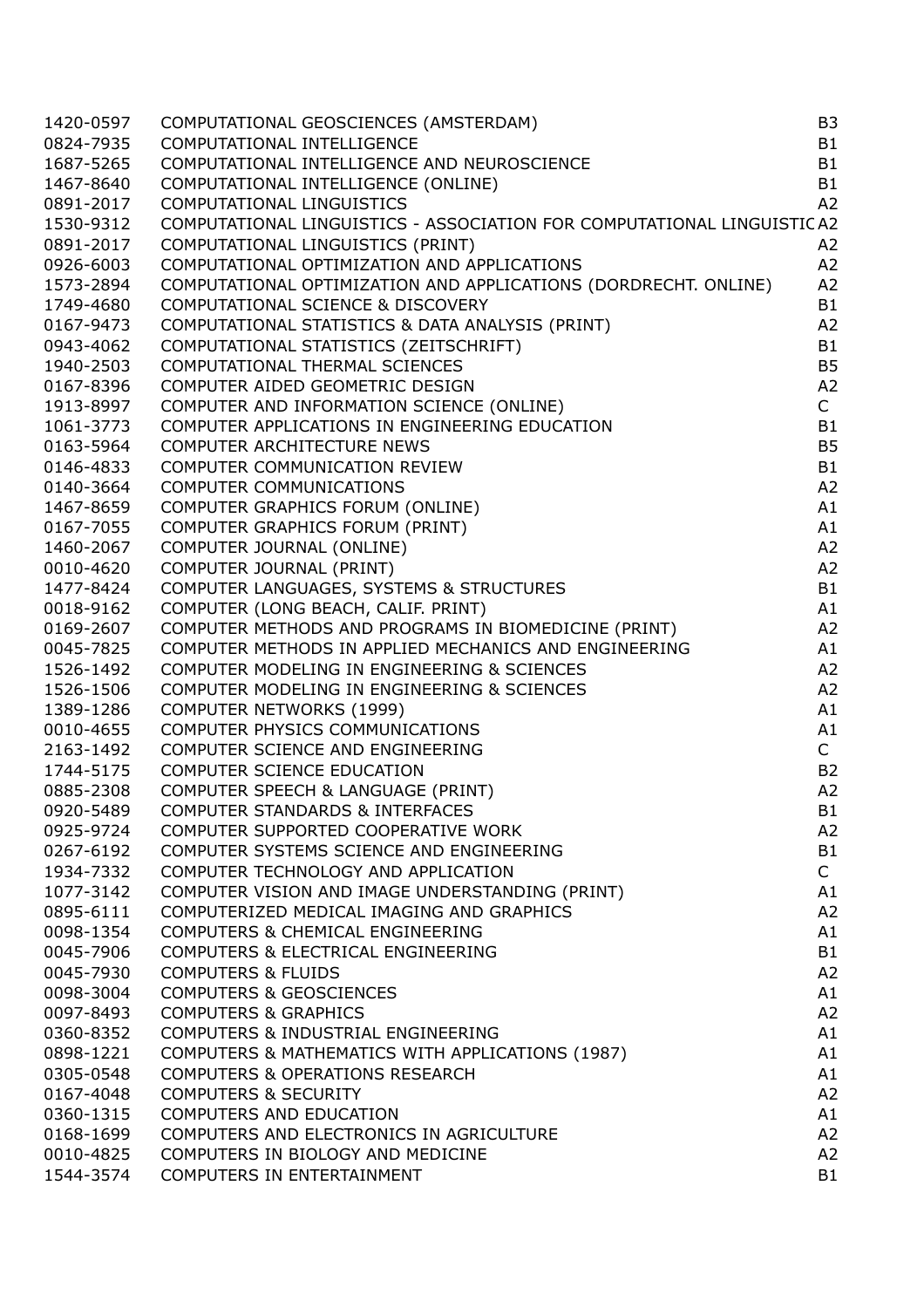| 1544-3574              | COMPUTERS IN ENTERTAINMENT (CIE)                                                                                    | B <sub>1</sub>                   |
|------------------------|---------------------------------------------------------------------------------------------------------------------|----------------------------------|
| 0747-5632              | COMPUTERS IN HUMAN BEHAVIOR                                                                                         | A1                               |
| 0166-3615              | <b>COMPUTERS IN INDUSTRY</b>                                                                                        | A2                               |
| 1538-2931              | COMPUTERS, INFORMATICS, NURSING (PRINT)                                                                             | B <sub>3</sub>                   |
| 1335-9150              | <b>COMPUTING AND INFORMATICS</b>                                                                                    | B <sub>1</sub>                   |
| 1521-9615              | COMPUTING IN SCIENCE & ENGINEERING (PRINT)                                                                          | A2                               |
| 1436-5057              | COMPUTING (WIEN. INTERNET)                                                                                          | <b>B1</b>                        |
| 0010-485X              | COMPUTING (WIEN. PRINT)                                                                                             | <b>B1</b>                        |
| 1134-3478              | COMUNICAR (HUELVA)                                                                                                  | B <sub>4</sub>                   |
| 1532-0626              | CONCURRENCY AND COMPUTATION                                                                                         | A2                               |
| 1096-9128              | CONCURRENCY AND COMPUTATION: PRACTICE & EXPERIENCE                                                                  | A2                               |
| 1532-0634              | CONCURRENY AND COMPUTATION (ONLINE)                                                                                 | A2                               |
| 1982-176X              | CONEX'ES : CI NCIA E TECNOLOGIA                                                                                     | $\mathsf{C}$                     |
| 1678-2089              | CONTEXTUS (FORTALEZA)                                                                                               | $\mathsf{C}$                     |
| 0324-8569              | <b>CONTROL AND CYBERNETICS</b>                                                                                      | <b>B1</b>                        |
| 0967-0661              | CONTROL ENGINEERING PRACTICE                                                                                        | B <sub>3</sub>                   |
| 0010-938X              | <b>CORROSION SCIENCE</b>                                                                                            | B <sub>1</sub>                   |
| 2151-4771              | <b>CREATIVE EDUCATION</b>                                                                                           | $\mathsf{C}$                     |
| 2151-4755              | <b>CREATIVE EDUCATION</b>                                                                                           | $\mathsf{C}$                     |
| 0011-183X              | <b>CROP SCIENCE</b>                                                                                                 | <b>B4</b>                        |
| 0102-3543              | C&T. REVISTA MILITAR DE CI NCIA E TECNOLOGIA                                                                        | B <sub>5</sub>                   |
| 1983-5930              | <b>CULTURAS MIDIITICAS</b>                                                                                          | B <sub>5</sub>                   |
| 1389-2029              | <b>CURRENT GENOMICS</b>                                                                                             | B <sub>3</sub>                   |
| 0929-8673              | <b>CURRENT MEDICINAL CHEMISTRY</b>                                                                                  | B <sub>3</sub>                   |
| 1934-3396              | <b>CURRENT PROTOCOLS IN BIOINFORMATICS</b>                                                                          | <b>B5</b>                        |
| 1527-2737              | <b>CURRENT UROLOGY REPORTS (PRINT)</b>                                                                              | <b>B4</b>                        |
| 1808-2882              | <b>CUSTOS E @GRONEG"CIO ONLINE</b>                                                                                  | <b>B5</b>                        |
| 1925-2676              | CYBER JOURNALS: MULTIDISCIPLINARY JOURNALS IN SCIENCE AND TECHNOLOG'C                                               |                                  |
| 0907-0877              | <b>CYBERNETICS &amp; HUMAN KNOWING</b>                                                                              | $\mathsf{C}$                     |
| 1043-4666              | <b>CYTOKINE</b>                                                                                                     | B <sub>3</sub>                   |
| 1552-4922              | CYTOMETRY, PART A                                                                                                   | B <sub>3</sub>                   |
| 0169-023X              | DATA & KNOWLEDGE ENGINEERING                                                                                        | A2                               |
| 2352-3409              | DATA IN BRIEF                                                                                                       | B <sub>5</sub>                   |
| 1384-5810              | DATA MINING AND KNOWLEDGE DISCOVERY                                                                                 | A1                               |
| 1573-756X              | DATA MINING AND KNOWLEDGE DISCOVERY (DORDRECHT. ONLINE)                                                             | A1                               |
| 1758-0463              | DATABASE: THE JOURNAL OF BIOLOGICAL DATABASES AND CURATION                                                          | B <sub>2</sub>                   |
|                        | DECISION SUPPORT SYSTEMS                                                                                            | A1                               |
| 0167-9236              |                                                                                                                     | B <sub>5</sub>                   |
| 1980-5764              | DEMENTIA & NEUROPSYCHOLOGIA                                                                                         |                                  |
| 0929-5585              | DESIGN AUTOMATION FOR EMBEDDED SYSTEMS                                                                              | B <sub>1</sub>                   |
| 1572-8080              | DESIGN AUTOMATION FOR EMBEDDED SYSTEMS (DORDRECHT. ONLINE)                                                          | B <sub>1</sub>                   |
| 1534-5807              | DEVELOPMENTAL CELL                                                                                                  | $\mathsf{C}$                     |
| 0012-1797              | DIABETES (NEW YORK, N.Y.)                                                                                           | B <sub>2</sub>                   |
| 1758-5996              | DIABETOLOGY & METABOLIC SYNDROME                                                                                    | <b>B4</b>                        |
| 1995-6630              | DIILOGOS DE LA COMUNICACI"N (EN LÕNEA)                                                                              | $\mathsf{C}$                     |
| 1462-6268              | DIGITAL CREATIVITY (EXETER)                                                                                         | B <sub>5</sub>                   |
| 2055-7671              | DIGITAL SCHOLARSHIP IN THE HUMANITIES (PRINT)                                                                       | $\mathsf{C}$                     |
| 1051-2004              | DIGITAL SIGNAL PROCESSING (PRINT)                                                                                   | <b>B1</b>                        |
| 2176-462X              | DISCIPLINARUM SCIENTIA. SRIE CI NCIAS NATURAIS E TECNOL"GICAS                                                       | $\mathsf{C}$                     |
| 1432-0444              | DISCRETE AND COMPUTATIONAL GEOMETRY (INTERNET)                                                                      | B <sub>1</sub>                   |
| 0166-218X              | DISCRETE APPLIED MATHEMATICS                                                                                        | A2                               |
| 0012-365X              | <b>DISCRETE MATHEMATICS</b>                                                                                         | A2                               |
| 1793-8309<br>1365-8050 | DISCRETE MATHEMATICS, ALGORITHMS AND APPLICATIONS<br>DISCRETE MATHEMATICS AND THEORETICAL COMPUTER SCIENCE (ONLINE) | B <sub>5</sub><br>B <sub>1</sub> |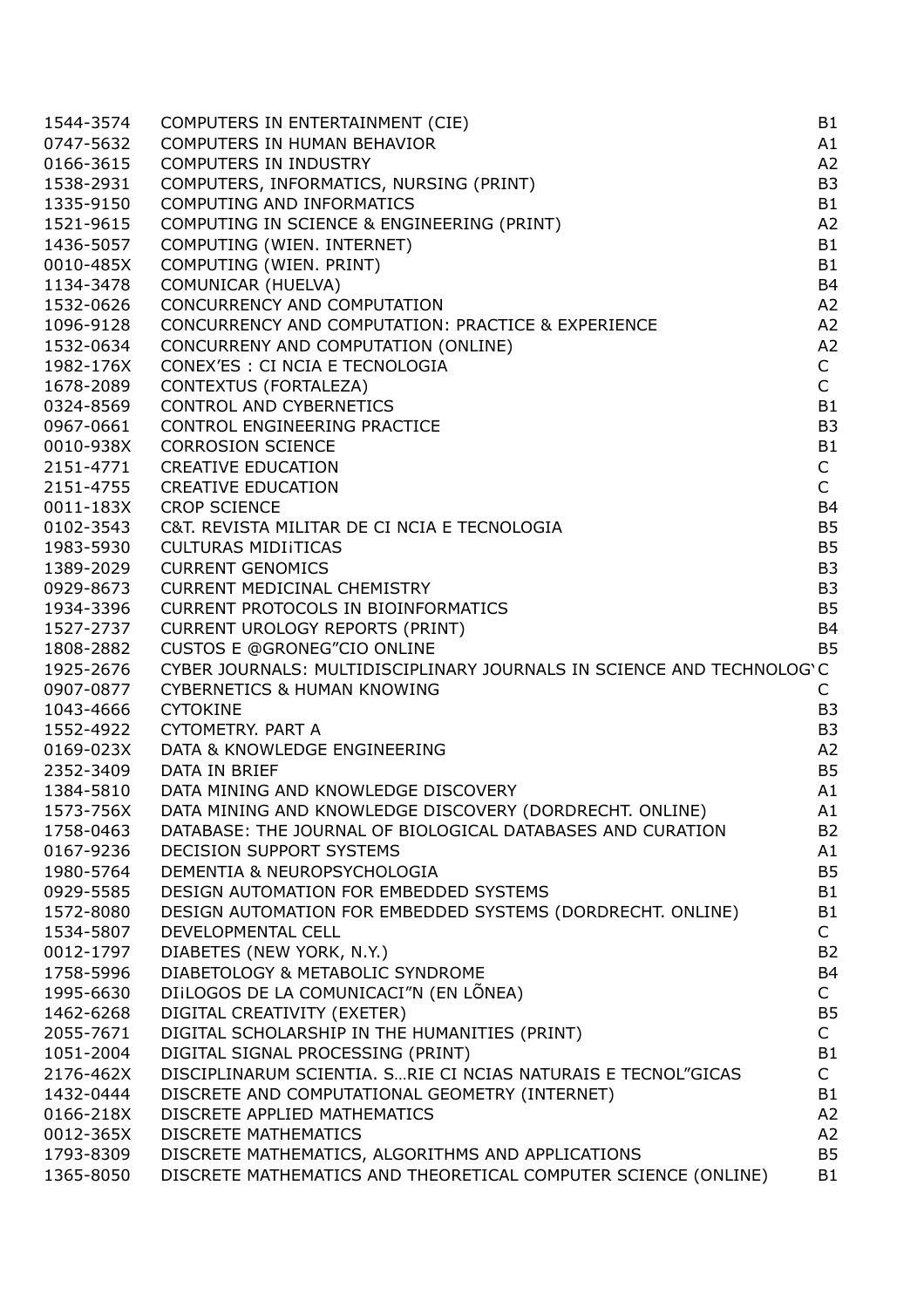| 1572-5286 | DISCRETE OPTIMIZATION                                            | <b>B1</b>      |
|-----------|------------------------------------------------------------------|----------------|
| 0926-8782 | DISTRIBUTED AND PARALLEL DATABASES                               | B1             |
| 1573-7578 | DISTRIBUTED AND PARALLEL DATABASES (DORDRECHT. ONLINE)           | B1             |
| 1082-9873 | <b>D-LIB MAGAZINE</b>                                            | <b>B1</b>      |
| 0376-8716 | DRUG AND ALCOHOL DEPENDENCE                                      | B <sub>3</sub> |
| 2318-4051 | EAD & TECNOLOGIAS DIGITAIS NA EDUCA«√O                           | $\mathsf{C}^-$ |
| 1865-0481 | EARTH SCIENCE INFORMATICS (INTERNET)                             | B1             |
| 1865-0473 | EARTH SCIENCE INFORMATICS (PRINT)                                | B1             |
| 0197-9337 | EARTH SURFACE PROCESSES AND LANDFORMS (PRINT)                    | B <sub>2</sub> |
| 0906-7590 | ECOGRAPHY (COPENHAGEN)                                           | B <sub>2</sub> |
| 0925-8574 | ECOLOGICAL ENGINEERING                                           | B <sub>2</sub> |
| 1574-9541 | ECOLOGICAL INFORMATICS (PRINT)                                   | A <sub>2</sub> |
| 0304-3800 | ECOLOGICAL MODELLING                                             | B <sub>3</sub> |
| 1808-2599 | E-COMP"S (BRASÕLIA)                                              | <b>B5</b>      |
|           | EDUCA«√O & IMAGEM (UERJ)                                         | $\mathsf{C}$   |
| 1981-4224 | EDUCA« $\sqrt{O}$ E PESQUISA (USP.IMPRESSO)                      | <b>B5</b>      |
| 1517-9702 |                                                                  |                |
| 2175-6236 | EDUCACAO E REALIDADE                                             | $\mathsf{C}$   |
| 0102-4698 | EDUCA« $\sqrt{O}$ EM REVISTA (UFMG - IMPRESSO)                   | <b>B5</b>      |
| 1983-3156 | EDUCA« $\sqrt{O}$ MATEMITICA PESQUISA (ONLINE)                   | $\mathsf{C}$   |
| 1676-2592 | EDUCA«√O TEMITICA DIGITAL                                        | $\mathsf{C}$   |
| 1981-8106 | EDUCA«√O: TEORIA E PRITICA                                       | $\mathsf{C}$   |
| 0104-4060 | EDUCAR EM REVISTA (IMPRESSO)                                     | <b>B5</b>      |
| 1436-4522 | EDUCATIONAL TECHNOLOGY & SOCIETY                                 | B <sub>4</sub> |
| 1679-4508 | EINSTEIN (S $\sqrt{O}$ PAULO)                                    | $\mathsf{C}$   |
| 1577-5097 | ELCVIA. ELECTRONIC LETTERS ON COMPUTER VISION AND IMAGE ANALYSIS | B <sub>2</sub> |
| 1532-5008 | ELECTRIC POWER COMPONENTS AND SYSTEMS                            | B <sub>3</sub> |
| 0378-7796 | ELECTRIC POWER SYSTEMS RESEARCH (PRINT)                          | B <sub>3</sub> |
| 0948-7921 | ELECTRICAL ENGINEERING (BERLIN. PRINT)                           | B <sub>3</sub> |
| 0013-4686 | ELECTROCHIMICA ACTA                                              | <b>B1</b>      |
| 1863-2122 | ELECTRONIC COMMUNICATIONS OF THE EASST                           | <b>B5</b>      |
| 0717-3458 | ELECTRONIC JOURNAL OF BIOTECHNOLOGY                              | B <sub>3</sub> |
| 0013-5194 | <b>ELECTRONICS LETTERS</b>                                       | A1             |
| 1350-911X | ELECTRONICS LETTERS (ONLINE)                                     | A1             |
| 1806-1877 | ELETROEVOLU« $\sqrt{O}$ (RIO DE JANEIRO)                         | $\mathsf{C}$   |
| 0922-3444 | ELSEVIER (AMSTERDAM)                                             | $\mathsf{C}$   |
| 2176-4883 | EM DEBATE (BELO HORIZONTE)                                       | $\mathsf{C}$   |
| 1808-5245 | EM QUEST $\sqrt{0}$                                              | <b>B5</b>      |
| 1521-3250 | EMERGENCE (MAHWAH, N.J.)                                         | <b>B5</b>      |
| 1382-3256 | EMPIRICAL SOFTWARE ENGINEERING                                   | <b>B1</b>      |
| 1573-7616 | EMPIRICAL SOFTWARE ENGINEERING (DORDRECHT. ONLINE)               | B <sub>1</sub> |
| 2317-2606 | ENCICLOPEDIA BIOSFERA                                            | C              |
| 1809-0583 | ENCICLOPDIA BIOSFERA                                             | $\mathsf{C}$   |
| 1518-2924 | <b>ENCONTROS BIBLI</b>                                           | $\mathsf{C}$   |
| 1996-1073 | <b>ENERGIES (BASEL)</b>                                          | B <sub>3</sub> |
| 0360-5442 | <b>ENERGY (OXFORD)</b>                                           | <b>B1</b>      |
| 0301-4215 | <b>ENERGY POLICY</b>                                             | B <sub>2</sub> |
| 1876-6102 | <b>ENERGY PROCEDIA</b>                                           | C              |
| 1983-1277 | ENGENHARIA DE SOFTWARE MAGAZINE                                  | $\mathsf{C}$   |
| 1983-1277 | ENGENHARIA DE SOFTWARE MAGAZINE                                  | $\mathsf{C}$   |
| 1676-1790 | ENGENHARIA TRMICA                                                | $\mathsf{C}$   |
| 0952-1976 | ENGINEERING APPLICATIONS OF ARTIFICIAL INTELLIGENCE              | A <sub>2</sub> |
| 0969-9988 | ENGINEERING CONSTRUCTION AND ARCHITECTURAL MANAGEMENT (PRINT)    | <b>B5</b>      |
| 1042-9247 | ENGINEERING MANAGEMENT JOURNAL                                   | B <sub>4</sub> |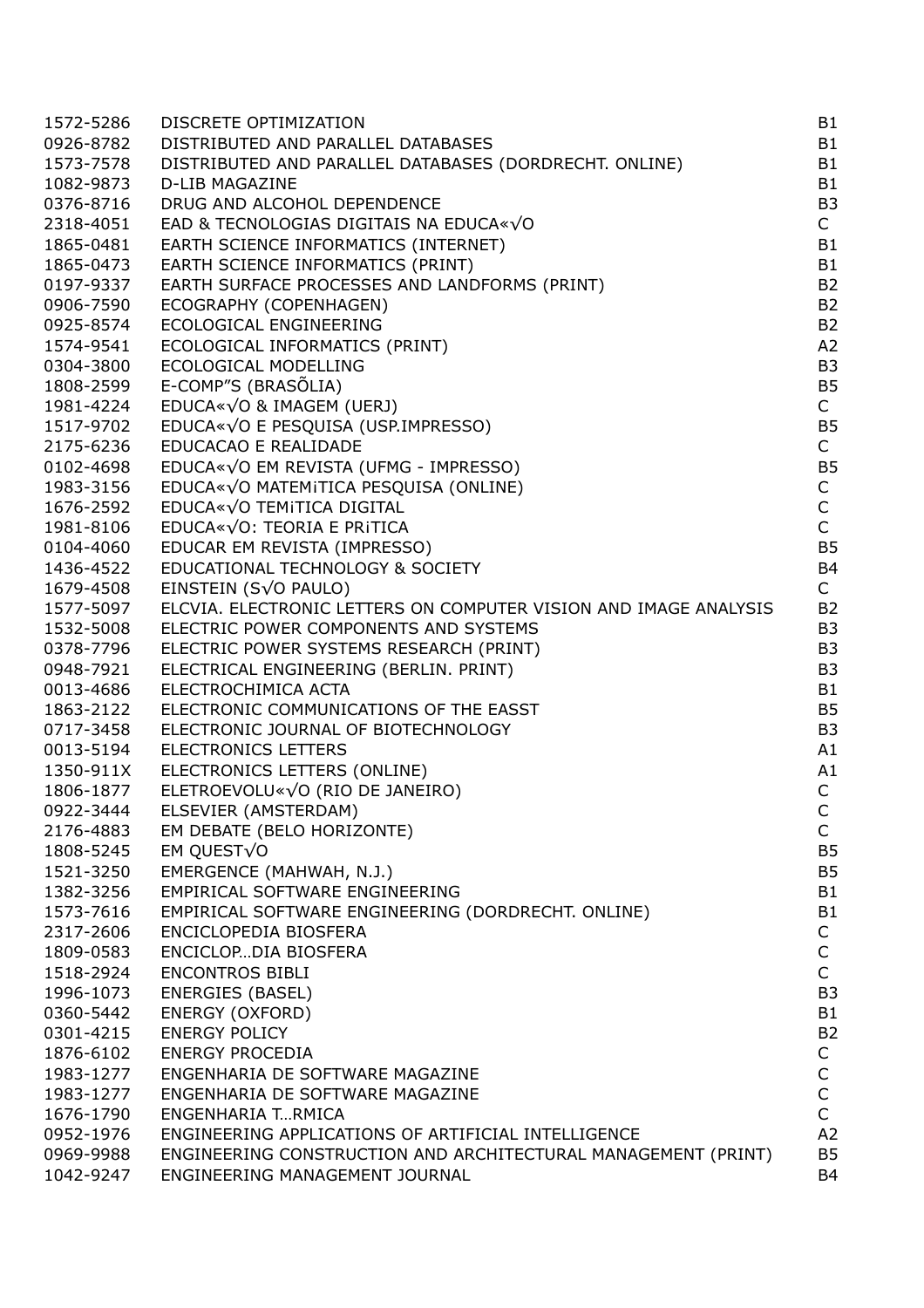| <b>ENGINEERING WITH COMPUTERS</b><br><b>B1</b><br>0177-0667<br>ENSAIO - AVALIA« $\sqrt{O}$ E POLÕTICAS P/BLICAS EM EDUCA« $\sqrt{O}$<br>B <sub>5</sub><br>0104-4036<br>ENTERPRISE INFORMATION SYSTEMS (PRINT)<br>A <sub>2</sub><br>1751-7575<br><b>B1</b><br>1875-9521<br>ENVIRONMENTAL MODELLING & SOFTWARE<br>ENVIRONMENTAL MODELLING & SOFTWARE<br>ENVIRONMENTAL MONITORING AND ASSESSMENT (PRINT)<br>ENVIRONMENTAL RESEARCH LETTERS<br>EPILEPSIA (COPENHAGEN)<br>EP) DATA SCIENCE<br>'RGODESIGN & HCI<br>SCACLOS (<br>B <sub>3</sub><br>1099-4300<br>1352-8505<br>B <sub>3</sub><br>1364-8152<br>A1<br>B <sub>3</sub><br>0167-6369<br><b>B2</b><br>1748-9326<br><b>B2</b><br>0013-9580<br><b>B1</b><br>2193-1127<br>$\mathsf C$<br>2317-8876<br>$\mathsf C$<br>0798-1015<br>$\mathsf{C}$<br>1808-0588<br>B <sub>3</sub><br>1225-6463<br>B <sub>3</sub><br>1951-6355<br>1687-1499<br><b>B1</b><br><b>B1</b><br>1687-6180<br>EURASIP JOURNAL ON AUDIO, SPEECH AND MUSIC PROCESSING (PRINT)<br><b>B1</b><br>1687-4714<br>EURASIP JOURNAL ON IMAGE AND VIDEO PROCESSING (PRINT)<br><b>B1</b><br>1687-5176<br>EURASIP JOURNAL ON INFORMATION SECURITY<br><b>B2</b><br>1687-417X<br>EURASIP JOURNAL ON MULTIMEDIA AND INFORMATION SECURITY (PRINT)<br><b>B2</b><br>1687-4161<br>EURASIP JOURNAL ON WIRELESS COMMUNICATIONS AND NETWORKING<br><b>B1</b><br>1687-1499<br><b>B5</b><br>EURO JOURNAL ON COMPUTATIONAL OPTIMIZATION (PRINT)<br>2192-4406<br>EURO JOURNAL ON TRANSPORTATION AND LOGISTICS<br>C<br>2192-4376<br>$\mathsf{C}$<br>EUROPEAN JOURNAL OF BIOMEDICAL AND PHARMACEUTICAL SCIENCES<br>2349-8870<br>EUROPEAN JOURNAL OF CLINICAL NUTRITION<br>B <sub>3</sub><br>0954-3007<br>EUROPEAN JOURNAL OF COMBINATORICS (PRINT)<br><b>B1</b><br>0195-6698<br>1751-5254<br>EUROPEAN JOURNAL OF INDUSTRIAL ENGINEERING<br>B <sub>3</sub><br>$\mathsf{C}$<br>2042-115X<br>EUROPEAN JOURNAL OF LAW AND TECHNOLOGY<br>EUROPEAN JOURNAL OF MEDICINAL CHEMISTRY<br><b>B2</b><br>0223-5234<br>EUROPEAN JOURNAL OF OPERATIONAL RESEARCH<br>0377-2217<br>A1<br>EUROPEAN JOURNAL OF PHARMACEUTICAL SCIENCES<br><b>B2</b><br>0928-0987<br>EUROPEAN JOURNAL OF REMOTE SENSING<br><b>B4</b><br>2279-7254<br>EUROPEAN JOURNAL OF SCIENTIFIC RESEARCH<br>C<br>1450-216X<br>1434-6036<br>EUROPEAN PHYSICAL JOURNAL. B, CONDENSED MATTER AND COMPLEX SYSTEMS B3<br>0014-3057<br>EUROPEAN POLYMER JOURNAL<br><b>B2</b><br>EUROPEAN PSYCHIATRY (PARIS)<br>0924-9338<br><b>B2</b><br>EUROPEAN RADIOLOGY<br>B <sub>3</sub><br>0938-7994<br>EUROPEAN RESEARCH IN TELEMEDICINE / LA RECHERCHE EUROP ENNE EN TL B5<br>2212-764X<br><b>B5</b><br>1124-318X<br>EUROPEAN TRANSACTIONS ON TELECOMMUNICATIONS<br>EUROPHYSICS LETTERS (PRINT)<br>B <sub>3</sub><br>0295-5075<br>EVID NCIA: OLHARES E PESQUISA EM SABERES EDUCACIONAIS<br>$\mathsf{C}$<br>1808-2307<br>1063-6560<br>EVOLUTIONARY COMPUTATION<br>A1<br>1530-9304<br>EVOLUTIONARY COMPUTATION (ONLINE)<br>A1<br>1864-5909<br>EVOLUTIONARY INTELLIGENCE (PRINT)<br>B <sub>1</sub><br>EXACTA (ONLINE)<br>B <sub>5</sub><br>1983-9308<br>EXACTA (S√O PAULO. IMPRESSO)<br>B <sub>5</sub><br>1678-5428<br>EXPERT OPINION ON DRUG DISCOVERY (PRINT)<br>1746-0441<br>B <sub>3</sub><br>EXPERT OPINION ON DRUG METABOLISM & TOXICOLOGY<br>1742-5255<br>B <sub>3</sub><br>EXPERT SYSTEMS WITH APPLICATIONS<br>0957-4174<br>A1<br>$\mathsf{C}$<br>1982-4432 | 2179-7625 | <b>ENGINEERING RESEARCH</b> | C |
|--------------------------------------------------------------------------------------------------------------------------------------------------------------------------------------------------------------------------------------------------------------------------------------------------------------------------------------------------------------------------------------------------------------------------------------------------------------------------------------------------------------------------------------------------------------------------------------------------------------------------------------------------------------------------------------------------------------------------------------------------------------------------------------------------------------------------------------------------------------------------------------------------------------------------------------------------------------------------------------------------------------------------------------------------------------------------------------------------------------------------------------------------------------------------------------------------------------------------------------------------------------------------------------------------------------------------------------------------------------------------------------------------------------------------------------------------------------------------------------------------------------------------------------------------------------------------------------------------------------------------------------------------------------------------------------------------------------------------------------------------------------------------------------------------------------------------------------------------------------------------------------------------------------------------------------------------------------------------------------------------------------------------------------------------------------------------------------------------------------------------------------------------------------------------------------------------------------------------------------------------------------------------------------------------------------------------------------------------------------------------------------------------------------------------------------------------------------------------------------------------------------------------------------------------------------------------------------------------------------------------------------------------------------------------------------------------------------------------------------------------------------------------------------------------------------------------------------------------------------------------------------------------------------------------------------------------------------------------------------------------------------------------------------------------------------------------------------------------------------------------------------------------------------------------------------------------------------------------------------------------------------------------------------------------------------------------------------------------------------------------------------|-----------|-----------------------------|---|
|                                                                                                                                                                                                                                                                                                                                                                                                                                                                                                                                                                                                                                                                                                                                                                                                                                                                                                                                                                                                                                                                                                                                                                                                                                                                                                                                                                                                                                                                                                                                                                                                                                                                                                                                                                                                                                                                                                                                                                                                                                                                                                                                                                                                                                                                                                                                                                                                                                                                                                                                                                                                                                                                                                                                                                                                                                                                                                                                                                                                                                                                                                                                                                                                                                                                                                                                                                                      |           |                             |   |
|                                                                                                                                                                                                                                                                                                                                                                                                                                                                                                                                                                                                                                                                                                                                                                                                                                                                                                                                                                                                                                                                                                                                                                                                                                                                                                                                                                                                                                                                                                                                                                                                                                                                                                                                                                                                                                                                                                                                                                                                                                                                                                                                                                                                                                                                                                                                                                                                                                                                                                                                                                                                                                                                                                                                                                                                                                                                                                                                                                                                                                                                                                                                                                                                                                                                                                                                                                                      |           |                             |   |
|                                                                                                                                                                                                                                                                                                                                                                                                                                                                                                                                                                                                                                                                                                                                                                                                                                                                                                                                                                                                                                                                                                                                                                                                                                                                                                                                                                                                                                                                                                                                                                                                                                                                                                                                                                                                                                                                                                                                                                                                                                                                                                                                                                                                                                                                                                                                                                                                                                                                                                                                                                                                                                                                                                                                                                                                                                                                                                                                                                                                                                                                                                                                                                                                                                                                                                                                                                                      |           |                             |   |
|                                                                                                                                                                                                                                                                                                                                                                                                                                                                                                                                                                                                                                                                                                                                                                                                                                                                                                                                                                                                                                                                                                                                                                                                                                                                                                                                                                                                                                                                                                                                                                                                                                                                                                                                                                                                                                                                                                                                                                                                                                                                                                                                                                                                                                                                                                                                                                                                                                                                                                                                                                                                                                                                                                                                                                                                                                                                                                                                                                                                                                                                                                                                                                                                                                                                                                                                                                                      |           |                             |   |
|                                                                                                                                                                                                                                                                                                                                                                                                                                                                                                                                                                                                                                                                                                                                                                                                                                                                                                                                                                                                                                                                                                                                                                                                                                                                                                                                                                                                                                                                                                                                                                                                                                                                                                                                                                                                                                                                                                                                                                                                                                                                                                                                                                                                                                                                                                                                                                                                                                                                                                                                                                                                                                                                                                                                                                                                                                                                                                                                                                                                                                                                                                                                                                                                                                                                                                                                                                                      |           |                             |   |
|                                                                                                                                                                                                                                                                                                                                                                                                                                                                                                                                                                                                                                                                                                                                                                                                                                                                                                                                                                                                                                                                                                                                                                                                                                                                                                                                                                                                                                                                                                                                                                                                                                                                                                                                                                                                                                                                                                                                                                                                                                                                                                                                                                                                                                                                                                                                                                                                                                                                                                                                                                                                                                                                                                                                                                                                                                                                                                                                                                                                                                                                                                                                                                                                                                                                                                                                                                                      |           |                             |   |
|                                                                                                                                                                                                                                                                                                                                                                                                                                                                                                                                                                                                                                                                                                                                                                                                                                                                                                                                                                                                                                                                                                                                                                                                                                                                                                                                                                                                                                                                                                                                                                                                                                                                                                                                                                                                                                                                                                                                                                                                                                                                                                                                                                                                                                                                                                                                                                                                                                                                                                                                                                                                                                                                                                                                                                                                                                                                                                                                                                                                                                                                                                                                                                                                                                                                                                                                                                                      |           |                             |   |
|                                                                                                                                                                                                                                                                                                                                                                                                                                                                                                                                                                                                                                                                                                                                                                                                                                                                                                                                                                                                                                                                                                                                                                                                                                                                                                                                                                                                                                                                                                                                                                                                                                                                                                                                                                                                                                                                                                                                                                                                                                                                                                                                                                                                                                                                                                                                                                                                                                                                                                                                                                                                                                                                                                                                                                                                                                                                                                                                                                                                                                                                                                                                                                                                                                                                                                                                                                                      |           |                             |   |
|                                                                                                                                                                                                                                                                                                                                                                                                                                                                                                                                                                                                                                                                                                                                                                                                                                                                                                                                                                                                                                                                                                                                                                                                                                                                                                                                                                                                                                                                                                                                                                                                                                                                                                                                                                                                                                                                                                                                                                                                                                                                                                                                                                                                                                                                                                                                                                                                                                                                                                                                                                                                                                                                                                                                                                                                                                                                                                                                                                                                                                                                                                                                                                                                                                                                                                                                                                                      |           |                             |   |
|                                                                                                                                                                                                                                                                                                                                                                                                                                                                                                                                                                                                                                                                                                                                                                                                                                                                                                                                                                                                                                                                                                                                                                                                                                                                                                                                                                                                                                                                                                                                                                                                                                                                                                                                                                                                                                                                                                                                                                                                                                                                                                                                                                                                                                                                                                                                                                                                                                                                                                                                                                                                                                                                                                                                                                                                                                                                                                                                                                                                                                                                                                                                                                                                                                                                                                                                                                                      |           |                             |   |
|                                                                                                                                                                                                                                                                                                                                                                                                                                                                                                                                                                                                                                                                                                                                                                                                                                                                                                                                                                                                                                                                                                                                                                                                                                                                                                                                                                                                                                                                                                                                                                                                                                                                                                                                                                                                                                                                                                                                                                                                                                                                                                                                                                                                                                                                                                                                                                                                                                                                                                                                                                                                                                                                                                                                                                                                                                                                                                                                                                                                                                                                                                                                                                                                                                                                                                                                                                                      |           |                             |   |
|                                                                                                                                                                                                                                                                                                                                                                                                                                                                                                                                                                                                                                                                                                                                                                                                                                                                                                                                                                                                                                                                                                                                                                                                                                                                                                                                                                                                                                                                                                                                                                                                                                                                                                                                                                                                                                                                                                                                                                                                                                                                                                                                                                                                                                                                                                                                                                                                                                                                                                                                                                                                                                                                                                                                                                                                                                                                                                                                                                                                                                                                                                                                                                                                                                                                                                                                                                                      |           |                             |   |
|                                                                                                                                                                                                                                                                                                                                                                                                                                                                                                                                                                                                                                                                                                                                                                                                                                                                                                                                                                                                                                                                                                                                                                                                                                                                                                                                                                                                                                                                                                                                                                                                                                                                                                                                                                                                                                                                                                                                                                                                                                                                                                                                                                                                                                                                                                                                                                                                                                                                                                                                                                                                                                                                                                                                                                                                                                                                                                                                                                                                                                                                                                                                                                                                                                                                                                                                                                                      |           |                             |   |
|                                                                                                                                                                                                                                                                                                                                                                                                                                                                                                                                                                                                                                                                                                                                                                                                                                                                                                                                                                                                                                                                                                                                                                                                                                                                                                                                                                                                                                                                                                                                                                                                                                                                                                                                                                                                                                                                                                                                                                                                                                                                                                                                                                                                                                                                                                                                                                                                                                                                                                                                                                                                                                                                                                                                                                                                                                                                                                                                                                                                                                                                                                                                                                                                                                                                                                                                                                                      |           |                             |   |
|                                                                                                                                                                                                                                                                                                                                                                                                                                                                                                                                                                                                                                                                                                                                                                                                                                                                                                                                                                                                                                                                                                                                                                                                                                                                                                                                                                                                                                                                                                                                                                                                                                                                                                                                                                                                                                                                                                                                                                                                                                                                                                                                                                                                                                                                                                                                                                                                                                                                                                                                                                                                                                                                                                                                                                                                                                                                                                                                                                                                                                                                                                                                                                                                                                                                                                                                                                                      |           |                             |   |
|                                                                                                                                                                                                                                                                                                                                                                                                                                                                                                                                                                                                                                                                                                                                                                                                                                                                                                                                                                                                                                                                                                                                                                                                                                                                                                                                                                                                                                                                                                                                                                                                                                                                                                                                                                                                                                                                                                                                                                                                                                                                                                                                                                                                                                                                                                                                                                                                                                                                                                                                                                                                                                                                                                                                                                                                                                                                                                                                                                                                                                                                                                                                                                                                                                                                                                                                                                                      |           |                             |   |
|                                                                                                                                                                                                                                                                                                                                                                                                                                                                                                                                                                                                                                                                                                                                                                                                                                                                                                                                                                                                                                                                                                                                                                                                                                                                                                                                                                                                                                                                                                                                                                                                                                                                                                                                                                                                                                                                                                                                                                                                                                                                                                                                                                                                                                                                                                                                                                                                                                                                                                                                                                                                                                                                                                                                                                                                                                                                                                                                                                                                                                                                                                                                                                                                                                                                                                                                                                                      |           |                             |   |
|                                                                                                                                                                                                                                                                                                                                                                                                                                                                                                                                                                                                                                                                                                                                                                                                                                                                                                                                                                                                                                                                                                                                                                                                                                                                                                                                                                                                                                                                                                                                                                                                                                                                                                                                                                                                                                                                                                                                                                                                                                                                                                                                                                                                                                                                                                                                                                                                                                                                                                                                                                                                                                                                                                                                                                                                                                                                                                                                                                                                                                                                                                                                                                                                                                                                                                                                                                                      |           |                             |   |
|                                                                                                                                                                                                                                                                                                                                                                                                                                                                                                                                                                                                                                                                                                                                                                                                                                                                                                                                                                                                                                                                                                                                                                                                                                                                                                                                                                                                                                                                                                                                                                                                                                                                                                                                                                                                                                                                                                                                                                                                                                                                                                                                                                                                                                                                                                                                                                                                                                                                                                                                                                                                                                                                                                                                                                                                                                                                                                                                                                                                                                                                                                                                                                                                                                                                                                                                                                                      |           |                             |   |
|                                                                                                                                                                                                                                                                                                                                                                                                                                                                                                                                                                                                                                                                                                                                                                                                                                                                                                                                                                                                                                                                                                                                                                                                                                                                                                                                                                                                                                                                                                                                                                                                                                                                                                                                                                                                                                                                                                                                                                                                                                                                                                                                                                                                                                                                                                                                                                                                                                                                                                                                                                                                                                                                                                                                                                                                                                                                                                                                                                                                                                                                                                                                                                                                                                                                                                                                                                                      |           |                             |   |
|                                                                                                                                                                                                                                                                                                                                                                                                                                                                                                                                                                                                                                                                                                                                                                                                                                                                                                                                                                                                                                                                                                                                                                                                                                                                                                                                                                                                                                                                                                                                                                                                                                                                                                                                                                                                                                                                                                                                                                                                                                                                                                                                                                                                                                                                                                                                                                                                                                                                                                                                                                                                                                                                                                                                                                                                                                                                                                                                                                                                                                                                                                                                                                                                                                                                                                                                                                                      |           |                             |   |
|                                                                                                                                                                                                                                                                                                                                                                                                                                                                                                                                                                                                                                                                                                                                                                                                                                                                                                                                                                                                                                                                                                                                                                                                                                                                                                                                                                                                                                                                                                                                                                                                                                                                                                                                                                                                                                                                                                                                                                                                                                                                                                                                                                                                                                                                                                                                                                                                                                                                                                                                                                                                                                                                                                                                                                                                                                                                                                                                                                                                                                                                                                                                                                                                                                                                                                                                                                                      |           |                             |   |
|                                                                                                                                                                                                                                                                                                                                                                                                                                                                                                                                                                                                                                                                                                                                                                                                                                                                                                                                                                                                                                                                                                                                                                                                                                                                                                                                                                                                                                                                                                                                                                                                                                                                                                                                                                                                                                                                                                                                                                                                                                                                                                                                                                                                                                                                                                                                                                                                                                                                                                                                                                                                                                                                                                                                                                                                                                                                                                                                                                                                                                                                                                                                                                                                                                                                                                                                                                                      |           |                             |   |
|                                                                                                                                                                                                                                                                                                                                                                                                                                                                                                                                                                                                                                                                                                                                                                                                                                                                                                                                                                                                                                                                                                                                                                                                                                                                                                                                                                                                                                                                                                                                                                                                                                                                                                                                                                                                                                                                                                                                                                                                                                                                                                                                                                                                                                                                                                                                                                                                                                                                                                                                                                                                                                                                                                                                                                                                                                                                                                                                                                                                                                                                                                                                                                                                                                                                                                                                                                                      |           |                             |   |
|                                                                                                                                                                                                                                                                                                                                                                                                                                                                                                                                                                                                                                                                                                                                                                                                                                                                                                                                                                                                                                                                                                                                                                                                                                                                                                                                                                                                                                                                                                                                                                                                                                                                                                                                                                                                                                                                                                                                                                                                                                                                                                                                                                                                                                                                                                                                                                                                                                                                                                                                                                                                                                                                                                                                                                                                                                                                                                                                                                                                                                                                                                                                                                                                                                                                                                                                                                                      |           |                             |   |
|                                                                                                                                                                                                                                                                                                                                                                                                                                                                                                                                                                                                                                                                                                                                                                                                                                                                                                                                                                                                                                                                                                                                                                                                                                                                                                                                                                                                                                                                                                                                                                                                                                                                                                                                                                                                                                                                                                                                                                                                                                                                                                                                                                                                                                                                                                                                                                                                                                                                                                                                                                                                                                                                                                                                                                                                                                                                                                                                                                                                                                                                                                                                                                                                                                                                                                                                                                                      |           |                             |   |
|                                                                                                                                                                                                                                                                                                                                                                                                                                                                                                                                                                                                                                                                                                                                                                                                                                                                                                                                                                                                                                                                                                                                                                                                                                                                                                                                                                                                                                                                                                                                                                                                                                                                                                                                                                                                                                                                                                                                                                                                                                                                                                                                                                                                                                                                                                                                                                                                                                                                                                                                                                                                                                                                                                                                                                                                                                                                                                                                                                                                                                                                                                                                                                                                                                                                                                                                                                                      |           |                             |   |
|                                                                                                                                                                                                                                                                                                                                                                                                                                                                                                                                                                                                                                                                                                                                                                                                                                                                                                                                                                                                                                                                                                                                                                                                                                                                                                                                                                                                                                                                                                                                                                                                                                                                                                                                                                                                                                                                                                                                                                                                                                                                                                                                                                                                                                                                                                                                                                                                                                                                                                                                                                                                                                                                                                                                                                                                                                                                                                                                                                                                                                                                                                                                                                                                                                                                                                                                                                                      |           |                             |   |
|                                                                                                                                                                                                                                                                                                                                                                                                                                                                                                                                                                                                                                                                                                                                                                                                                                                                                                                                                                                                                                                                                                                                                                                                                                                                                                                                                                                                                                                                                                                                                                                                                                                                                                                                                                                                                                                                                                                                                                                                                                                                                                                                                                                                                                                                                                                                                                                                                                                                                                                                                                                                                                                                                                                                                                                                                                                                                                                                                                                                                                                                                                                                                                                                                                                                                                                                                                                      |           |                             |   |
|                                                                                                                                                                                                                                                                                                                                                                                                                                                                                                                                                                                                                                                                                                                                                                                                                                                                                                                                                                                                                                                                                                                                                                                                                                                                                                                                                                                                                                                                                                                                                                                                                                                                                                                                                                                                                                                                                                                                                                                                                                                                                                                                                                                                                                                                                                                                                                                                                                                                                                                                                                                                                                                                                                                                                                                                                                                                                                                                                                                                                                                                                                                                                                                                                                                                                                                                                                                      |           |                             |   |
|                                                                                                                                                                                                                                                                                                                                                                                                                                                                                                                                                                                                                                                                                                                                                                                                                                                                                                                                                                                                                                                                                                                                                                                                                                                                                                                                                                                                                                                                                                                                                                                                                                                                                                                                                                                                                                                                                                                                                                                                                                                                                                                                                                                                                                                                                                                                                                                                                                                                                                                                                                                                                                                                                                                                                                                                                                                                                                                                                                                                                                                                                                                                                                                                                                                                                                                                                                                      |           |                             |   |
|                                                                                                                                                                                                                                                                                                                                                                                                                                                                                                                                                                                                                                                                                                                                                                                                                                                                                                                                                                                                                                                                                                                                                                                                                                                                                                                                                                                                                                                                                                                                                                                                                                                                                                                                                                                                                                                                                                                                                                                                                                                                                                                                                                                                                                                                                                                                                                                                                                                                                                                                                                                                                                                                                                                                                                                                                                                                                                                                                                                                                                                                                                                                                                                                                                                                                                                                                                                      |           |                             |   |
|                                                                                                                                                                                                                                                                                                                                                                                                                                                                                                                                                                                                                                                                                                                                                                                                                                                                                                                                                                                                                                                                                                                                                                                                                                                                                                                                                                                                                                                                                                                                                                                                                                                                                                                                                                                                                                                                                                                                                                                                                                                                                                                                                                                                                                                                                                                                                                                                                                                                                                                                                                                                                                                                                                                                                                                                                                                                                                                                                                                                                                                                                                                                                                                                                                                                                                                                                                                      |           |                             |   |
|                                                                                                                                                                                                                                                                                                                                                                                                                                                                                                                                                                                                                                                                                                                                                                                                                                                                                                                                                                                                                                                                                                                                                                                                                                                                                                                                                                                                                                                                                                                                                                                                                                                                                                                                                                                                                                                                                                                                                                                                                                                                                                                                                                                                                                                                                                                                                                                                                                                                                                                                                                                                                                                                                                                                                                                                                                                                                                                                                                                                                                                                                                                                                                                                                                                                                                                                                                                      |           |                             |   |
|                                                                                                                                                                                                                                                                                                                                                                                                                                                                                                                                                                                                                                                                                                                                                                                                                                                                                                                                                                                                                                                                                                                                                                                                                                                                                                                                                                                                                                                                                                                                                                                                                                                                                                                                                                                                                                                                                                                                                                                                                                                                                                                                                                                                                                                                                                                                                                                                                                                                                                                                                                                                                                                                                                                                                                                                                                                                                                                                                                                                                                                                                                                                                                                                                                                                                                                                                                                      |           |                             |   |
|                                                                                                                                                                                                                                                                                                                                                                                                                                                                                                                                                                                                                                                                                                                                                                                                                                                                                                                                                                                                                                                                                                                                                                                                                                                                                                                                                                                                                                                                                                                                                                                                                                                                                                                                                                                                                                                                                                                                                                                                                                                                                                                                                                                                                                                                                                                                                                                                                                                                                                                                                                                                                                                                                                                                                                                                                                                                                                                                                                                                                                                                                                                                                                                                                                                                                                                                                                                      |           |                             |   |
|                                                                                                                                                                                                                                                                                                                                                                                                                                                                                                                                                                                                                                                                                                                                                                                                                                                                                                                                                                                                                                                                                                                                                                                                                                                                                                                                                                                                                                                                                                                                                                                                                                                                                                                                                                                                                                                                                                                                                                                                                                                                                                                                                                                                                                                                                                                                                                                                                                                                                                                                                                                                                                                                                                                                                                                                                                                                                                                                                                                                                                                                                                                                                                                                                                                                                                                                                                                      |           |                             |   |
|                                                                                                                                                                                                                                                                                                                                                                                                                                                                                                                                                                                                                                                                                                                                                                                                                                                                                                                                                                                                                                                                                                                                                                                                                                                                                                                                                                                                                                                                                                                                                                                                                                                                                                                                                                                                                                                                                                                                                                                                                                                                                                                                                                                                                                                                                                                                                                                                                                                                                                                                                                                                                                                                                                                                                                                                                                                                                                                                                                                                                                                                                                                                                                                                                                                                                                                                                                                      |           |                             |   |
|                                                                                                                                                                                                                                                                                                                                                                                                                                                                                                                                                                                                                                                                                                                                                                                                                                                                                                                                                                                                                                                                                                                                                                                                                                                                                                                                                                                                                                                                                                                                                                                                                                                                                                                                                                                                                                                                                                                                                                                                                                                                                                                                                                                                                                                                                                                                                                                                                                                                                                                                                                                                                                                                                                                                                                                                                                                                                                                                                                                                                                                                                                                                                                                                                                                                                                                                                                                      |           |                             |   |
|                                                                                                                                                                                                                                                                                                                                                                                                                                                                                                                                                                                                                                                                                                                                                                                                                                                                                                                                                                                                                                                                                                                                                                                                                                                                                                                                                                                                                                                                                                                                                                                                                                                                                                                                                                                                                                                                                                                                                                                                                                                                                                                                                                                                                                                                                                                                                                                                                                                                                                                                                                                                                                                                                                                                                                                                                                                                                                                                                                                                                                                                                                                                                                                                                                                                                                                                                                                      |           |                             |   |
|                                                                                                                                                                                                                                                                                                                                                                                                                                                                                                                                                                                                                                                                                                                                                                                                                                                                                                                                                                                                                                                                                                                                                                                                                                                                                                                                                                                                                                                                                                                                                                                                                                                                                                                                                                                                                                                                                                                                                                                                                                                                                                                                                                                                                                                                                                                                                                                                                                                                                                                                                                                                                                                                                                                                                                                                                                                                                                                                                                                                                                                                                                                                                                                                                                                                                                                                                                                      |           |                             |   |
|                                                                                                                                                                                                                                                                                                                                                                                                                                                                                                                                                                                                                                                                                                                                                                                                                                                                                                                                                                                                                                                                                                                                                                                                                                                                                                                                                                                                                                                                                                                                                                                                                                                                                                                                                                                                                                                                                                                                                                                                                                                                                                                                                                                                                                                                                                                                                                                                                                                                                                                                                                                                                                                                                                                                                                                                                                                                                                                                                                                                                                                                                                                                                                                                                                                                                                                                                                                      |           |                             |   |
|                                                                                                                                                                                                                                                                                                                                                                                                                                                                                                                                                                                                                                                                                                                                                                                                                                                                                                                                                                                                                                                                                                                                                                                                                                                                                                                                                                                                                                                                                                                                                                                                                                                                                                                                                                                                                                                                                                                                                                                                                                                                                                                                                                                                                                                                                                                                                                                                                                                                                                                                                                                                                                                                                                                                                                                                                                                                                                                                                                                                                                                                                                                                                                                                                                                                                                                                                                                      |           |                             |   |
|                                                                                                                                                                                                                                                                                                                                                                                                                                                                                                                                                                                                                                                                                                                                                                                                                                                                                                                                                                                                                                                                                                                                                                                                                                                                                                                                                                                                                                                                                                                                                                                                                                                                                                                                                                                                                                                                                                                                                                                                                                                                                                                                                                                                                                                                                                                                                                                                                                                                                                                                                                                                                                                                                                                                                                                                                                                                                                                                                                                                                                                                                                                                                                                                                                                                                                                                                                                      |           |                             |   |
|                                                                                                                                                                                                                                                                                                                                                                                                                                                                                                                                                                                                                                                                                                                                                                                                                                                                                                                                                                                                                                                                                                                                                                                                                                                                                                                                                                                                                                                                                                                                                                                                                                                                                                                                                                                                                                                                                                                                                                                                                                                                                                                                                                                                                                                                                                                                                                                                                                                                                                                                                                                                                                                                                                                                                                                                                                                                                                                                                                                                                                                                                                                                                                                                                                                                                                                                                                                      |           |                             |   |
|                                                                                                                                                                                                                                                                                                                                                                                                                                                                                                                                                                                                                                                                                                                                                                                                                                                                                                                                                                                                                                                                                                                                                                                                                                                                                                                                                                                                                                                                                                                                                                                                                                                                                                                                                                                                                                                                                                                                                                                                                                                                                                                                                                                                                                                                                                                                                                                                                                                                                                                                                                                                                                                                                                                                                                                                                                                                                                                                                                                                                                                                                                                                                                                                                                                                                                                                                                                      |           |                             |   |
|                                                                                                                                                                                                                                                                                                                                                                                                                                                                                                                                                                                                                                                                                                                                                                                                                                                                                                                                                                                                                                                                                                                                                                                                                                                                                                                                                                                                                                                                                                                                                                                                                                                                                                                                                                                                                                                                                                                                                                                                                                                                                                                                                                                                                                                                                                                                                                                                                                                                                                                                                                                                                                                                                                                                                                                                                                                                                                                                                                                                                                                                                                                                                                                                                                                                                                                                                                                      |           |                             |   |
|                                                                                                                                                                                                                                                                                                                                                                                                                                                                                                                                                                                                                                                                                                                                                                                                                                                                                                                                                                                                                                                                                                                                                                                                                                                                                                                                                                                                                                                                                                                                                                                                                                                                                                                                                                                                                                                                                                                                                                                                                                                                                                                                                                                                                                                                                                                                                                                                                                                                                                                                                                                                                                                                                                                                                                                                                                                                                                                                                                                                                                                                                                                                                                                                                                                                                                                                                                                      |           |                             |   |
|                                                                                                                                                                                                                                                                                                                                                                                                                                                                                                                                                                                                                                                                                                                                                                                                                                                                                                                                                                                                                                                                                                                                                                                                                                                                                                                                                                                                                                                                                                                                                                                                                                                                                                                                                                                                                                                                                                                                                                                                                                                                                                                                                                                                                                                                                                                                                                                                                                                                                                                                                                                                                                                                                                                                                                                                                                                                                                                                                                                                                                                                                                                                                                                                                                                                                                                                                                                      |           |                             |   |
|                                                                                                                                                                                                                                                                                                                                                                                                                                                                                                                                                                                                                                                                                                                                                                                                                                                                                                                                                                                                                                                                                                                                                                                                                                                                                                                                                                                                                                                                                                                                                                                                                                                                                                                                                                                                                                                                                                                                                                                                                                                                                                                                                                                                                                                                                                                                                                                                                                                                                                                                                                                                                                                                                                                                                                                                                                                                                                                                                                                                                                                                                                                                                                                                                                                                                                                                                                                      |           |                             |   |
|                                                                                                                                                                                                                                                                                                                                                                                                                                                                                                                                                                                                                                                                                                                                                                                                                                                                                                                                                                                                                                                                                                                                                                                                                                                                                                                                                                                                                                                                                                                                                                                                                                                                                                                                                                                                                                                                                                                                                                                                                                                                                                                                                                                                                                                                                                                                                                                                                                                                                                                                                                                                                                                                                                                                                                                                                                                                                                                                                                                                                                                                                                                                                                                                                                                                                                                                                                                      |           |                             |   |
|                                                                                                                                                                                                                                                                                                                                                                                                                                                                                                                                                                                                                                                                                                                                                                                                                                                                                                                                                                                                                                                                                                                                                                                                                                                                                                                                                                                                                                                                                                                                                                                                                                                                                                                                                                                                                                                                                                                                                                                                                                                                                                                                                                                                                                                                                                                                                                                                                                                                                                                                                                                                                                                                                                                                                                                                                                                                                                                                                                                                                                                                                                                                                                                                                                                                                                                                                                                      |           | EXTENS√O EM FOCO (CURITIBA) |   |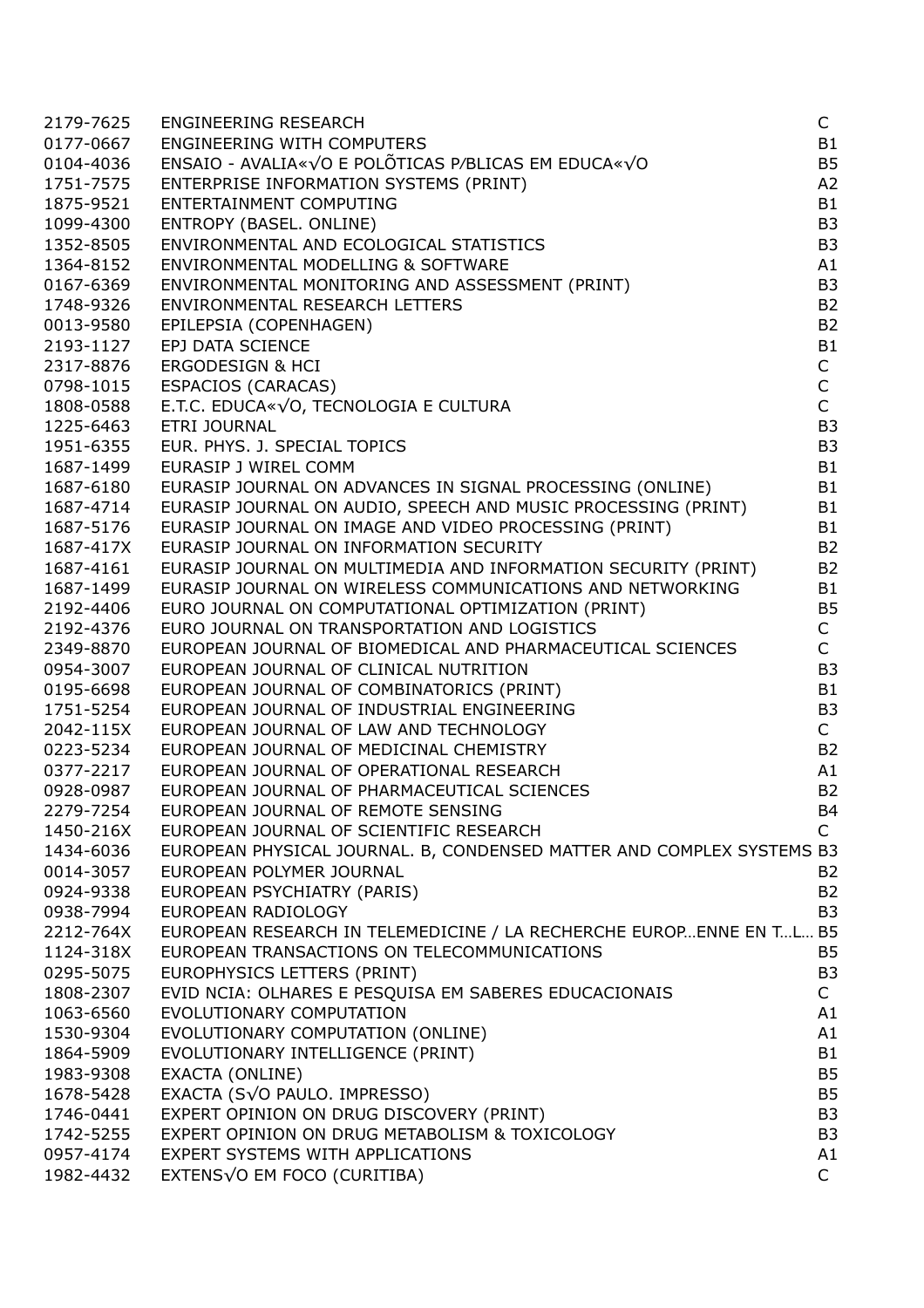| 0972-0871 | FAR EAST JOURNAL OF MATHEMATICAL SCIENCES: FJMS                       | <b>B5</b>      |
|-----------|-----------------------------------------------------------------------|----------------|
| 1396-0466 | FIRST MONDAY (ONLINE)                                                 | A2             |
| 0363-2415 | FISHERIES (BETHESDA, MD.)                                             | B <sub>3</sub> |
| 1980-5918 | FISIOTERAPIA EM MOVIMENTO                                             | <b>B5</b>      |
| 0103-5150 | FISIOTERAPIA EM MOVIMENTO (PUCPR. IMPRESSO)                           | <b>B5</b>      |
| 1809-3469 | <b>FISIOTERAPIA SER</b>                                               | $\mathsf{C}$   |
| 1677-0323 | FLF.EDU                                                               | $\mathsf{C}$   |
| 0955-5986 | FLOW MEASUREMENT AND INSTRUMENTATION                                  | B <sub>3</sub> |
| 2157-944X | FOOD AND NUTRITION SCIENCES                                           | $\mathsf{C}$   |
| 0308-8146 | <b>FOOD CHEMISTRY</b>                                                 | <b>B2</b>      |
| 0956-7135 | <b>FOOD CONTROL</b>                                                   | B <sub>3</sub> |
| 0963-9969 | FOOD RESEARCH INTERNATIONAL                                           | B <sub>3</sub> |
| 0379-0738 | FORENSIC SCIENCE INTERNATIONAL                                        | B <sub>3</sub> |
| 0718-5006 | FORMACI"N UNIVERSITARIA                                               | $\mathsf{C}$   |
| 0934-5043 | FORMAL ASPECTS OF COMPUTING                                           | <b>B1</b>      |
|           | 1433-299X FORMAL ASPECTS OF COMPUTING (INTERNET)                      | <b>B1</b>      |
|           |                                                                       | $\mathsf{C}$   |
| 2318-6356 | <b>FORSCIENCE</b>                                                     |                |
| 2368-7533 | FOUNDATIONS - JOURNAL OF THE PROFESSIONAL PETROLEUM DATA MANAGEMEN B5 |                |
| 1551-3955 | FOUNDATIONS AND TRENDS IN HUMAN-COMPUTER INTERACTION (PRINT)          | <b>B1</b>      |
| 1554-0669 | FOUNDATIONS AND TRENDS IN INFORMATION RETRIEVAL                       | <b>B1</b>      |
| 1615-3375 | FOUNDATIONS OF COMPUTATIONAL MATHEMATICS (PRINT)                      | A2             |
| 1662-5102 | FRONTIERS IN CELLULAR NEUROSCIENCE                                    | <b>B2</b>      |
| 1662-5188 | FRONTIERS IN COMPUTATIONAL NEUROSCIENCE                               | <b>B2</b>      |
| 1664-8021 | FRONTIERS IN GENETICS                                                 | <b>B5</b>      |
| 1664-302X | FRONTIERS IN MICROBIOLOGY (ONLINE)                                    | <b>B2</b>      |
| 1662-5196 | FRONTIERS IN NEUROINFORMATICS                                         | <b>B2</b>      |
| 1662-453X | FRONTIERS IN NEUROSCIENCE                                             | B <sub>3</sub> |
|           | 1664-1078 FRONTIERS IN PSYCHOLOGY                                     | B <sub>3</sub> |
| 1438-793X | FUNCTIONAL & INTEGRATIVE GENOMICS (PRINT)                             | <b>B4</b>      |
| 0169-2968 | FUNDAMENTA INFORMATICAE                                               | A2             |
| 0167-739X | FUTURE GENERATION COMPUTER SYSTEMS                                    | A2             |
| 1756-8919 | FUTURE MEDICINAL CHEMISTRY                                            | B <sub>3</sub> |
|           | 1756-8919 FUTURE MEDICINAL CHEMISTRY                                  | B <sub>3</sub> |
| 1616-8658 | FUZZY INFORMATION AND ENGINEERING                                     | B <sub>5</sub> |
| 0165-0114 | <b>FUZZY SETS AND SYSTEMS</b>                                         | A1             |
| 2046-1402 | F1000RESEARCH                                                         | B <sub>5</sub> |
| 2161-7856 | GAMES FOR HEALTH: RESEARCH, DEVELOPMENT, AND CLINICAL APPLICATIONS    | B <sub>5</sub> |
| 0378-1119 | <b>GENE (AMSTERDAM)</b>                                               | B <sub>3</sub> |
| 1947-6027 | <b>GENES &amp; CANCER</b>                                             | $\mathsf{C}$   |
| 1389-2576 | GENETIC PROGRAMMING AND EVOLVABLE MACHINES                            | B <sub>1</sub> |
| 1389-2576 | GENETIC PROGRAMMING AND EVOLVABLE MACHINES                            | B <sub>1</sub> |
| 1676-5680 | GENETICS AND MOLECULAR RESEARCH                                       | <b>B4</b>      |
| 1676-5680 | GENETICS AND MOLECULAR RESEARCH                                       | <b>B4</b>      |
| 2169-8287 | <b>GENOME ANNOUNCEMENTS</b>                                           | $\mathsf{C}$   |
| 1384-6175 | GEOINFORMATICA (DORDRECHT)                                            | B <sub>1</sub> |
| 1573-7624 | GEOINFORMATICA (DORDRECHT. ONLINE)                                    | B <sub>1</sub> |
| 1991-9603 | GEOSCIENTIFIC MODEL DEVELOPMENT                                       | B <sub>5</sub> |
| 1991-962X | GEOSCIENTIFIC MODEL DEVELOPMENT DISCUSSIONS                           | C              |
| 2236-0972 | GEP ñ REVISTA DE GEST√O E PROJETOS                                    | $\mathsf C$    |
| 1984-2430 | GEPROS. GESTVO DA PRODU«VO, OPERA«'ES E SISTEMAS (ONLINE)             | C              |
| 1806-9649 | GEST√O & PRODU«√O                                                     | B <sub>5</sub> |
| 2317-5087 | GEST√O E CONEX'ES                                                     | $\mathsf C$    |
|           | GEST√O.ORG                                                            | $\mathsf{C}$   |
| 1679-1827 |                                                                       |                |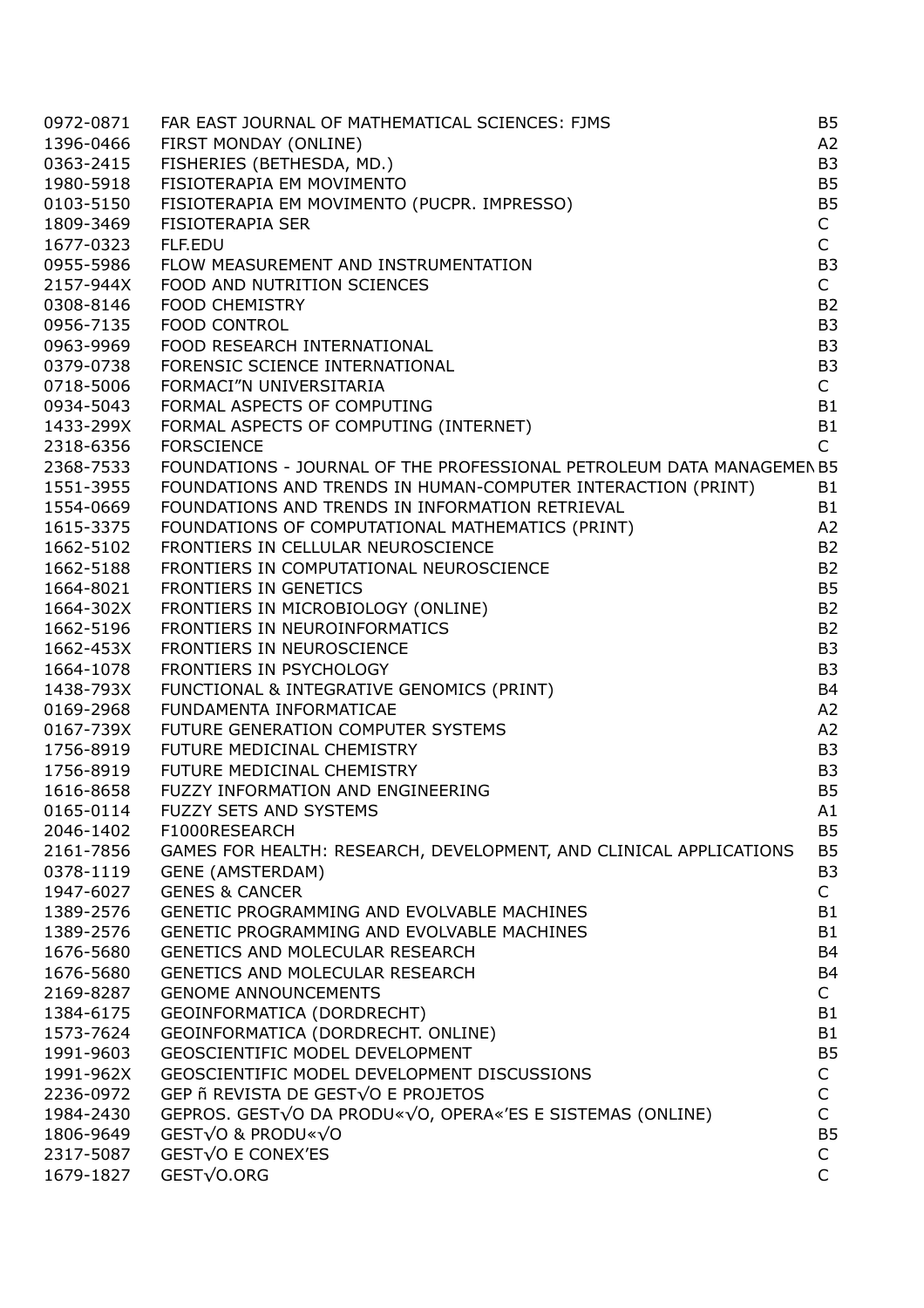| 2047-217X | GIGASCIENCE (ONLINE)                                                                                                                                                                                                                                                                                              | <b>B1</b>         |
|-----------|-------------------------------------------------------------------------------------------------------------------------------------------------------------------------------------------------------------------------------------------------------------------------------------------------------------------|-------------------|
| 1548-1603 | GISCIENCE AND REMOTE SENSING                                                                                                                                                                                                                                                                                      | <b>B2</b>         |
| 2315-5159 | GLOBAL ADVANCED RESEARCH JOURNAL OF MEDICINE AND MEDICAL SCIENCES (B5                                                                                                                                                                                                                                             |                   |
| 0975-5896 | GLOBAL JOURNAL OF SCIENCE FRONTIER RESEARCH                                                                                                                                                                                                                                                                       | $\mathsf{C}$      |
| 1998-5509 | GLOBAL TELEMEDICINE AND EHEALTH UPDATES: KNOWLEDGE RESOURCES                                                                                                                                                                                                                                                      | <b>B5</b>         |
| 1524-0703 | GRAPHICAL MODELS (PRINT)                                                                                                                                                                                                                                                                                          | A2                |
| 0911-0119 | NDIA)<br>India<br>India<br>India<br>India<br>India<br>India<br>India<br>India<br>India<br>India<br>India<br>India<br>India<br>India<br>India<br>India<br>India<br>India<br>India<br>India<br>India<br>India<br>India<br>India<br>India<br>India<br>India<br>India<br>India<br><br><b>GRAPHS AND COMBINATORICS</b> | <b>B1</b>         |
| 1351-8216 | HAEMOPHILIA (OXFORD. PRINT)                                                                                                                                                                                                                                                                                       | B <sub>3</sub>    |
| 2190-7188 | HEALTH AND TECHNOLOGY                                                                                                                                                                                                                                                                                             | B <sub>5</sub>    |
| 1807-1600 | HOLOS (NATAL. ONLINE)                                                                                                                                                                                                                                                                                             | B <sub>5</sub>    |
| 1808-3064 | HORIZONTE CIENTÕFICO (UBERL¬NDIA)                                                                                                                                                                                                                                                                                 | $\mathsf{C}$      |
| 0018-5345 | <b>HORTSCIENCE</b>                                                                                                                                                                                                                                                                                                | <b>B4</b>         |
| 2330-8001 | HUMAN COMPUTATION                                                                                                                                                                                                                                                                                                 | B <sub>5</sub>    |
| 2316-7963 | HUMAN FACTORS IN DESIGN                                                                                                                                                                                                                                                                                           | $\mathsf{C}$      |
| 1059-7794 | HUMAN MUTATION                                                                                                                                                                                                                                                                                                    | <b>B2</b>         |
|           | 0262-6667 HYDROLOGICAL SCIENCES JOURNAL                                                                                                                                                                                                                                                                           | B <sub>3</sub>    |
|           | 1980-1726 HYGEIA: REVISTA BRASILEIRA DE GEOGRAFIA MDICA E DA SA/DE (UBERL-NDI B5                                                                                                                                                                                                                                  |                   |
|           |                                                                                                                                                                                                                                                                                                                   | <b>B4</b>         |
| 1959-0318 | I R B M NEWS<br>IADIS INTERNATIONAL JOURNAL ON COMPUTER SCIENCE AND INFORMATION SYSC                                                                                                                                                                                                                              |                   |
| 1646-3692 |                                                                                                                                                                                                                                                                                                                   |                   |
| 1645-7641 | IADIS INTERNATIONAL JOURNAL ON WWW/INTERNET                                                                                                                                                                                                                                                                       | C<br>$\mathsf{C}$ |
| 1645-7641 | IADIS INTERNATIONAL JOURNAL ON WWWINTERNET<br>IADIS INTERNATIONAL JOURNAL OF PROJECT MANAGEMENT (IJOPM)                                                                                                                                                                                                           | $\mathsf{C}$      |
| 2027-7040 |                                                                                                                                                                                                                                                                                                                   |                   |
| 2169-3536 | <b>IEEE ACCESS</b>                                                                                                                                                                                                                                                                                                | B <sub>3</sub>    |
| 1058-6180 | IEEE ANNALS OF THE HISTORY OF COMPUTING                                                                                                                                                                                                                                                                           | <b>B1</b>         |
|           | 1531-636X IEEE CIRCUITS AND SYSTEMS MAGAZINE (NEW YORK, N.Y. 2001: PRINT)                                                                                                                                                                                                                                         | A1                |
| 2325-6095 | IEEE CLOUD COMPUTING                                                                                                                                                                                                                                                                                              | <b>B2</b>         |
|           | 1089-7798 IEEE COMMUNICATIONS LETTERS (PRINT)                                                                                                                                                                                                                                                                     | A1                |
| 0163-6804 | IEEE COMMUNICATIONS MAGAZINE (PRINT)                                                                                                                                                                                                                                                                              | A1                |
|           | 1553-877X IEEE COMMUNICATIONS SURVEYS AND TUTORIALS                                                                                                                                                                                                                                                               | A1                |
| 0272-1716 | IEEE COMPUTER GRAPHICS AND APPLICATIONS                                                                                                                                                                                                                                                                           | A2                |
| 1086-3702 | IEEE COMPUTER SOCIETY                                                                                                                                                                                                                                                                                             | B <sub>5</sub>    |
|           | 1932-4537 IEEE ETRANSACTIONS ON NETWORK AND SERVICE MANAGEMENT                                                                                                                                                                                                                                                    | B <sub>1</sub>    |
|           | 1545-598X IEEE GEOSCIENCE AND REMOTE SENSING LETTERS (PRINT)                                                                                                                                                                                                                                                      | A2                |
| 1541-1672 | IEEE INTELLIGENT SYSTEMS                                                                                                                                                                                                                                                                                          | A1                |
| 1089-7801 | IEEE INTERNET COMPUTING                                                                                                                                                                                                                                                                                           | A1                |
| 2327-4662 | IEEE INTERNET OF THINGS JOURNAL                                                                                                                                                                                                                                                                                   | B <sub>2</sub>    |
| 2168-2194 | IEEE JOURNAL OF BIOMEDICAL AND HEALTH INFORMATICS                                                                                                                                                                                                                                                                 | A1                |
| 1939-1404 | IEEE JOURNAL OF SELECTED TOPICS IN APPLIED EARTH OBSERVATIONS AND REMB3                                                                                                                                                                                                                                           |                   |
| 1077-260X | IEEE JOURNAL OF SELECTED TOPICS IN QUANTUM ELECTRONICS                                                                                                                                                                                                                                                            | <b>B2</b>         |
| 1932-4553 | IEEE JOURNAL OF SELECTED TOPICS IN SIGNAL PROCESSING                                                                                                                                                                                                                                                              | A2                |
| 0733-8716 | IEEE JOURNAL ON SELECTED AREAS IN COMMUNICATIONS (PRINT)                                                                                                                                                                                                                                                          | A1                |
| 0272-1732 | <b>IEEE MICRO</b>                                                                                                                                                                                                                                                                                                 | A1                |
| 1558-7908 | IEEE MULTIDISCIPLINARY ENGINEERING EDUCATION MAGAZINE                                                                                                                                                                                                                                                             | <b>B5</b>         |
| 1070-986X | <b>IEEE MULTIMEDIA</b>                                                                                                                                                                                                                                                                                            | A2                |
| 0890-8044 | <b>IEEE NETWORK</b>                                                                                                                                                                                                                                                                                               | A1                |
| 1943-0655 | IEEE PHOTONICS JOURNAL                                                                                                                                                                                                                                                                                            | B <sub>3</sub>    |
| 2255-5706 | IEEE REVISTA IBEROAMERICANA DE TECNOLOGIAS DEL APRENDIZAJE - VERSI"N. C                                                                                                                                                                                                                                           |                   |
| 1070-9932 | IEEE ROBOTICS & AUTOMATION MAGAZINE                                                                                                                                                                                                                                                                               | A2                |
| 2377-3766 | IEEE ROBOTICS AND AUTOMATION LETTERS                                                                                                                                                                                                                                                                              | B <sub>5</sub>    |
| 1540-7993 | IEEE SECURITY & PRIVACY                                                                                                                                                                                                                                                                                           | A2                |
| 1530-437X | IEEE SENSORS JOURNAL                                                                                                                                                                                                                                                                                              | A2                |
| 1070-9908 | IEEE SIGNAL PROCESSING LETTERS                                                                                                                                                                                                                                                                                    | A1                |
| 0740-7459 | <b>IEEE SOFTWARE</b>                                                                                                                                                                                                                                                                                              | A1                |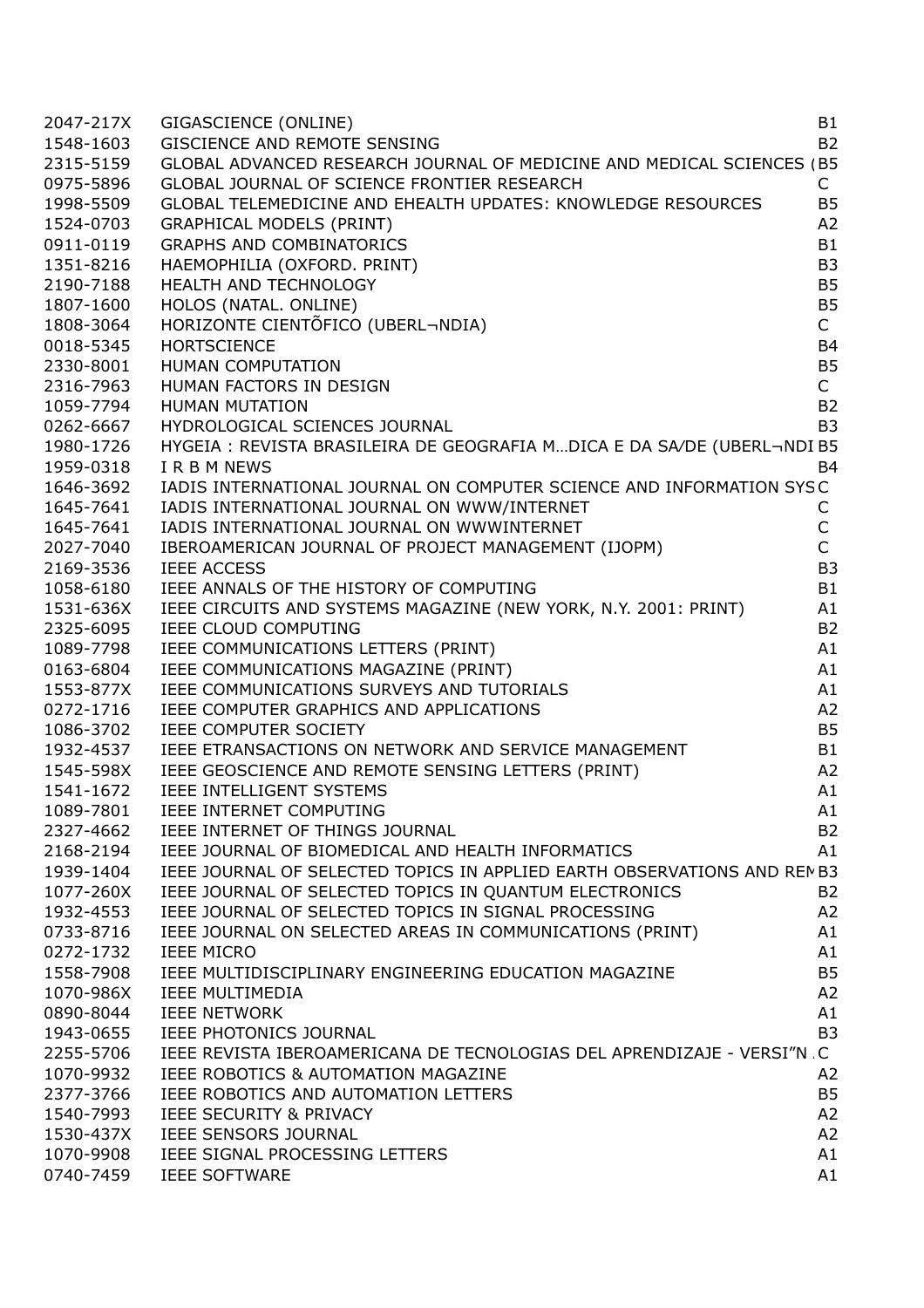| 1932-8184 |                                                                                                                                                                                                                                            | A2             |
|-----------|--------------------------------------------------------------------------------------------------------------------------------------------------------------------------------------------------------------------------------------------|----------------|
| 0018-9286 | IEEE SYSTEMS JOURNAL<br>IEEE TRANSACTIONS ON AUTOMATIC CONTROL (PRINT)<br>IEEE TRANSACTIONS ON AUTOMATION SCIENCE AND ENGINEERING<br>IEEE TRANSACTIONS ON BIOMEDICAL ENGINEERING (PRINT)                                                   | A1             |
| 1545-5955 |                                                                                                                                                                                                                                            | A1             |
| 0018-9294 |                                                                                                                                                                                                                                            | A1             |
| 1051-8215 | IEEE TRANSACTIONS ON CIRCUITS AND SYSTEMS FOR VIDEO TECHNOLOGY (PRIIA1                                                                                                                                                                     |                |
| 1549-8328 | IEEE TRANSACTIONS ON CIRCUITS AND SYSTEMS. I, REGULAR PAPERS (PRINT) A1                                                                                                                                                                    |                |
| 1549-7747 | IEEE TRANSACTIONS ON CIRCUITS AND SYSTEMS. II, EXPRESS BRIEFS                                                                                                                                                                              | A <sub>2</sub> |
| 2168-7161 |                                                                                                                                                                                                                                            | <b>B2</b>      |
| 0090-6778 | IEEE TRANSACTIONS ON CLOUD COMPUTING<br>IEEE TRANSACTIONS ON COMMUNICATIONS (PRINT)<br>IEEE TRANSACTIONS ON COMPUTATIONAL SOCIAL SYSTEMS                                                                                                   | A1             |
| 2329-924X |                                                                                                                                                                                                                                            | <b>B2</b>      |
| 0278-0070 | IEEE TRANSACTIONS ON COMPUTER-AIDED DESIGN OF INTEGRATED CIRCUITS AIA1                                                                                                                                                                     |                |
| 0018-9340 | IEEE TRANSACTIONS ON COMPUTERS (PRINT)                                                                                                                                                                                                     | A1             |
| 0098-3063 |                                                                                                                                                                                                                                            | A1             |
| 1063-6536 |                                                                                                                                                                                                                                            | B <sub>2</sub> |
| 2168-2267 |                                                                                                                                                                                                                                            | A1             |
|           | IEEE TRANSACTIONS ON COMPUTERS (PRINT)<br>IEEE TRANSACTIONS ON CONSUMER ELECTRONICS<br>IEEE TRANSACTIONS ON CONTROL SYSTEMS TECHNOLOGY (PRINT)<br>IEEE TRANSACTIONS ON CYBERNETICS<br>IEEE TRANSACTIONS ON DEPENDABLE AND SECURE COMPUTING | <b>B1</b>      |
| 1545-5971 |                                                                                                                                                                                                                                            |                |
| 0018-9359 |                                                                                                                                                                                                                                            | A2             |
| 2168-6750 |                                                                                                                                                                                                                                            | B <sub>2</sub> |
| 0018-9391 |                                                                                                                                                                                                                                            | A2             |
| 1089-778X |                                                                                                                                                                                                                                            | A1             |
| 1063-6706 |                                                                                                                                                                                                                                            | A1             |
| 0196-2892 |                                                                                                                                                                                                                                            | A1             |
| 1057-7149 |                                                                                                                                                                                                                                            | A1             |
| 0278-0046 |                                                                                                                                                                                                                                            | A1             |
| 1551-3203 |                                                                                                                                                                                                                                            | A1             |
| 1556-6013 |                                                                                                                                                                                                                                            | A <sub>2</sub> |
| 1089-7771 | IEEE TRANSACTIONS ON DEPENDABLE AND SECURE COMPUTING<br>IEEE TRANSACTIONS ON EDUCATION<br>IEEE TRANSACTIONS ON EMERGING TOPICS IN COMPUTING<br>IEEE TRANSACTIONS ON ENGINEERING MANAGEMENT<br>IEEE TRANSACTIONS ON EVOLUTIONARY COMPUTATIO | A1             |
| 0018-9456 | IEEE TRANSACTIONS ON INSTRUMENTATION AND MEASUREMENT                                                                                                                                                                                       | A1             |
| 1524-9050 | IEEE TRANSACTIONS ON INTELLIGENT TRANSPORTATION SYSTEMS (PRINT)                                                                                                                                                                            | A1             |
| 1041-4347 | IEEE TRANSACTIONS ON KNOWLEDGE AND DATA ENGINEERING (PRINT)                                                                                                                                                                                | A1             |
| 0018-9464 | IEEE TRANSACTIONS ON MAGNETICS                                                                                                                                                                                                             | B <sub>3</sub> |
| 0278-0062 | (PRINT)<br>G<br>S<br>IEEE TRANSACTIONS ON MEDICAL IMAGING (PRINT)                                                                                                                                                                          | A1             |
|           | 1536-1233 IEEE TRANSACTIONS ON MOBILE COMPUTING                                                                                                                                                                                            | A1             |
| 1520-9210 | IEEE TRANSACTIONS ON MULTIMEDIA                                                                                                                                                                                                            | A1             |
|           | 1536-125X IEEE TRANSACTIONS ON NANOTECHNOLOGY                                                                                                                                                                                              | A2             |
| 1045-9227 | IEEE TRANSACTIONS ON NEURAL NETWORKS                                                                                                                                                                                                       | A1             |
| 2162-237X | IEEE TRANSACTIONS ON NEURAL NETWORKS AND LEARNING SYSTEMS                                                                                                                                                                                  | A1             |
| 0018-9499 | IEEE TRANSACTIONS ON NUCLEAR SCIENCE                                                                                                                                                                                                       | A1             |
| 1045-9219 | IEEE TRANSACTIONS ON PARALLEL AND DISTRIBUTED SYSTEMS (PRINT)                                                                                                                                                                              | A1             |
| 0162-8828 | IEEE TRANSACTIONS ON PATTERN ANALYSIS AND MACHINE INTELLIGENCE                                                                                                                                                                             | A1             |
| 0885-8977 | IEEE TRANSACTIONS ON POWER DELIVERY                                                                                                                                                                                                        | B <sub>3</sub> |
| 0885-8950 | IEEE TRANSACTIONS ON POWER SYSTEMS                                                                                                                                                                                                         | <b>B2</b>      |
| 0018-9529 | IEEE TRANSACTIONS ON RELIABILITY                                                                                                                                                                                                           | A2             |
| 1552-3098 | IEEE TRANSACTIONS ON ROBOTICS                                                                                                                                                                                                              | A1             |
| 1949-3053 | IEEE TRANSACTIONS ON SMART GRID                                                                                                                                                                                                            | A1             |
| 0098-5589 | IEEE TRANSACTIONS ON SOFTWARE ENGINEERING                                                                                                                                                                                                  | A1             |
| 1083-4427 | IEEE TRANSACTIONS ON SYSTEMS, MAN AND CYBERNETICS. PART A. SYSTEMS AIA1                                                                                                                                                                    |                |
| 1083-4419 | IEEE TRANSACTIONS ON SYSTEMS, MAN AND CYBERNETICS. PART B. CYBERNETI(A1                                                                                                                                                                    |                |
| 1094-6977 | IEEE TRANSACTIONS ON SYSTEMS, MAN AND CYBERNETICS. PART C, APPLICATIO A1                                                                                                                                                                   |                |
| 2168-2216 | IEEE TRANSACTIONS ON SYSTEMS, MAN, AND CYBERNETICS: SYSTEMS                                                                                                                                                                                | B1             |
| 0018-9545 | IEEE TRANSACTIONS ON VEHICULAR TECHNOLOGY                                                                                                                                                                                                  | A1             |
| 1063-8210 | IEEE TRANSACTIONS ON VERY LARGE SCALE INTEGRATION (VLSI) SYSTEMS (PRIIA1                                                                                                                                                                   |                |
| 1077-2626 | IEEE TRANSACTIONS ON VISUALIZATION AND COMPUTER GRAPHICS                                                                                                                                                                                   | A1             |
|           |                                                                                                                                                                                                                                            |                |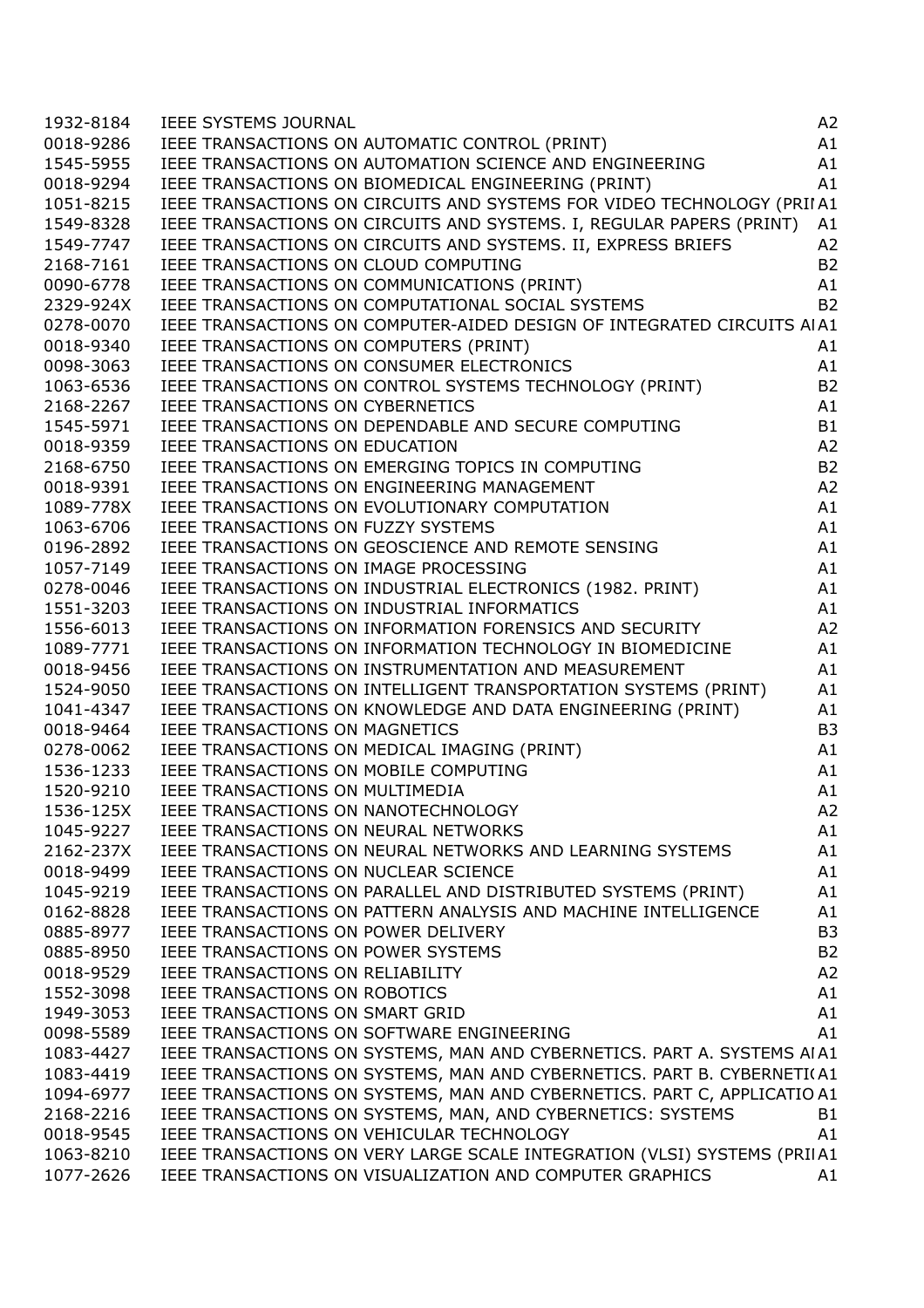| 1536-1276 | IEEE TRANSACTIONS ON WIRELESS COMMUNICATIONS                                                                                                                   | A1             |
|-----------|----------------------------------------------------------------------------------------------------------------------------------------------------------------|----------------|
| 1556-6072 | IEEE VEHICULAR TECHNOLOGY MAGAZINE                                                                                                                             | <b>B2</b>      |
| 1536-1284 | IEEE WIRELESS COMMUNICATIONS                                                                                                                                   | A1             |
| 2162-2337 | IEEE WIRELESS COMMUNICATIONS LETTERS                                                                                                                           | <b>B1</b>      |
| 2329-9290 | IEEE/ACM TRANSACTIONS ON AUDIO, SPEECH AND LANGUAGE PROCESSING                                                                                                 | <b>B1</b>      |
| 1545-5963 | IEEE/ACM TRANSACTIONS ON COMPUTATIONAL BIOLOGY AND BIOINFORMATICS (A2                                                                                          |                |
| 1063-6692 | IEEE/ACM TRANSACTIONS ON NETWORKING (PRINT)                                                                                                                    | A1             |
| 1932-8540 | <b>IEEE-RITA</b>                                                                                                                                               | <b>B5</b>      |
| 1745-1345 | IEICE TRANSACTIONS ON COMMUNICATIONS (ONLINE)                                                                                                                  | <b>B5</b>      |
| 0916-8508 | IEICE TRANSACTIONS ON FUNDAMENTALS OF ELECTRONICS, COMMUNICATIONS / B1                                                                                         |                |
| 0916-8532 | IEICE TRANSACTIONS ON INFORMATION AND SYSTEMS                                                                                                                  | <b>B1</b>      |
|           |                                                                                                                                                                | $\mathsf{C}$   |
| 2212-6678 | <b>IERI PROCEDIA</b>                                                                                                                                           |                |
| 2047-4938 | <b>IET BIOMETRICS</b>                                                                                                                                          | B <sub>1</sub> |
| 1751-858X |                                                                                                                                                                | B <sub>1</sub> |
| 1751-8601 | IET BIOMETRICS<br>IET CIRCUITS, DEVICES & SYSTEMS (PRINT)<br>IET COMPUTERS & DIGITAL TECHNIQUES (PRINT)<br>IET GENERATION, TRANSMISSION & DISTRIBUTION (PRINT) | B <sub>1</sub> |
| 1751-8687 |                                                                                                                                                                | B <sub>3</sub> |
| 1751-9659 | IET IMAGE PROCESSING (PRINT)                                                                                                                                   | B <sub>1</sub> |
| 1751-8733 | IET MICROWAVES, ANTENNAS & PROPAGATION (ONLINE)                                                                                                                | B <sub>3</sub> |
| 1751-8725 | IET MICROWAVES, ANTENNAS & PROPAGATION (PRINT)                                                                                                                 | B <sub>3</sub> |
| 1751-8814 | IET SOFTWARE (ONLINE)                                                                                                                                          | B <sub>1</sub> |
| 1751-8806 | IET SOFTWARE (PRINT)                                                                                                                                           | B <sub>1</sub> |
| 2405-8963 | IFAC-PAPERSONLINE                                                                                                                                              | $\mathsf{C}$   |
| 0272-4979 | IMA JOURNAL OF NUMERICAL ANALYSIS                                                                                                                              | A2             |
| 0262-8856 | IMAGE AND VISION COMPUTING                                                                                                                                     | A1             |
| 2236-269X | INDEPENDENT JOURNAL OF MANAGEMENT & PRODUCTION                                                                                                                 | <b>B5</b>      |
| 0143-991X | <b>INDUSTRIAL ROBOT</b>                                                                                                                                        | $\mathsf{C}$   |
| 1808-5377 | INFODESIGN (SBDI. ONLINE)                                                                                                                                      | B <sub>5</sub> |
| 1981-8920 | INFORMA«√O & INFORMA«√O                                                                                                                                        | <b>B5</b>      |
| 1981-8920 | INFORMA«√O & INFORMA«√O (UEL. ONLINE)                                                                                                                          | B <sub>5</sub> |
| 1392-124X | INFORMACINS TECHNOLOGIJOS IR VALDYMAS                                                                                                                          | $\mathsf{C}$   |
| 0718-0764 | INFORMACION TECNOLOGICA                                                                                                                                        | B <sub>5</sub> |
| 1982-1654 |                                                                                                                                                                | B <sub>5</sub> |
|           | INFORMITICA NA EDUCA $\ll \sqrt{O}$                                                                                                                            |                |
| 1516-084X | INFORMITICA NA EDUCA $*\sqrt{0}$                                                                                                                               | B <sub>5</sub> |
| 1516-084X | INFORMITICA NA EDUCA« $\sqrt{O}$ (IMPRESSO)                                                                                                                    | <b>B5</b>      |
| 1648-5831 | INFORMATICS IN EDUCATION                                                                                                                                       | B1             |
| 2078-2489 | <b>INFORMATION</b>                                                                                                                                             | B <sub>2</sub> |
| 2166-3033 | <b>INFORMATION &amp; CULTURE</b>                                                                                                                               | $\mathsf{C}$   |
| 0890-5401 | INFORMATION AND COMPUTATION (PRINT)                                                                                                                            | A2             |
| 0950-5849 | INFORMATION AND SOFTWARE TECHNOLOGY                                                                                                                            | A2             |
| 1369-118X | INFORMATION, COMMUNICATION & SOCIETY                                                                                                                           | A2             |
| 0266-6669 | INFORMATION DEVELOPMENT                                                                                                                                        | B <sub>3</sub> |
| 1566-2535 | INFORMATION FUSION (PRINT)                                                                                                                                     | A1             |
| 0968-5227 | INFORMATION MANAGEMENT & COMPUTER SECURITY                                                                                                                     | <b>B5</b>      |
| 1570-1255 | <b>INFORMATION POLITY</b>                                                                                                                                      | B <sub>5</sub> |
| 0306-4573 | INFORMATION PROCESSING & MANAGEMENT                                                                                                                            | A1             |
| 0020-0190 | INFORMATION PROCESSING LETTERS (PRINT)                                                                                                                         | A2             |
| 1386-4564 | INFORMATION RETRIEVAL (BOSTON)                                                                                                                                 | B <sub>1</sub> |
| 0020-0255 | <b>INFORMATION SCIENCES</b>                                                                                                                                    | A1             |
| 1387-3326 | INFORMATION SYSTEMS FRONTIERS (PRINT)                                                                                                                          | B <sub>1</sub> |
| 0306-4379 | INFORMATION SYSTEMS (OXFORD)                                                                                                                                   | A2             |
| 1473-8716 | INFORMATION VISUALIZATION (PRINT)                                                                                                                              | B <sub>1</sub> |
| 0988-3754 | INFORMATIQUE THORIQUE ET APPLICATIONS (IMPRIM)                                                                                                                 | B <sub>1</sub> |
| 0100-3364 | INFORME AGROPECUIRIO (BELO HORIZONTE)                                                                                                                          | $\mathsf{C}$   |
|           |                                                                                                                                                                |                |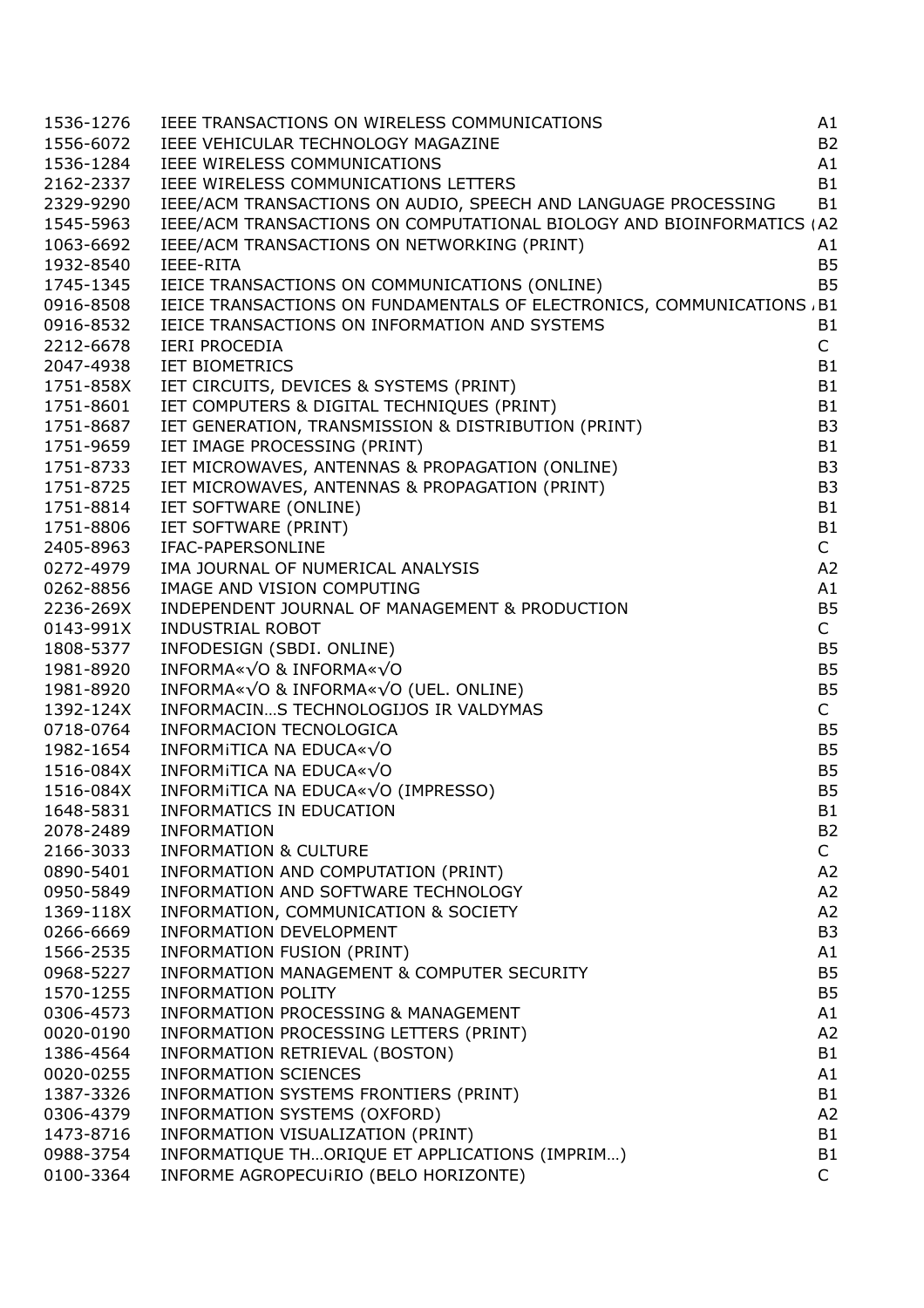| 1091-9856 |                                                                                                                                                                                                                                                 | A <sub>2</sub> |
|-----------|-------------------------------------------------------------------------------------------------------------------------------------------------------------------------------------------------------------------------------------------------|----------------|
| 1526-5528 |                                                                                                                                                                                                                                                 | A2             |
| 0718-3291 |                                                                                                                                                                                                                                                 | <b>B5</b>      |
| 0120-5609 | INFORMS JOURNAL ON COMPUTING<br>INFORMS JOURNAL ON COMPUTING (ONLINE)<br>INGENIARE. REVISTA CHILENA DE INGENIERÕA (IMPRESA)                                                                                                                     | <b>B4</b>      |
| 1633-1311 | INGNIERIE DES SYSTEMES D'INFORMATION                                                                                                                                                                                                            | <b>B2</b>      |
| 1614-5046 | INGNIENIE DES STSTERES D'INFONDATION<br>INNOVATIONS IN SYSTEMS AND SOFTWARE ENGINEERING (PRINT)<br>INSTRUMENTATION SCIENCE & TECHNOLOGY<br>INTEGRATED COMPUTER-AIDED ENGINEERING                                                                | B <sub>1</sub> |
| 1073-9149 |                                                                                                                                                                                                                                                 | <b>B4</b>      |
| 1069-2509 |                                                                                                                                                                                                                                                 | A1             |
| 0167-9260 | INTEGRATION (AMSTERDAM. PRINT)                                                                                                                                                                                                                  | <b>B1</b>      |
| 1757-9694 | INTEGRATIVE BIOLOGY: A NEW JOURNAL OF QUANTITATIVE BIOSCIENCES FROM IB3                                                                                                                                                                         |                |
| 1137-3601 | INTELIGENCIA ARTIFICIAL                                                                                                                                                                                                                         | <b>B2</b>      |
| 1079-8587 | INTELIGENCIA ARTIFICIAL<br>INTELLIGENT AUTOMATION AND SOFT COMPUTING<br>INTELLIGENT DATA ANALYSIS (PRINT)<br>INTERACTING WITH COMPUTERS<br>INTERACTION DESIGN AND ARCHITECTURE(S) JOURNAL<br>INTERACTIONS (NEW YORK, N.Y.)<br>INTERACTIONS (NEW | <b>B1</b>      |
| 1088-467X |                                                                                                                                                                                                                                                 | B1             |
| 0953-5438 |                                                                                                                                                                                                                                                 | A2             |
| 1826-9745 |                                                                                                                                                                                                                                                 | $\mathsf{C}$   |
| 1072-5520 |                                                                                                                                                                                                                                                 | <b>B1</b>      |
| 1741-5659 |                                                                                                                                                                                                                                                 | B <sub>3</sub> |
| 2238-1295 | INTERCI NCIA & SOCIEDADE - REVISTA ELETR'NICA                                                                                                                                                                                                   | $\mathsf C$    |
| 2236-0468 | INTERCI NCIA & SOCIEDADE - REVISTA ELETR'NICA                                                                                                                                                                                                   | $\mathsf{C}$   |
| 1552-2210 | INTERDISCIPLINARY JOURNAL OF E-LEARNING AND LEARNING OBJECTS                                                                                                                                                                                    | <b>B5</b>      |
| 1414-3283 |                                                                                                                                                                                                                                                 | <b>B5</b>      |
| 1807-5762 | INTERNATIONAL ARCHIVES OF MEDICINE<br>INTERNATIONAL CARDIOVASCULAR RESEARCH JOURNAL<br>INTERNATIONAL JOURNAL, ADVANCED MANUFACTURY                                                                                                              | <b>B5</b>      |
| 1755-7682 |                                                                                                                                                                                                                                                 | $\mathsf{C}$   |
| 2251-9149 | INTERNATIONAL UNIVERSIONAL RESEARCH JOURNAL<br>INTERNATIONAL JOURNAL, ADVANCED MANUFACTURING TECHNOLOGY<br>INTERNATIONAL JOURNAL: EMERGING TECHNOLOGIES IN LEARNING<br>INTERNATIONAL JOURNAL FOR E-LEARNING SECURITY                            | <b>B5</b>      |
| 0268-3768 |                                                                                                                                                                                                                                                 | B <sub>3</sub> |
| 1863-0383 |                                                                                                                                                                                                                                                 | <b>B5</b>      |
| 2046-4568 |                                                                                                                                                                                                                                                 | $\mathsf{C}$   |
| 1742-4712 | INTERNATIONAL JOURNAL FOR INFONOMICS (IJI)                                                                                                                                                                                                      | Ċ              |
| 2040-7939 | INTERNATIONAL JOURNAL FOR NUMERICAL METHODS IN BIOMEDICAL ENGINEERIB3                                                                                                                                                                           |                |
| 0029-5981 | INTERNATIONAL JOURNAL FOR NUMERICAL METHODS IN ENGINEERING (PRINT)                                                                                                                                                                              | B <sub>3</sub> |
| 0271-2091 | INTERNATIONAL JOURNAL FOR NUMERICAL METHODS IN FLUIDS (PRINT)                                                                                                                                                                                   | A1             |
| 1947-9220 | INTERNATIONAL JOURNAL OF ADAPTIVE, RESILIENT AND AUTONOMIC SYSTEMS                                                                                                                                                                              | B <sub>5</sub> |
| 2251-6379 | INTERNATIONAL JOURNAL OF ADVANCED COMPUTER SCIENCE                                                                                                                                                                                              | $\mathsf{C}$   |
| 2231-1548 | INTERNATIONAL JOURNAL OF ADVANCED INFORMATION TECHNOLOGY                                                                                                                                                                                        | B <sub>5</sub> |
| 2320-0243 | INTERNATIONAL JOURNAL OF ADVANCED REMOTE SENSING AND GIS                                                                                                                                                                                        | $\sqrt{ }$     |
| 2165-4069 | INTERNATIONAL JOURNAL OF ADVANCED RESEARCH IN ARTIFICIAL INTELLIGENCIC                                                                                                                                                                          |                |
| 2277-128X | INTERNATIONAL JOURNAL OF ADVANCED RESEARCH IN COMPUTER SCIENCE AND C                                                                                                                                                                            |                |
| 1729-8806 | INTERNATIONAL JOURNAL OF ADVANCED ROBOTIC SYSTEMS (PRINT)                                                                                                                                                                                       | <b>B1</b>      |
| 2278-7917 | INTERNATIONAL JOURNAL OF ADVANCED STUDIES IN COMPUTER SCIENCE AND E B5                                                                                                                                                                          |                |
| 1746-1375 | INTERNATIONAL JOURNAL OF AGENT-ORIENTED SOFTWARE ENGINEERING (PRIN1B5                                                                                                                                                                           |                |
| 1947-3206 | INTERNATIONAL JOURNAL OF AGRICULTURAL AND ENVIRONMENTAL INFORMATIO B2                                                                                                                                                                           |                |
| 1687-5877 | INTERNATIONAL JOURNAL OF ANTENNAS AND PROPAGATION (ONLINE)                                                                                                                                                                                      | B <sub>3</sub> |
| 1687-5869 | INTERNATIONAL JOURNAL OF ANTENNAS AND PROPAGATION (PRINT)                                                                                                                                                                                       | B <sub>3</sub> |
| 1383-5416 | INTERNATIONAL JOURNAL OF APPLIED ELECTROMAGNETICS AND MECHANICS                                                                                                                                                                                 | B <sub>3</sub> |
| 0888-613X | INTERNATIONAL JOURNAL OF APPROXIMATE REASONING                                                                                                                                                                                                  | A1             |
| 0974-0635 | INTERNATIONAL JOURNAL OF ARTIFICIAL INTELLIGENCE                                                                                                                                                                                                | $\mathsf{C}$   |
| 0976-2191 | INTERNATIONAL JOURNAL OF ARTIFICIAL INTELLIGENCE & APPLICATIONS (IJAIA) C                                                                                                                                                                       |                |
| 1560-4292 | INTERNATIONAL JOURNAL OF ARTIFICIAL INTELLIGENCE IN EDUCATION (PRINT) B1                                                                                                                                                                        |                |
| 1473-5504 | INTERNATIONAL JOURNAL OF ASTROBIOLOGY (PRINT)                                                                                                                                                                                                   | B <sub>4</sub> |
| 0218-1274 | INTERNATIONAL JOURNAL OF BIFURCATION AND CHAOS IN APPLIED SCIENCES AIB3                                                                                                                                                                         |                |
| 1744-5493 | INTERNATIONAL JOURNAL OF BIOINFORMATICS RESEARCH AND APPLICATIONS (CB1                                                                                                                                                                          |                |
| 1744-5485 | INTERNATIONAL JOURNAL OF BIOINFORMATICS RESEARCH AND APPLICATIONS (FB1                                                                                                                                                                          |                |
| 1758-0374 | INTERNATIONAL JOURNAL OF BIO-INSPIRED COMPUTATION (ONLINE)                                                                                                                                                                                      | B <sub>1</sub> |
|           |                                                                                                                                                                                                                                                 |                |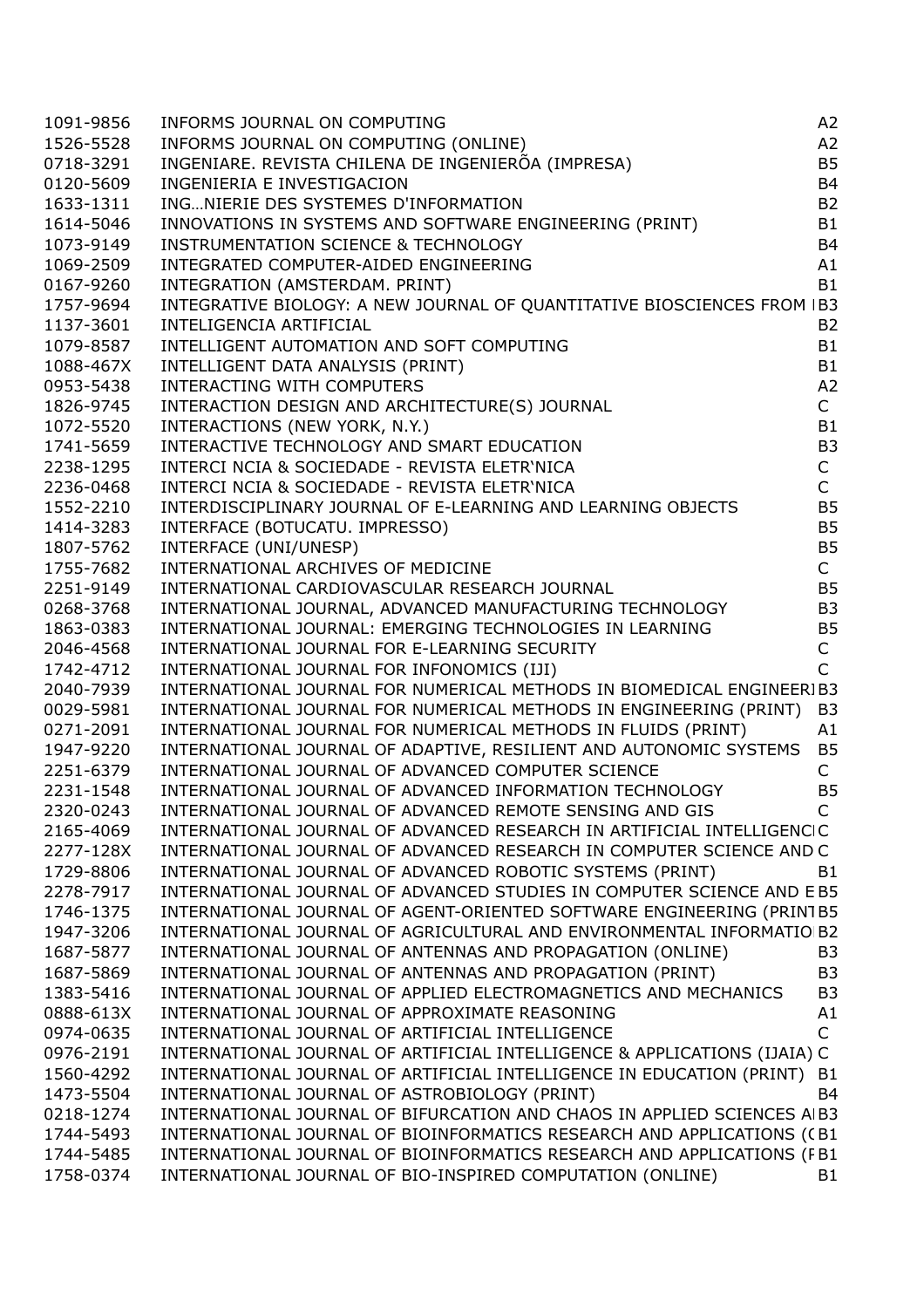| 1687-4196 | INTERNATIONAL JOURNAL OF BIOMEDICAL IMAGING                            |              | B <sub>5</sub> |
|-----------|------------------------------------------------------------------------|--------------|----------------|
|           |                                                                        |              |                |
| 0020-7128 | INTERNATIONAL JOURNAL OF BIOMETEOROLOGY (PRINT)                        |              | <b>B2</b>      |
| 1746-0972 | INTERNATIONAL JOURNAL OF BUSINESS INFORMATION SYSTEMS (PRINT)          |              | B1             |
| 1743-8187 | INTERNATIONAL JOURNAL OF BUSINESS INTELLIGENCE AND DATA MINING         |              | <b>B1</b>      |
| 1741-8763 | INTERNATIONAL JOURNAL OF BUSINESS PROCESS INTEGRATION AND MANAGEME B1  |              |                |
| 1097-0088 | INTERNATIONAL JOURNAL OF CLIMATOLOGY                                   |              | <b>B5</b>      |
| 2326-7550 | INTERNATIONAL JOURNAL OF CLOUD COMPUTING                               |              | B <sub>5</sub> |
| 1740-2085 | INTERNATIONAL JOURNAL OF COLLABORATIVE ENTERPRISE                      | $\mathsf{C}$ |                |
| 2076-0930 | INTERNATIONAL JOURNAL OF COMMUNICATION NETWORKS AND INFORMATION S B2   |              |                |
| 1099-1131 | INTERNATIONAL JOURNAL OF COMMUNICATION SYSTEMS                         |              | B <sub>1</sub> |
| 1074-5351 | INTERNATIONAL JOURNAL OF COMMUNICATION SYSTEMS                         |              | <b>B1</b>      |
| 1074-5351 | INTERNATIONAL JOURNAL OF COMMUNICATION SYSTEMS (PRINT)                 |              | B1             |
| 1756-0764 | INTERNATIONAL JOURNAL OF COMPUTATIONAL BIOLOGY AND DRUG DESIGN (ON B2  |              |                |
| 0976-0962 | INTERNATIONAL JOURNAL OF COMPUTATIONAL LINGUISTICS AND APPLICATIONS B5 |              |                |
| 1742-7185 | INTERNATIONAL JOURNAL OF COMPUTATIONAL SCIENCE AND ENGINEERING         |              | B <sub>1</sub> |
| 1793-8163 | INTERNATIONAL JOURNAL OF COMPUTER AND ELECTRICAL ENGINEERING           |              | <b>B5</b>      |
| 0975-8887 | INTERNATIONAL JOURNAL OF COMPUTER APPLICATIONS                         | $\mathsf{C}$ |                |
| 0975-8887 | INTERNATIONAL JOURNAL OF COMPUTER APPLICATIONS                         | C            |                |
| 0952-8091 | INTERNATIONAL JOURNAL OF COMPUTER APPLICATIONS IN TECHNOLOGY           |              | B1             |
|           |                                                                        |              |                |
| 1741-5047 | INTERNATIONAL JOURNAL OF COMPUTER APPLICATIONS IN TECHNOLOGY           |              | B1             |
| 2316-9915 | INTERNATIONAL JOURNAL OF COMPUTER ARCHITECTURE EDUCATION               |              | <b>B5</b>      |
| 1861-6410 | INTERNATIONAL JOURNAL OF COMPUTER ASSISTED RADIOLOGY AND SURGERY (FB4  |              |                |
| 1687-7047 | INTERNATIONAL JOURNAL OF COMPUTER GAMES TECHNOLOGY                     |              | B1             |
| 2150-7988 | INTERNATIONAL JOURNAL OF COMPUTER INFORMATION SYSTEMS AND INDUSTRI B5  |              |                |
| 0951-192X | INTERNATIONAL JOURNAL OF COMPUTER INTEGRATED MANUFACTURING (PRINT) B1  |              |                |
| 0975-2293 | INTERNATIONAL JOURNAL OF COMPUTER NETWORKS AND COMMUNICATIONS          | C            |                |
| 0974-9322 | INTERNATIONAL JOURNAL OF COMPUTER NETWORKS AND COMMUNICATIONS          | $\mathsf{C}$ |                |
| 2324-7134 | INTERNATIONAL JOURNAL OF COMPUTER SCIENCE AND APPLICATION              | C            |                |
| 0972-9038 | INTERNATIONAL JOURNAL OF COMPUTER SCIENCE AND APPLICATIONS (ONLINE) B2 |              |                |
| 0976-2760 | INTERNATIONAL JOURNAL OF COMPUTER SCIENCE AND ENGINEERING SURVEY       |              |                |
| 1947-5500 | INTERNATIONAL JOURNAL OF COMPUTER SCIENCE AND INFORMATION SECURITY C   |              |                |
| 0975-4660 | INTERNATIONAL JOURNAL OF COMPUTER SCIENCE AND INFORMATION TECHNOLC C   |              |                |
| 0975-3826 | INTERNATIONAL JOURNAL OF COMPUTER SCIENCE AND INFORMATION TECHNOLC C   |              |                |
| 1738-7906 | INTERNATIONAL JOURNAL OF COMPUTER SCIENCE AND NETWORK SECURITY         |              |                |
| 2409-4285 | INTERNATIONAL JOURNAL OF COMPUTER SCIENCE AND SOFTWARE ENGINEERING C   |              |                |
| 2394-1065 | INTERNATIONAL JOURNAL OF COMPUTER SYSTEMS                              | C            |                |
| 1793-8201 | INTERNATIONAL JOURNAL OF COMPUTER THEORY AND ENGINEERING               | C            |                |
| 1206-212X | INTERNATIONAL JOURNAL OF COMPUTERS & APPLICATIONS                      |              | <b>B2</b>      |
| 1841-9836 | INTERNATIONAL JOURNAL OF COMPUTERS, COMMUNICATIONS & CONTROL (PRIN B1  |              |                |
| 1755-8050 |                                                                        |              | <b>B2</b>      |
|           | INTERNATIONAL JOURNAL OF DATA ANALYSIS TECHNIQUES AND STRATEGIES       |              |                |
| 1759-1163 | INTERNATIONAL JOURNAL OF DATA MINING, MODELLING AND MANAGEMENT         |              | <b>B2</b>      |
| 1548-3924 | INTERNATIONAL JOURNAL OF DATA WAREHOUSING AND MINING                   |              | <b>B1</b>      |
| 0975-5985 | INTERNATIONAL JOURNAL OF DATABASE MANAGEMENT SYSTEMS                   | $\mathsf{C}$ |                |
| 1539-3100 | INTERNATIONAL JOURNAL OF DISTANCE EDUCATION TECHNOLOGIES               |              | B <sub>1</sub> |
| 1550-1329 | INTERNATIONAL JOURNAL OF DISTRIBUTED SENSOR NETWORKS                   |              | <b>B1</b>      |
| 1550-1477 | INTERNATIONAL JOURNAL OF DISTRIBUTED SENSOR NETWORKS (ONLINE)          |              | B <sub>1</sub> |
| 1947-3532 | INTERNATIONAL JOURNAL OF DISTRIBUTED SYSTEMS AND TECHNOLOGIES          |              | <b>B2</b>      |
| 0951-354X | INTERNATIONAL JOURNAL OF EDUCATIONAL MANAGEMENT                        |              | <b>B5</b>      |
| 1947-315X | INTERNATIONAL JOURNAL OF E-HEALTH AND MEDICAL COMMUNICATIONS           |              | <b>B2</b>      |
| 0142-0615 | INTERNATIONAL JOURNAL OF ELECTRICAL POWER & ENERGY SYSTEMS             |              | <b>B2</b>      |
| 1548-3886 | INTERNATIONAL JOURNAL OF ELECTRONIC GOVERNMENT RESEARCH                |              | <b>B1</b>      |
| 1362-3060 | INTERNATIONAL JOURNAL OF ELECTRONICS (ONLINE)                          |              | <b>B1</b>      |
| 1741-1068 | INTERNATIONAL JOURNAL OF EMBEDDED SYSTEMS                              |              | <b>B2</b>      |
|           |                                                                        |              |                |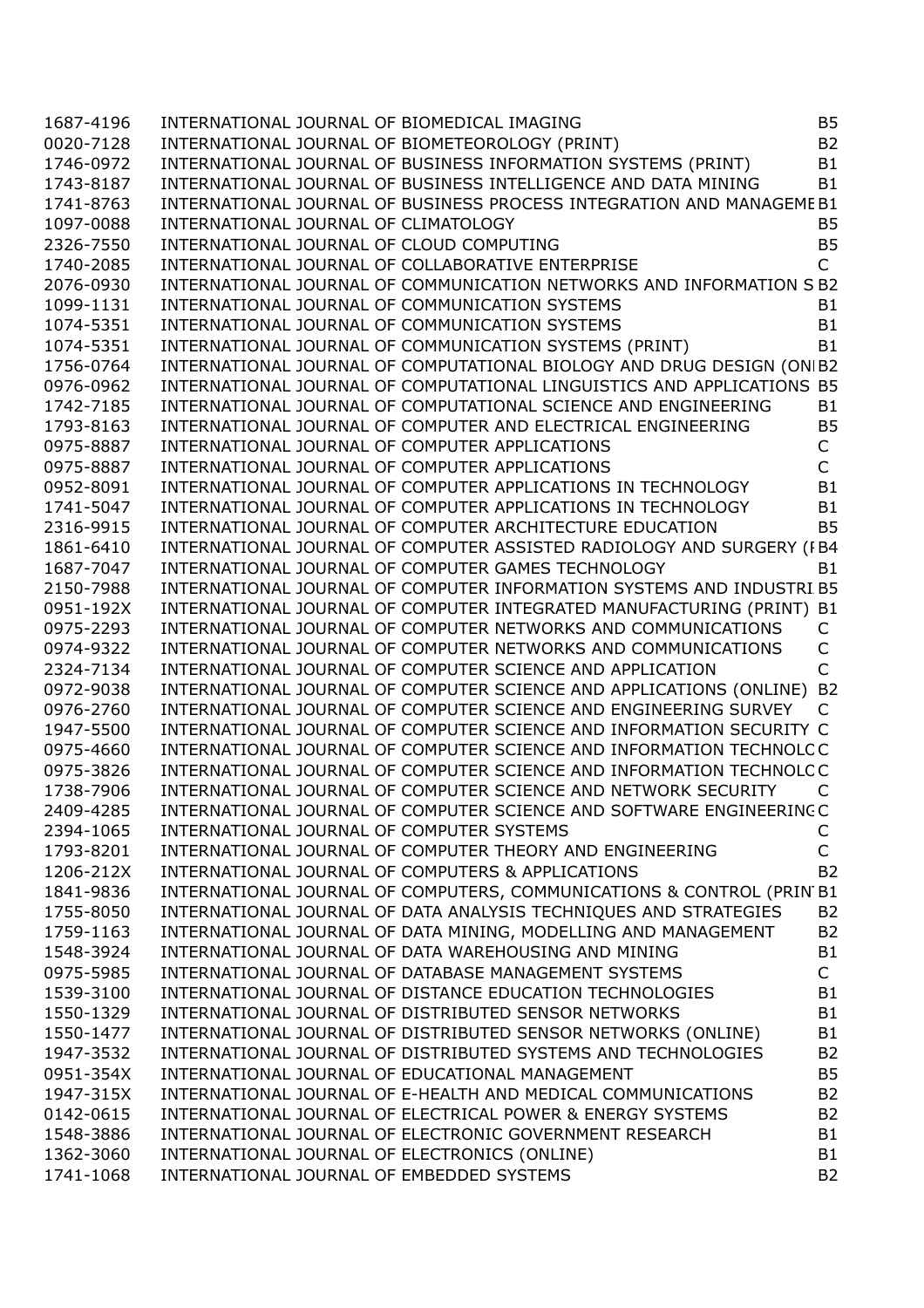| 2076-2895 | INTERNATIONAL JOURNAL OF ENERGY AND ENVIRONMENT (PRINT)                                                                                           | <b>B5</b>      |
|-----------|---------------------------------------------------------------------------------------------------------------------------------------------------|----------------|
| 2351-8707 | INTERNATIONAL JOURNAL OF ENGINEERING AND MATHEMATICAL MODELLING                                                                                   | $\mathsf{C}$   |
| 0949-149X | INTERNATIONAL JOURNAL OF ENGINEERING EDUCATION                                                                                                    | B <sub>3</sub> |
| 2395-6992 | INTERNATIONAL JOURNAL OF ENGINEERING RESEARCH & SCIENCE                                                                                           | $\mathsf C$    |
| 2278-0181 | INTERNATIONAL JOURNAL OF ENGINEERING RESEARCH & TECHNOLOGY                                                                                        | $\mathsf C$    |
| 2278-067X | INTERNATIONAL JOURNAL OF ENGINEERING RESEARCH AND DEVELOPMENT                                                                                     | $\overline{C}$ |
| 0020-7225 | INTERNATIONAL JOURNAL OF ENGINEERING SCIENCE                                                                                                      | <b>B2</b>      |
| 1660-4601 | INTERNATIONAL JOURNAL OF ENVIRONMENTAL RESEARCH AND PUBLIC HEALTH                                                                                 | <b>B4</b>      |
| 0300-5771 | INTERNATIONAL JOURNAL OF EPIDEMIOLOGY                                                                                                             | <b>B2</b>      |
| 2160-9918 | INTERNATIONAL JOURNAL OF E-PLANNING RESEARCH                                                                                                      | <b>B5</b>      |
| 1756-2104 | INTERNATIONAL JOURNAL OF FUNCTIONAL INFORMATICS AND PERSONALISED MEB5                                                                             |                |
| 2010-3751 | INTERNATIONAL JOURNAL OF FUTURE COMPUTER AND COMMUNICATION                                                                                        | C              |
| 1562-2479 | INTERNATIONAL JOURNAL OF FUZZY SYSTEMS                                                                                                            | <b>B1</b>      |
| 2314-4378 | INTERNATIONAL JOURNAL OF GENOMICS (ONLINE)                                                                                                        | <b>B5</b>      |
| 2233-8985 | INTERNATIONAL JOURNAL OF GENUINETRADITIONAL MEDICINE                                                                                              | $\mathsf{C}$   |
| 1365-8816 | INTERNATIONAL JOURNAL OF GEOGRAPHICAL INFORMATION SCIENCE (PRINT)                                                                                 | A1             |
| 2156-8359 | INTERNATIONAL JOURNAL OF GEOSCIENCES                                                                                                              | $\mathsf{C}$   |
| 1741-8488 | INTERNATIONAL JOURNAL OF GRID AND UTILITY COMPUTING (ONLINE)                                                                                      | <b>B2</b>      |
| 1751-6536 | INTERNATIONAL JOURNAL OF HIGH PERFORMANCE SYSTEMS ARCHITECTURE                                                                                    | <b>B2</b>      |
| 2180-1347 | INTERNATIONAL JOURNAL OF HUMAN COMPUTER INTERACTION                                                                                               | $\mathsf{C}$   |
| 1071-5819 | INTERNATIONAL JOURNAL OF HUMAN-COMPUTER STUDIES (PRINT)                                                                                           | A1             |
| 1448-5869 |                                                                                                                                                   | <b>B5</b>      |
| 0219-4678 | INTERNATIONAL JOURNAL OF HYBRID INTELLIGENT SYSTEMS<br>INTERNATIONAL JOURNAL OF IMAGE AND GRAPHICS<br>INTERNATIONAL JOURNAL OF IMAGE AND GRAPHICS | <b>B5</b>      |
| 2231-525X | INTERNATIONAL JOURNAL OF IMAGING AND ROBOTICS                                                                                                     | $\mathsf{C}$   |
| 1550-1876 | INTERNATIONAL JOURNAL OF INFORMATION AND COMMUNICATION TECHNOLOGY B2                                                                              |                |
| 1756-7025 | INTERNATIONAL JOURNAL OF INFORMATION AND DECISION SCIENCES                                                                                        | <b>B2</b>      |
| 2010-3689 | INTERNATIONAL JOURNAL OF INFORMATION AND EDUCATION TECHNOLOGY                                                                                     | $\mathsf{C}$   |
| 0973-8215 | INTERNATIONAL JOURNAL OF INFORMATION PROCESSING                                                                                                   | <b>B5</b>      |
|           |                                                                                                                                                   | <b>B1</b>      |
| 1615-5262 | INTERNATIONAL JOURNAL OF INFORMATION SECURITY (PRINT)                                                                                             |                |
| 2147-0030 | INTERNATIONAL JOURNAL OF INFORMATION SECURITY SCIENCE                                                                                             | <b>B5</b>      |
| 1935-5688 | INTERNATIONAL JOURNAL OF INFORMATION SYSTEMS IN THE SERVICE SECTOR B2                                                                             |                |
| 2074-9007 | INTERNATIONAL JOURNAL OF INFORMATION TECHNOLOGY AND COMPUTER SCIEN B5                                                                             |                |
| 2042-3217 | INTERNATIONAL JOURNAL OF INFORMATION TECHNOLOGY, COMMUNICATIONS AN B5                                                                             |                |
| 1938-0232 | INTERNATIONAL JOURNAL OF INFORMATION TECHNOLOGY PROJECT MANAGEMEN B5                                                                              |                |
| 1947-8305 | INTERNATIONAL JOURNAL OF INNOVATION IN DIGITAL ECONOMY                                                                                            | <b>B5</b>      |
| 1751-6498 | INTERNATIONAL JOURNAL OF INNOVATIVE COMPUTING AND APPLICATIONS (ONLIB2                                                                            |                |
| 1751-648X | INTERNATIONAL JOURNAL OF INNOVATIVE COMPUTING AND APPLICATIONS (PRIN B2                                                                           |                |
| 1349-4198 | INTERNATIONAL JOURNAL OF INNOVATIVE COMPUTING, INFORMATION & CONTRCC                                                                              |                |
| 2395-2946 | INTERNATIONAL JOURNAL OF INNOVATIVE TRENDS IN ENGINEERING                                                                                         | C              |
| 0884-8173 | INTERNATIONAL JOURNAL OF INTELLIGENT SYSTEMS                                                                                                      | A2             |
| 0884-8173 | INTERNATIONAL JOURNAL OF INTELLIGENT SYSTEMS (PRINT)                                                                                              | A2             |
| 1348-8503 | INTERNATIONAL JOURNAL OF INTELLIGENT TRANSPORTATION SYSTEMS RESEARC B5                                                                            |                |
| 1741-1009 | INTERNATIONAL JOURNAL OF KNOWLEDGE AND LEARNING (PRINT)                                                                                           | <b>B5</b>      |
| 1755-8255 | INTERNATIONAL JOURNAL OF KNOWLEDGE AND WEB INTELLIGENCE                                                                                           | <b>B5</b>      |
| 2316-6517 | INTERNATIONAL JOURNAL OF KNOWLEDGE ENGINEERING AND MANAGEMENT                                                                                     | $\mathsf{C}$   |
| 2316-6517 | INTERNATIONAL JOURNAL OF KNOWLEDGE ENGINEERING AND MANAGEMENT - IJ C                                                                              |                |
| 1947-8429 | INTERNATIONAL JOURNAL OF KNOWLEDGE SOCIETY RESEARCH                                                                                               | $\mathsf{C}$   |
| 0967-0769 | INTERNATIONAL JOURNAL OF LAW AND INFORMATION TECHNOLOGY                                                                                           | <b>B5</b>      |
| 1477-8386 | INTERNATIONAL JOURNAL OF LEARNING TECHNOLOGY (PRINT)                                                                                              | <b>B2</b>      |
| 1742-7967 | INTERNATIONAL JOURNAL OF LOGISTICS SYSTEMS AND MANAGEMENT (PRINT)                                                                                 | <b>B5</b>      |
| 1468-4330 | INTERNATIONAL JOURNAL OF MANAGEMENT AND ENTERPRISE DEVELOPMENT (PR B5                                                                             |                |
| 0268-1900 | INTERNATIONAL JOURNAL OF MATERIALS & PRODUCT TECHNOLOGY                                                                                           | <b>B5</b>      |
| 1312-8876 | INTERNATIONAL JOURNAL OF MATHEMATICAL ANALYSIS                                                                                                    | $\mathsf C$    |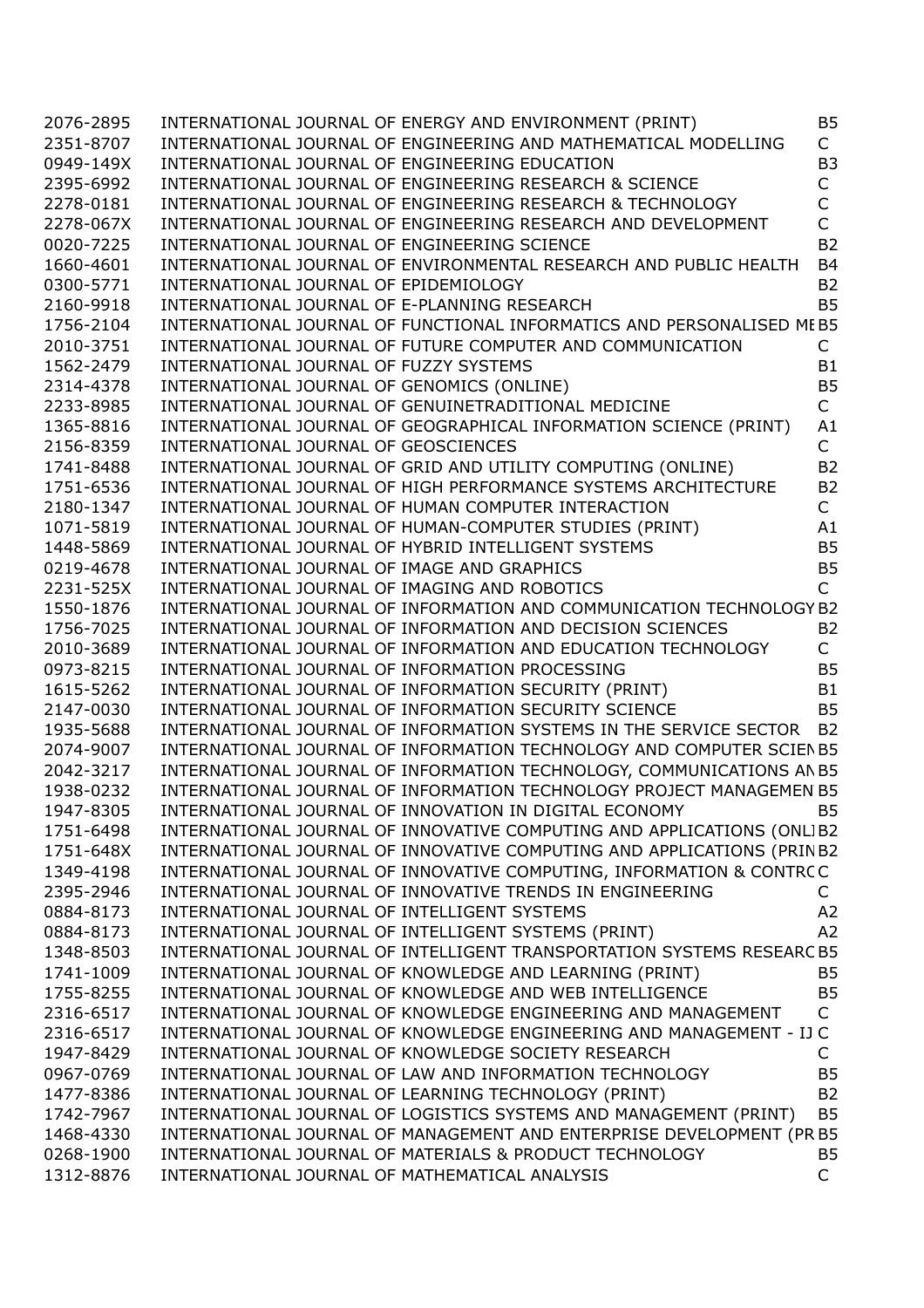| 1755-0653 | INTERNATIONAL JOURNAL OF MEDICAL ENGINEERING AND INFORMATICS             | <b>B5</b>      |
|-----------|--------------------------------------------------------------------------|----------------|
| 1386-5056 | INTERNATIONAL JOURNAL OF MEDICAL INFORMATICS                             | A1             |
| 1744-263X | INTERNATIONAL JOURNAL OF METADATA, SEMANTICS AND ONTOLOGIES              | <b>B1</b>      |
| 1744-2621 | INTERNATIONAL JOURNAL OF METADATA, SEMANTICS AND ONTOLOGIES (PRINT)      | B <sub>1</sub> |
| 2107-6839 | INTERNATIONAL JOURNAL OF METROLOGY AND QUALITY ENGINEERING               | <b>B5</b>      |
| 1741-8410 | INTERNATIONAL JOURNAL OF MICROSTRUCTURE AND MATERIALS PROPERTIES (P B5   |                |
| 1942-390X | INTERNATIONAL JOURNAL OF MOBILE HUMAN COMPUTER INTERACTION               | <b>B2</b>      |
| 2010-3697 | INTERNATIONAL JOURNAL OF MODELING AND OPTIMIZATION                       | $\mathsf{C}$   |
| 2249-6645 | INTERNATIONAL JOURNAL OF MODERN ENGINEERING RESEARCH                     | $\mathsf{C}$   |
| 0129-1831 | INTERNATIONAL JOURNAL OF MODERN PHYSICS C                                | B <sub>3</sub> |
| 1422-0067 | INTERNATIONAL JOURNAL OF MOLECULAR SCIENCES (ONLINE)                     | <b>B2</b>      |
| 1975-0080 | INTERNATIONAL JOURNAL OF MULTIMEDIA AND UBIQUITOUS ENGINEERING           | C              |
| 2225-1456 | INTERNATIONAL JOURNAL OF MULTIMEDIA TECHNOLOGY                           | $\mathsf{C}$   |
| 0301-9322 | INTERNATIONAL JOURNAL OF MULTIPHASE FLOW                                 | B <sub>3</sub> |
| 1947-928X | INTERNATIONAL JOURNAL OF NATURAL COMPUTING RESEARCH                      | <b>B5</b>      |
| 1055-7148 | INTERNATIONAL JOURNAL OF NETWORK MANAGEMENT                              | <b>B1</b>      |
| 1055-7148 | INTERNATIONAL JOURNAL OF NETWORK MANAGEMENT                              | <b>B1</b>      |
| 1099-1190 | INTERNATIONAL JOURNAL OF NETWORK MANAGEMENT (ONLINE)                     | <b>B1</b>      |
| 2185-2839 | INTERNATIONAL JOURNAL OF NETWORKING AND COMPUTING                        | <b>B5</b>      |
| 1470-9503 | INTERNATIONAL JOURNAL OF NETWORKING AND VIRTUAL ORGANISATIONS            | B1             |
| 2168-4944 | INTERNATIONAL JOURNAL OF NETWORKS AND COMMUNICATIONS                     | $\mathsf{C}$   |
| 0129-0657 | INTERNATIONAL JOURNAL OF NEURAL SYSTEMS                                  | A1             |
| 0975-7252 | INTERNATIONAL JOURNAL OF NEXT-GENERATION NETWORKS                        | $\mathsf{C}$   |
| 0894-3370 | INTERNATIONAL JOURNAL OF NUMERICAL MODELLING (PRINT)                     | B1             |
| 1861-2121 | INTERNATIONAL JOURNAL OF ONLINE ENGINEERING                              | <b>B5</b>      |
| 1813-713X | INTERNATIONAL JOURNAL OF OPERATIONS RESEARCH (PRINT)                     | <b>B5</b>      |
| 1744-5760 | INTERNATIONAL JOURNAL OF PARALLEL, EMERGENT AND DISTRIBUTED SYSTEMS B1   |                |
| 0885-7458 | INTERNATIONAL JOURNAL OF PARALLEL PROGRAMMING                            | <b>B1</b>      |
| 0218-0014 | INTERNATIONAL JOURNAL OF PATTERN RECOGNITION AND ARTIFICIAL INTELLIGE B1 |                |
| 1474-8185 | INTERNATIONAL JOURNAL OF PERFORMANCE ANALYSIS IN SPORT                   | B <sub>4</sub> |
| 1742-7371 | INTERNATIONAL JOURNAL OF PERVASIVE COMPUTING AND COMMUNICATIONS (PIB2    |                |
| 1110-662X | INTERNATIONAL JOURNAL OF PHOTOENERGY (PRINT)                             | B <sub>3</sub> |
| 0341-8685 | INTERNATIONAL JOURNAL OF PHYSICAL EDUCATION                              | $\mathsf{C}$   |
| 0925-5273 | INTERNATIONAL JOURNAL OF PRODUCTION ECONOMICS                            | B <sub>3</sub> |
| 1366-588X | INTERNATIONAL JOURNAL OF PRODUCTION RESEARCH                             | A1             |
| 0020-7543 | INTERNATIONAL JOURNAL OF PRODUCTION RESEARCH (PRINT)                     | A1             |
| 1311-8080 | INTERNATIONAL JOURNAL OF PURE AND APPLIED MATHEMATICS                    | <b>B5</b>      |
| 0219-7499 | INTERNATIONAL JOURNAL OF QUANTUM INFORMATION                             | <b>B1</b>      |
| 2197-8581 | INTERNATIONAL JOURNAL OF RECENT CONTRIBUTIONS FROM ENGINEERING, SCI C    |                |
| 1687-7195 | INTERNATIONAL JOURNAL OF RECONFIGURABLE COMPUTING (PRINT)                | <b>B2</b>      |
| 0143-1161 | INTERNATIONAL JOURNAL OF REMOTE SENSING (PRINT)                          | B <sub>3</sub> |
| 1049-8923 | INTERNATIONAL JOURNAL OF ROBUST AND NONLINEAR CONTROL (PRINT)            | <b>B2</b>      |
| 2229-5518 | INTERNATIONAL JOURNAL OF SCIENTIFIC AND ENGINEERING RESEARCH             | C              |
| 2279-0543 | INTERNATIONAL JOURNAL OF SCIENTIFIC RESEARCH AND REVIEWS                 | C              |
| 1738-9976 | INTERNATIONAL JOURNAL OF SECURITY AND ITS APPLICATIONS                   | C              |
| 1747-8405 | INTERNATIONAL JOURNAL OF SECURITY AND NETWORKS (PRINT)                   | B1             |
| 1793-351X | INTERNATIONAL JOURNAL OF SEMANTIC COMPUTING                              | <b>B5</b>      |
| 2330-4472 | INTERNATIONAL JOURNAL OF SERVICES COMPUTING                              | <b>B5</b>      |
| 1473-8031 | INTERNATIONAL JOURNAL OF SIMULATION: SYSTEMS, SCIENCE & TECHNOLOGY (B1   |                |
| 0975-9018 | INTERNATIONAL JOURNAL OF SOFTWARE ENGINEERING & APPLICATIONS (IJSEA) C   |                |
| 0218-1940 | INTERNATIONAL JOURNAL OF SOFTWARE ENGINEERING AND KNOWLEDGE ENGIN B1     |                |
| 2090-3340 | INTERNATIONAL JOURNAL OF STOCHASTIC ANALYSIS                             | <b>B5</b>      |
| 1947-9263 | INTERNATIONAL JOURNAL OF SWARM INTELLIGENCE RESEARCH (PRINT)             | <b>B5</b>      |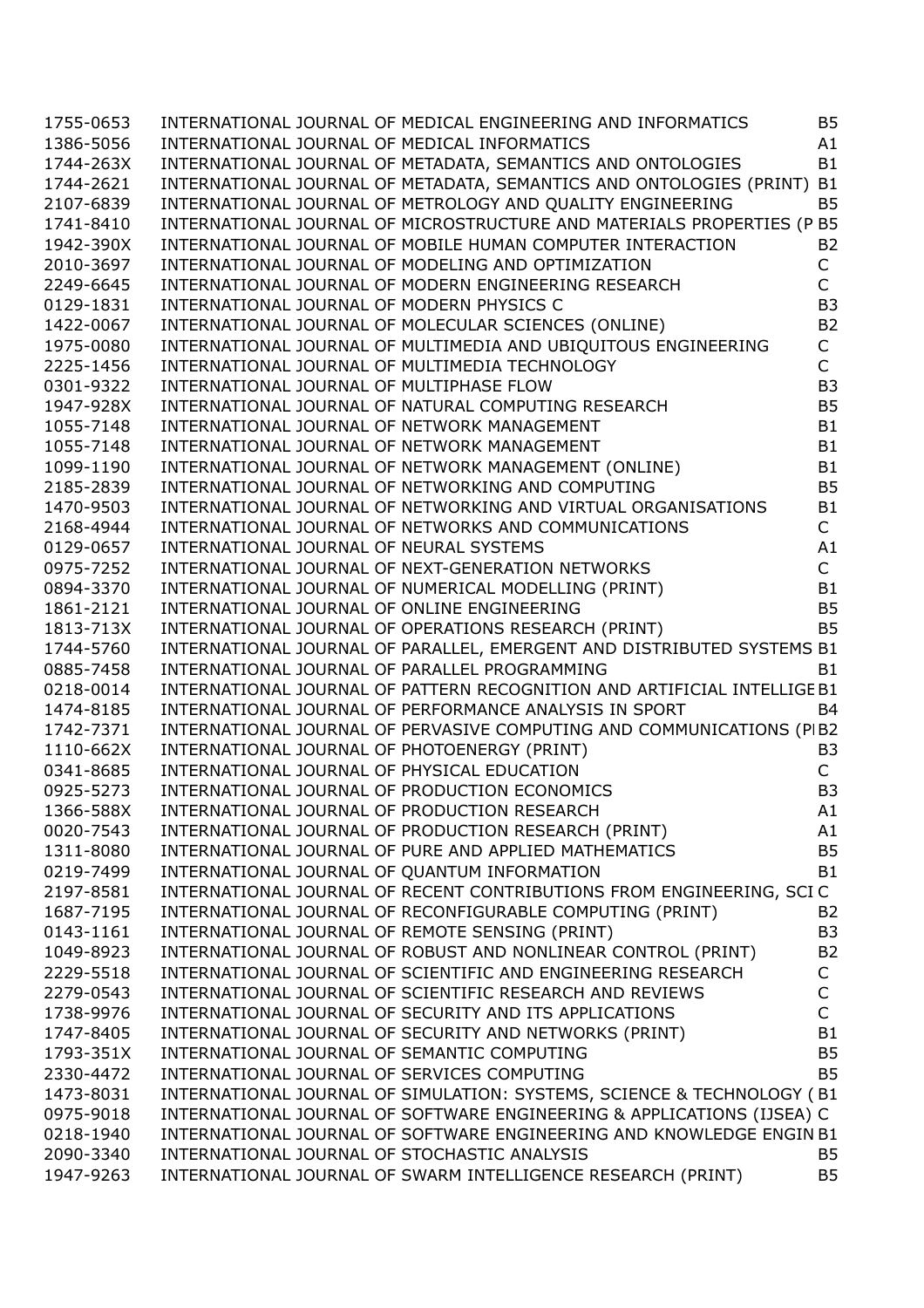| 1464-5319 | INTERNATIONAL JOURNAL OF SYSTEMS SCIENCE (ONLINE)                                                                   | A <sub>2</sub> |
|-----------|---------------------------------------------------------------------------------------------------------------------|----------------|
| 1749-9151 | INTERNATIONAL JOURNAL OF TEACHING AND CASE STUDIES                                                                  | <b>B5</b>      |
| 0020-7748 | INTERNATIONAL JOURNAL OF THEORETICAL PHYSICS                                                                        | B <sub>3</sub> |
| 2056-5607 | INTERNATIONAL JOURNAL OF TOURISM CITIES                                                                             | <b>B5</b>      |
| 1745-008X | INTERNATIONAL JOURNAL OF TRANSITIONS AND INNOVATION SYSTEMS (IJTIS)                                                 | B <sub>5</sub> |
| 2005-4246 | INTERNATIONAL JOURNAL OF U- AND E-SERVICE, SCIENCE AND TECHNOLOGY                                                   | C              |
| 0975-8992 | INTERNATIONAL JOURNAL OF UBICOMP                                                                                    | C              |
| 0218-4885 | INTERNATIONAL JOURNAL OF UNCERTAINTY, FUZZINESS AND KNOWLEDGE-BASEIA2                                               |                |
| 2168-0620 | INTERNATIONAL JOURNAL OF UNDERGRADUATE RESEARCH AND CREATIVE ACTIV C                                                |                |
| 1081-1451 | INTERNATIONAL JOURNAL OF VIRTUAL REALITY                                                                            | <b>B5</b>      |
| 0219-6913 | INTERNATIONAL JOURNAL OF WAVELETS, MULTIRESOLUTION AND INFORMATION B1                                               |                |
| 1741-1114 | INTERNATIONAL JOURNAL OF WEB AND GRID SERVICES (ONLINE)                                                             | <b>B1</b>      |
| 1741-1106 | INTERNATIONAL JOURNAL OF WEB AND GRID SERVICES (PRINT)                                                              | <b>B1</b>      |
| 1477-8394 | INTERNATIONAL JOURNAL OF WEB BASED COMMUNITIES (PRINT)                                                              | <b>B1</b>      |
| 1476-1289 |                                                                                                                     | <b>B1</b>      |
| 1744-0084 | INTERNATIONAL JOURNAL OF WEB ENGINEERING AND TECHNOLOGY<br>INTERNATIONAL JOURNAL OF WEB INFORMATION SYSTEMS (PRINT) | B <sub>1</sub> |
|           |                                                                                                                     | <b>B2</b>      |
| 1938-0194 | INTERNATIONAL JOURNAL OF WEB PORTALS                                                                                |                |
| 1545-7362 | INTERNATIONAL JOURNAL OF WEB SERVICES RESEARCH                                                                      | <b>B1</b>      |
| 2330-1007 | INTERNATIONAL JOURNAL OF WIRELESS COMMUNICATIONS AND MOBILE COMPU'C                                                 |                |
| 1068-9605 | INTERNATIONAL JOURNAL OF WIRELESS INFORMATION NETWORKS                                                              | B <sub>1</sub> |
| 1942-2679 | INTERNATIONAL JOURNAL ON ADVANCES IN INTELLIGENT SYSTEMS.                                                           | $\mathsf{C}$   |
| 2320-1827 | INTERNATIONAL JOURNAL ON ADVANCES IN LIFE SCIENCES                                                                  | <b>B5</b>      |
| 1942-2628 | INTERNATIONAL JOURNAL ON ADVANCES IN SOFTW                                                                          | C              |
| 1942-261X | INTERNATIONAL JOURNAL ON ADVANCES IN SYSTEMS AND MEASUREMENTS                                                       | $\mathsf{C}$   |
| 0218-2130 | INTERNATIONAL JOURNAL ON ARTIFICIAL INTELLIGENCE TOOLS                                                              | <b>B1</b>      |
| 1432-5012 | INTERNATIONAL JOURNAL ON DIGITAL LIBRARIES (PRINT)                                                                  | <b>B1</b>      |
| 1433-2833 | INTERNATIONAL JOURNAL ON DOCUMENT ANALYSIS AND RECOGNITION (PRINT) B1                                               |                |
| 1537-2456 | INTERNATIONAL JOURNAL ON E-LEARNING                                                                                 | <b>B5</b>      |
| 1869-1994 | INTERNATIONAL JOURNAL ON TRANSACTIONS ON LARGE-SCALE DATA- AND KNO\ B5                                              |                |
| 0160-0176 | INTERNATIONAL REGIONAL SCIENCE REVIEW                                                                               | B <sub>3</sub> |
| 0969-6016 | INTERNATIONAL TRANSACTIONS IN OPERATIONAL RESEARCH                                                                  | A2             |
| 2324-8858 | <b>INTERPRETATION</b>                                                                                               | B <sub>5</sub> |
| 1809-7286 | INTERSABERES (FACINTER)                                                                                             | С              |
| 1679-9844 | INTERSCIENCE PLACE                                                                                                  | $\mathsf C$    |
| 0266-5611 | INVERSE PROBLEMS (PRINT)                                                                                            | B <sub>3</sub> |
| 2278-0661 | IOSR JOURNAL OF COMPUTER ENGINEERING                                                                                | С              |
| 2321-5933 | IOSR JOURNAL OF ECONOMICS AND FINANCE                                                                               | C              |
| 1413-7895 | IRRIGA (UNESP BOTUCATU)                                                                                             | B <sub>5</sub> |
| 2220-9964 | ISPRS INTERNATIONAL JOURNAL OF GEO-INFORMATION                                                                      | B <sub>3</sub> |
| 2090-4355 | ISRN COMMUNICATIONS AND NETWORKING                                                                                  | B <sub>3</sub> |
| 1547-5867 | ISSUES IN INFORMING SCIENCE & INFORMATION TECHNOLOGY EDUCATION (ONLC                                                |                |
| 1984-2902 | ISYS: REVISTA BRASILEIRA DE SISTEMAS DE INFORMA«VO                                                                  | B3             |
| 2288-0860 | IT CONVERGENCE PRACTICE (INPRA)!                                                                                    | С              |
| 2210-9838 | <b>IUTAM PROCEDIA</b>                                                                                               | C              |
| 2423-5903 | JAMSAT - JOURNAL OF ADVANCED MEDICAL SCIENCES AND APPLIED TECHNOLOG B5                                              |                |
| 1460-7425 | JASSS (GUILDFORD)                                                                                                   | B <sub>1</sub> |
| 1676-8361 | <b>JAVA MAGAZINE</b>                                                                                                | C              |
| 0835-3026 | JCMCC. JOURNAL OF COMBINATORIAL MATHEMATICS AND COMBINATORIAL COMP B1                                               |                |
| 1807-1953 | JICS. JOURNAL OF INTEGRATED CIRCUITS AND SYSTEMS (ED. PORTUGU S)                                                    | <b>B2</b>      |
| 2292-9495 | JMIR HUMAN FACTORS                                                                                                  | B <sub>5</sub> |
| 1438-8871 | JMIR. JOURNAL OF MEDICAL INTERNET RESEARCH                                                                          | A1             |
| 2369-3762 | JMIR MEDICAL EDUCATION                                                                                              | B <sub>5</sub> |
| 2291-9694 | JMIR MEDICAL INFORMATICS                                                                                            | B <sub>5</sub> |
|           |                                                                                                                     |                |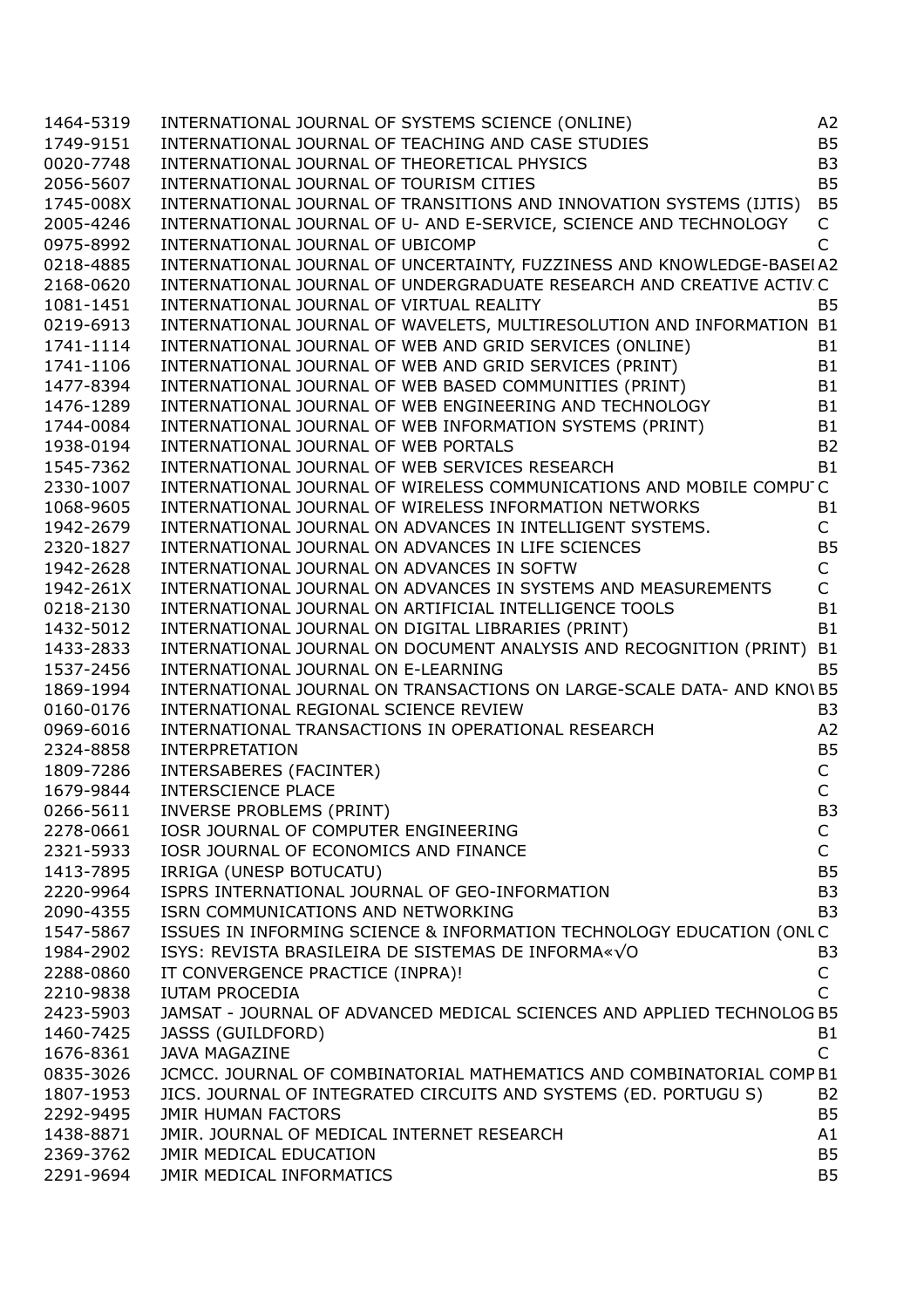| 2291-5222 | <b>JMIR MHEALTH UHEALTH</b>                                    | B <sub>5</sub> |
|-----------|----------------------------------------------------------------|----------------|
| 2291-9279 | <b>JMIR SERIOUS GAMES</b>                                      | <b>B5</b>      |
| 2238-3581 | JORNAL BRASILEIRO DE TELESA/DE                                 | $\mathsf{C}$   |
| 0021-7557 | JORNAL DE PEDIATRIA (IMPRESSO)                                 | <b>B4</b>      |
| 2176-5634 | JORNAL INTERNACIONAL DE ESTUDOS EM EDUCA«VO MATEMITICA         | B <sub>5</sub> |
| 2236-8434 | JOURNAL FOR APPLIED COMPUTING RESEARCH                         | $\mathsf{C}$   |
| 1772-9890 | JOURNAL IN COMPUTER VIROLOGY                                   | B1             |
| 2013-7087 | JOURNAL OF ACCESSIBILITY AND DESIGN FOR ALL                    | $\mathsf{C}$   |
| 0197-6729 | JOURNAL OF ADVANCED TRANSPORTATION                             | B <sub>3</sub> |
| 1793-8244 | JOURNAL OF ADVANCES IN COMPUTER NETWORKS                       | B <sub>5</sub> |
| 2175-9146 | JOURNAL OF AEROSPACE TECHNOLOGY AND MANAGEMENT (ONLINE)        | B <sub>5</sub> |
|           |                                                                |                |
| 0021-8693 | JOURNAL OF ALGEBRA (PRINT)                                     | B <sub>3</sub> |
| 0091-6749 | JOURNAL OF ALLERGY AND CLINICAL IMMUNOLOGY                     | B <sub>2</sub> |
| 1868-5137 | JOURNAL OF AMBIENT INTELLIGENCE AND HUMANIZED COMPUTING        | <b>B1</b>      |
| 2158-5644 | JOURNAL OF APPLIED ANALYSIS AND COMPUTATION                    | B <sub>5</sub> |
| 2236-8434 | JOURNAL OF APPLIED COMPUTING RESEARCH                          | $\mathsf{C}$   |
| 0926-9851 | JOURNAL OF APPLIED GEOPHYSICS                                  | B <sub>3</sub> |
| 1570-8683 | JOURNAL OF APPLIED LOGIC                                       | <b>B1</b>      |
| 1110-757X | JOURNAL OF APPLIED MATHEMATICS                                 | <b>B5</b>      |
| 2327-4352 | JOURNAL OF APPLIED MATHEMATICS AND PHYSICS                     | B <sub>5</sub> |
| 0021-9002 | JOURNAL OF APPLIED PROBABILITY                                 | B <sub>3</sub> |
| 1931-3195 | JOURNAL OF APPLIED REMOTE SENSING                              | B <sub>3</sub> |
| 0266-4763 | JOURNAL OF APPLIED STATISTICS                                  | B <sub>4</sub> |
| 0021-9045 | JOURNAL OF APPROXIMATION THEORY (PRINT)                        | B <sub>3</sub> |
| 0140-1963 | JOURNAL OF ARID ENVIRONMENTS                                   | <b>B4</b>      |
| 2083-2567 | JOURNAL OF ARTIFICIAL INTELLIGENCE AND SOFT COMPUTING RESEARCH | <b>B5</b>      |
| 2155-9597 | JOURNAL OF BACTERIOLOGY & PARASITOLOGY                         | $\mathsf{C}$   |
| 0219-7200 | JOURNAL OF BIOINFORMATICS AND COMPUTATIONAL BIOLOGY (PRINT)    | <b>B1</b>      |
| 0021-9258 | JOURNAL OF BIOLOGICAL CHEMISTRY                                | <b>B2</b>      |
| 1532-0464 | JOURNAL OF BIOMEDICAL INFORMATICS                              | A2             |
| 1937-6871 | JOURNAL OF BIOMEDICAL SCIENCE AND ENGINEERING                  | $\mathsf{C}$   |
| 1110-7243 | JOURNAL OF BIOMEDICINE AND BIOTECHNOLOGY                       | B <sub>5</sub> |
| 0739-1102 | JOURNAL OF BIOMOLECULAR STRUCTURE & DYNAMICS                   | B <sub>3</sub> |
| 1557-7929 | JOURNAL OF BIONANOSCIENCE                                      | B <sub>5</sub> |
| 2153-0378 | JOURNAL OF BIOPHYSICAL CHEMISTRY (ONLINE)                      | $\mathsf{C}$   |
| 0168-1656 | JOURNAL OF BIOTECHNOLOGY                                       | B <sub>2</sub> |
| 1532-429X | JOURNAL OF CARDIOVASCULAR MAGNETIC RESONANCE                   | <b>B2</b>      |
| 1097-6647 | JOURNAL OF CARDIOVASCULAR MAGNETIC RESONANCE                   | B <sub>2</sub> |
| 1557-5969 | JOURNAL OF CELLULAR AUTOMATA                                   | B <sub>1</sub> |
|           | JOURNAL OF CELLULAR PHYSIOLOGY (PRINT)                         |                |
| 0021-9541 |                                                                | B <sub>2</sub> |
| 1549-960X | JOURNAL OF CHEMICAL INFORMATION AND MODELING (ONLINE)          | <b>B2</b>      |
| 1549-9618 | JOURNAL OF CHEMICAL THEORY AND COMPUTATION                     | B <sub>1</sub> |
| 0218-1266 | JOURNAL OF CIRCUITS, SYSTEMS, AND COMPUTERS                    | <b>B1</b>      |
| 0959-6526 | JOURNAL OF CLEANER PRODUCTION                                  | B <sub>2</sub> |
| 0887-8013 | JOURNAL OF CLINICAL LABORATORY ANALYSIS (PRINT)                | <b>B4</b>      |
| 2192-113X | JOURNAL OF CLOUD COMPUTING: ADVANCES, SYSTEMS AND APPLICATIONS | <b>B2</b>      |
| 2237-9363 | JOURNAL OF COLOPROCTOLOGY (RIO DE JANEIRO. IMPRESSO)           | <b>B5</b>      |
| 1382-6905 | JOURNAL OF COMBINATORIAL OPTIMIZATION                          | A2             |
| 1573-2886 | JOURNAL OF COMBINATORIAL OPTIMIZATION (DORDRECHT. ONLINE)      | A2             |
| 0095-8956 | JOURNAL OF COMBINATORIAL THEORY. SERIES B (PRINT)              | A2             |
| 1548-7709 | JOURNAL OF COMMUNICATION AND COMPUTER                          | $\mathsf{C}$   |
| 1980-6604 | JOURNAL OF COMMUNICATION AND INFORMATION SYSTEMS (ONLINE)      | B <sub>5</sub> |
| 1229-2370 | JOURNAL OF COMMUNICATIONS AND NETWORKS (SEOUL. PRINT)          | B <sub>1</sub> |
|           |                                                                |                |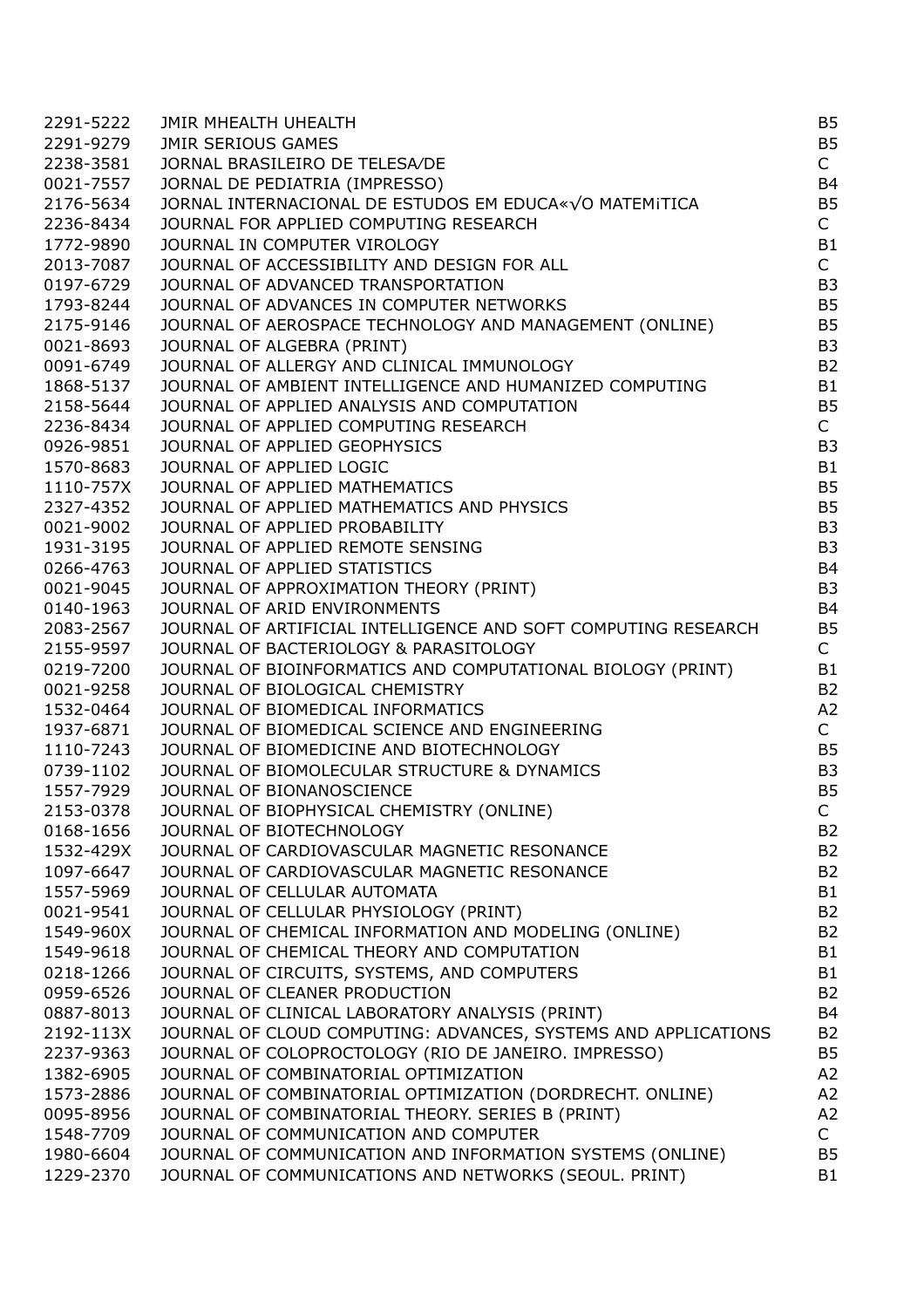| 1712-4441 | JOURNAL OF COMMUNITY INFORMATICS                                | <b>B5</b>      |
|-----------|-----------------------------------------------------------------|----------------|
| 2051-1310 | JOURNAL OF COMPLEX NETWORKS                                     | B <sub>2</sub> |
| 2177-8833 | JOURNAL OF COMPUTACIONAL INTERDISCIPLINARY SCIENCES             | <b>B5</b>      |
| 0377-0427 | JOURNAL OF COMPUTATIONAL AND APPLIED MATHEMATICS                | A1             |
| 1546-1955 | JOURNAL OF COMPUTATIONAL AND THEORETICAL NANOSCIENCE            | A <sub>2</sub> |
| 1066-5277 | JOURNAL OF COMPUTATIONAL BIOLOGY                                | A1             |
| 0192-8651 | JOURNAL OF COMPUTATIONAL CHEMISTRY                              | A1             |
| 0021-9991 | JOURNAL OF COMPUTATIONAL PHYSICS (PRINT)                        | A1             |
| 1877-7503 | JOURNAL OF COMPUTATIONAL SCIENCE                                | B1             |
| 1090-2724 | JOURNAL OF COMPUTER AND SYSTEM SCIENCES (ONLINE)                | A <sub>2</sub> |
| 0022-0000 | JOURNAL OF COMPUTER AND SYSTEM SCIENCES (PRINT)                 | A <sub>2</sub> |
| 1532-3145 | JOURNAL OF COMPUTER ASSISTED TOMOGRAPHY (ONLINE)                | B <sub>3</sub> |
| 2090-7141 | JOURNAL OF COMPUTER NETWORKS AND COMMUNICATIONS                 | B <sub>2</sub> |
| 1000-9000 | JOURNAL OF COMPUTER SCIENCE AND TECHNOLOGY                      | B1             |
| 1666-6038 | JOURNAL OF COMPUTER SCIENCE AND TECHNOLOGY (LA PLATA. EN LÕNEA) | <b>B5</b>      |
| 1549-3636 | JOURNAL OF COMPUTER SCIENCES                                    | B1             |
| 1530-9827 | JOURNAL OF COMPUTING AND INFORMATION SCIENCE IN ENGINEERING     | B1             |
| 2195-3899 | JOURNAL OF CONTROL, AUTOMATION AND ELECTRICAL SYSTEMS           | B <sub>2</sub> |
| 1975-9320 | JOURNAL OF CONVERGENCE INFORMATION TECHNOLOGY (GYEONGJU)        | B1             |
| 0944-6532 | JOURNAL OF CONVEX ANALYSIS                                      | B1             |
| 2190-8508 | JOURNAL OF CRYPTOGRAPHIC ENGINEERING                            | B1             |
| 1683-8602 | JOURNAL OF DATA SCIENCE (ONLINE)                                | $\mathsf{C}^-$ |
| 0022-0396 | JOURNAL OF DIFFERENTIAL EQUATIONS (PRINT)                       | B <sub>3</sub> |
| 0897-1889 | JOURNAL OF DIGITAL IMAGING                                      | B1             |
| 1618-727X | JOURNAL OF DIGITAL IMAGING (INTERNET)                           | B1             |
| 1570-8667 | JOURNAL OF DISCRETE ALGORITHMS (PRINT)                          | B1             |
| 2301-3567 | JOURNAL OF ECONOMICS, BUSINESS AND MANAGEMENT                   | <b>B5</b>      |
| 2375-0790 | JOURNAL OF EDUCATION & SOCIAL POLICY                            | <b>B5</b>      |
| 1339-1488 | JOURNAL OF EDUCATION, PSYCHOLOGY AND SOCIAL SCIENCES            | <b>B5</b>      |
| 1176-3647 | JOURNAL OF EDUCATIONAL TECHNOLOGY & SOCIETY                     | B <sub>4</sub> |
| 0374-3535 | JOURNAL OF ELASTICITY                                           | B <sub>3</sub> |
| 2090-0147 | JOURNAL OF ELECTRICAL AND COMPUTER ENGINEERING                  | <b>B5</b>      |
| 1017-9909 | JOURNAL OF ELECTRONIC IMAGING                                   | A <sub>2</sub> |
| 1560-229X | JOURNAL OF ELECTRONIC IMAGING (ONLINE)                          | A <sub>2</sub> |
| 1017-9909 | JOURNAL OF ELECTRONIC IMAGING (SPRINGFIELD)                     | A2             |
| 0923-8174 | JOURNAL OF ELECTRONIC TESTING                                   | <b>B1</b>      |
| 1573-0727 | JOURNAL OF ELECTRONIC TESTING (DORDRECHT. ONLINE)               | <b>B1</b>      |
| 1798-0461 | JOURNAL OF EMERGING TECHNOLOGIES IN WEB INTELLIGENCE            | C              |
| 0022-0833 | JOURNAL OF ENGINEERING MATHEMATICS                              | B <sub>3</sub> |
| 0301-4797 | JOURNAL OF ENVIRONMENTAL MANAGEMENT                             | B <sub>2</sub> |
| 1556-4959 | JOURNAL OF FIELD ROBOTICS                                       | A <sub>2</sub> |
| 0889-1575 | JOURNAL OF FOOD COMPOSITION AND ANALYSIS (PRINT)                | B <sub>3</sub> |
| 0022-1147 | JOURNAL OF FOOD SCIENCE                                         | B <sub>4</sub> |
| 1972-5787 | JOURNAL OF FORMALIZED REASONING                                 | B <sub>3</sub> |
| 1066-8950 | JOURNAL OF FUZZY MATHEMATICS                                    | <b>B5</b>      |
| 1839-9940 | JOURNAL OF GENOMICS                                             | <b>B5</b>      |
|           |                                                                 |                |
| 0148-0227 | JOURNAL OF GEOPHYSICAL RESEARCH                                 | B <sub>2</sub> |
| 1062-7375 | JOURNAL OF GLOBAL INFORMATION MANAGEMENT                        | B1             |
| 0925-5001 | JOURNAL OF GLOBAL OPTIMIZATION                                  | A <sub>2</sub> |
| 1573-2916 | JOURNAL OF GLOBAL OPTIMIZATION (DORDRECHT. ONLINE)              | A <sub>2</sub> |
| 0364-9024 | JOURNAL OF GRAPH THEORY (PRINT)                                 | <b>B1</b>      |
| 2165-347X | JOURNAL OF GRAPHICS TOOLS                                       | <b>B1</b>      |
| 1570-7873 | JOURNAL OF GRID COMPUTING                                       | B1             |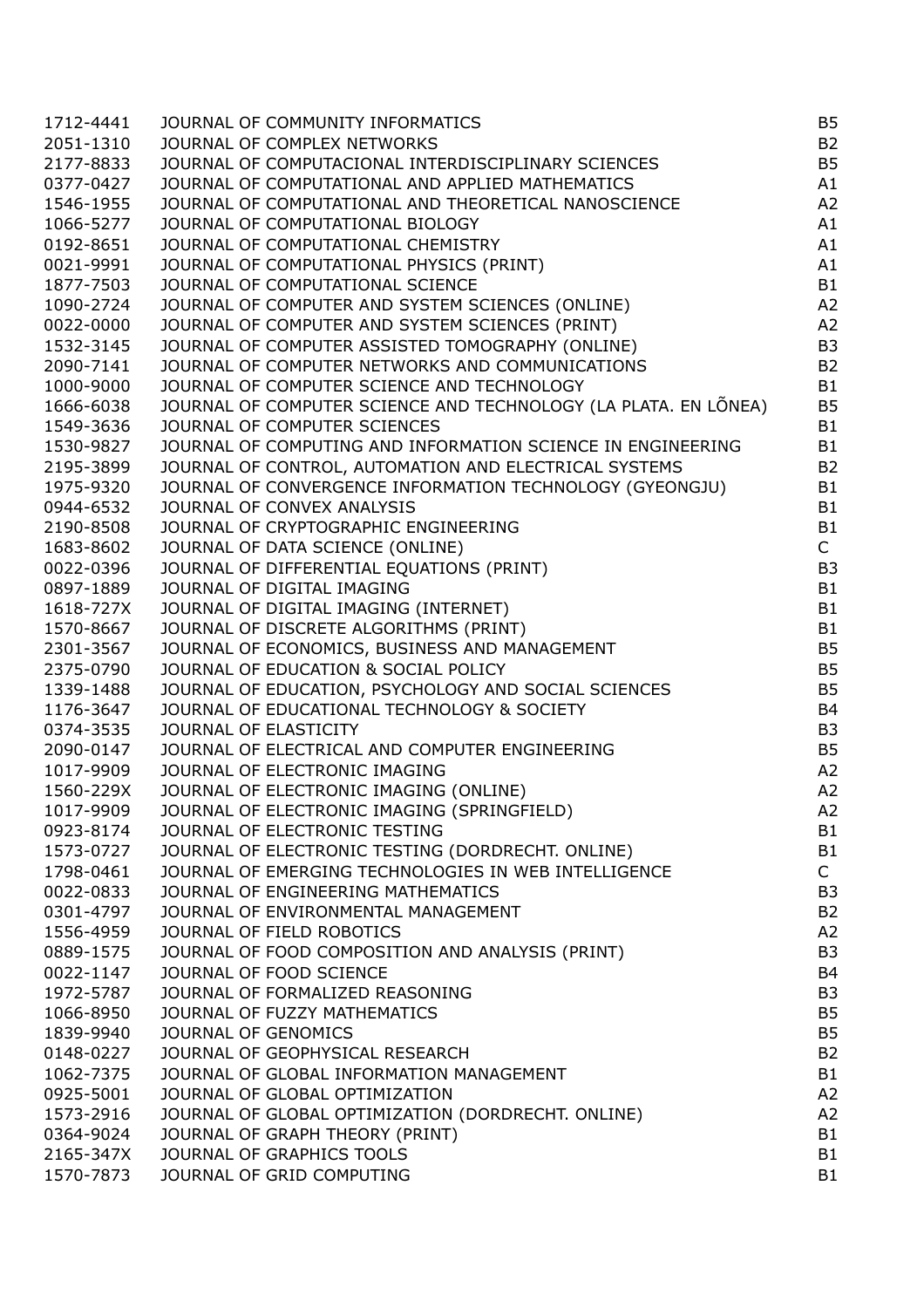| 2175-4411 | JOURNAL OF HEALTH INFORMATICS                                         | B <sub>5</sub> |
|-----------|-----------------------------------------------------------------------|----------------|
| 1381-1231 | JOURNAL OF HEURISTICS                                                 | A2             |
| 1572-9397 | JOURNAL OF HEURISTICS (DORDRECHT. ONLINE)                             | A <sub>2</sub> |
| 0926-6801 | JOURNAL OF HIGH SPEED NETWORKS                                        | <b>B1</b>      |
| 1465-1734 | JOURNAL OF HYDROINFORMATICS (ONLINE)                                  | <b>B1</b>      |
| 0022-1694 | JOURNAL OF HYDROLOGY (AMSTERDAM)                                      | <b>B2</b>      |
| 2166-6261 | JOURNAL OF INFORMATION AND DATA MANAGEMENT                            | $\mathsf{C}$   |
| 2166-6288 | JOURNAL OF INFORMATION AND DATA MANAGEMENT                            | $\mathsf{C}$   |
| 2178-7107 | JOURNAL OF INFORMATION AND DATA MANAGEMENT - JIDM                     | B <sub>3</sub> |
| 2178-7107 | JOURNAL OF INFORMATION AND DATA MANAGEMENT - JIDM                     | B <sub>3</sub> |
| 1554-1010 | JOURNAL OF INFORMATION ASSURANCE AND SECURITY                         | <b>B5</b>      |
| 0165-5515 | JOURNAL OF INFORMATION SCIENCE                                        | A <sub>2</sub> |
| 2468-2071 | JOURNAL OF INFORMATION SYSTEMS ENGINEERING & MANAGEMENT               | <b>B5</b>      |
| 1751-1577 | JOURNAL OF INFORMATRICS                                               | A <sub>2</sub> |
| 2352-6645 | JOURNAL OF INNOVATION IN DIGITAL ECOSYSTEMS                           | <b>B5</b>      |
| 0892-7553 | JOURNAL OF INSECT BEHAVIOR                                            | <b>B4</b>      |
| 1092-0617 | JOURNAL OF INTEGRATED DESIGN & PROCESS SCIENCE                        | <b>B5</b>      |
| 1672-9072 | JOURNAL OF INTEGRATIVE PLANT BIOLOGY (PRINT)                          | B <sub>3</sub> |
| 1064-1246 | JOURNAL OF INTELLIGENT & FUZZY SYSTEMS                                | <b>B1</b>      |
| 0921-0296 | JOURNAL OF INTELLIGENT & ROBOTIC SYSTEMS                              | <b>B1</b>      |
| 1573-0409 | JOURNAL OF INTELLIGENT & ROBOTIC SYSTEMS (DORDRECHT. ONLINE)          | <b>B1</b>      |
| 0976-9005 | JOURNAL OF INTELLIGENT COMPUTING                                      | <b>B5</b>      |
| 0925-9902 | JOURNAL OF INTELLIGENT INFORMATION SYSTEMS                            | <b>B1</b>      |
| 1867-4828 | JOURNAL OF INTERNET SERVICES AND APPLICATIONS                         | <b>B1</b>      |
| 1869-0238 | JOURNAL OF INTERNET SERVICES AND APPLICATIONS                         | <b>B1</b>      |
| 1607-9264 | JOURNAL OF INTERNET TECHNOLOGY                                        | <b>B1</b>      |
| 0733-8724 | JOURNAL OF LIGHTWAVE TECHNOLOGY (PRINT)                               | <b>B2</b>      |
| 1748-9725 | JOURNAL OF LOCATION BASED SERVICES (PRINT)                            | <b>B1</b>      |
| 0955-792X | JOURNAL OF LOGIC AND COMPUTATION                                      | A <sub>2</sub> |
| 1465-363X | JOURNAL OF LOGIC AND COMPUTATION                                      | A2             |
| 0955-792X | JOURNAL OF LOGIC AND COMPUTATION (PRINT)                              | A2             |
| 0950-4230 | JOURNAL OF LOSS PREVENTION IN THE PROCESS INDUSTRIES                  | B <sub>3</sub> |
| 1546-1998 | JOURNAL OF LOW POWER ELECTRONICS (PRINT)                              | <b>B1</b>      |
| 2327-0039 | JOURNAL OF MANAGEMENT ANALYTICS                                       | <b>B5</b>      |
| 0738-7989 | JOURNAL OF MATERIALS EDUCATION                                        | <b>B4</b>      |
| 1573-4803 | JOURNAL OF MATERIALS SCIENCE (DORDRECHT. ONLINE)                      | B <sub>5</sub> |
| 0022-247X | JOURNAL OF MATHEMATICAL ANALYSIS AND APPLICATIONS (PRINT)             | B <sub>3</sub> |
| 0924-9907 | JOURNAL OF MATHEMATICAL IMAGING AND VISION                            | A2             |
| 1573-7683 | JOURNAL OF MATHEMATICAL IMAGING AND VISION (DORDRECHT. ONLINE)        | A2             |
| 0022-2488 | JOURNAL OF MATHEMATICAL PHYSICS                                       | B <sub>3</sub> |
| 2156-7018 | JOURNAL OF MEDICAL IMAGING AND HEALTH INFORMATICS                     | $\mathsf{C}$   |
| 0022-2615 | JOURNAL OF MEDICAL MICROBIOLOGY                                       | <b>B4</b>      |
| 0148-5598 | JOURNAL OF MEDICAL SYSTEMS                                            | $\mathsf{C}$   |
| 0022-2623 | JOURNAL OF MEDICINAL CHEMISTRY                                        | <b>B2</b>      |
| 1516-7399 | JOURNAL OF MICROWAVES AND OPTOELECTRONICS                             | B <sub>5</sub> |
| 2179-1074 | JOURNAL OF MICROWAVES, OPTOELECTRONICS AND ELECTROMAGNETIC APPLICA B5 |                |
| 1550-4646 | JOURNAL OF MOBILE MULTIMEDIA                                          | <b>B2</b>      |
| 2227-3743 | JOURNAL OF MODERN MATHEMATICS FRONTIER                                | C              |
| 2317-3963 | JOURNAL OF MODERN PROJECT MANAGEMENT                                  | $\mathsf{C}$   |
| 1610-2940 | JOURNAL OF MOLECULAR MODELING (PRINT)                                 | A2             |
| 0895-8696 | JOURNAL OF MOLECULAR NEUROSCIENCE                                     | <b>B2</b>      |
| 0022-2860 | JOURNAL OF MOLECULAR STRUCTURE (PRINT)                                | B <sub>3</sub> |
| 1542-3980 | JOURNAL OF MULTIPLE-VALUED LOGIC AND SOFT COMPUTING                   | <b>B1</b>      |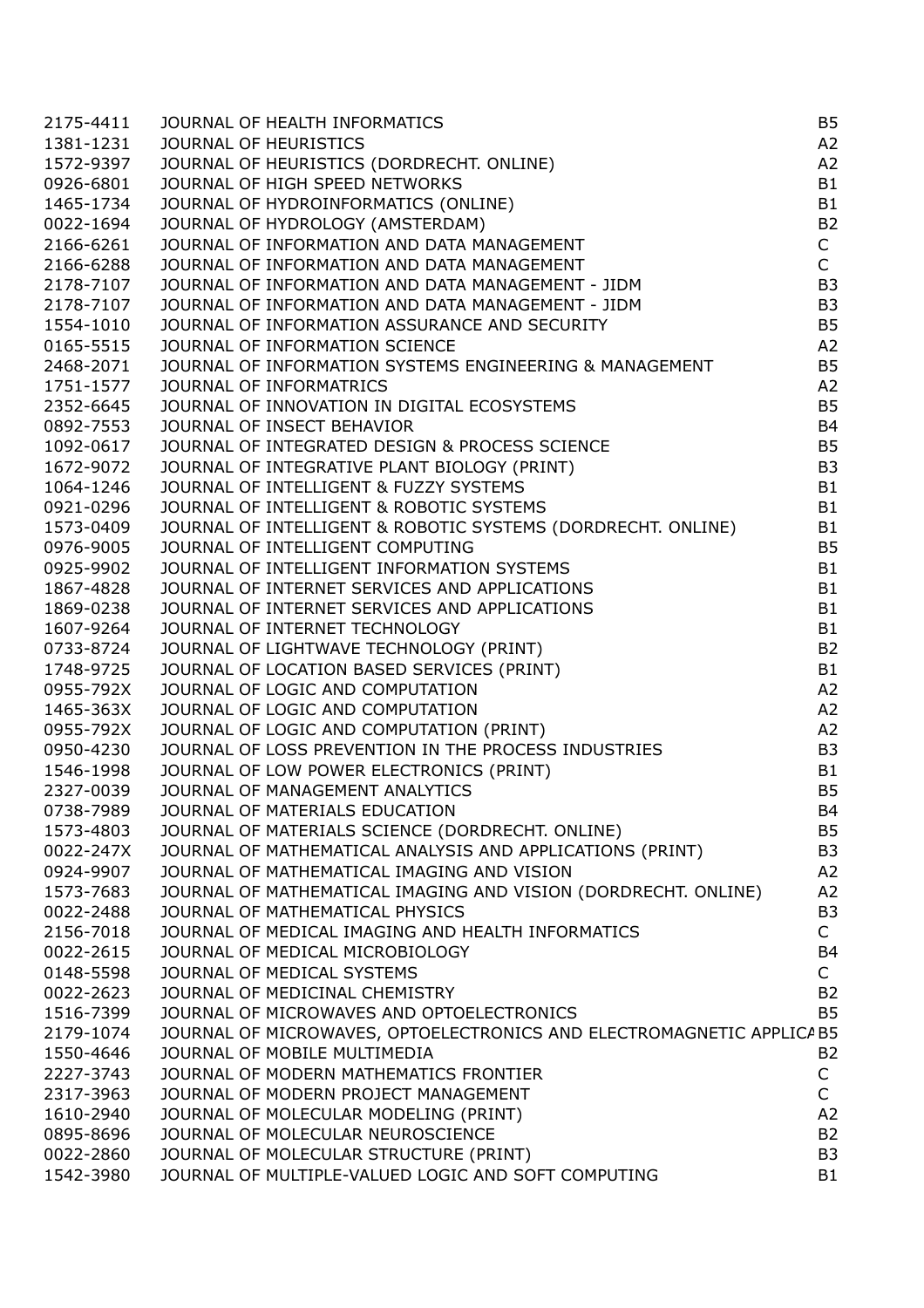| 0047-259X | JOURNAL OF MULTIVARIATE ANALYSIS<br>JOURNAL OF NANOSCIENCE AND NANOTECHNOLOGY (PRINT)<br>JOURNAL OF NETWORK AND COMPUTER APPLICATIONS<br>JOURNAL OF NETWORK AND COMPUTER APPLICATIONS<br>JOURNAL OF NETWORK AND SYSTEMS MANAGEMENT<br>JOURNAL | B <sub>3</sub> |
|-----------|-----------------------------------------------------------------------------------------------------------------------------------------------------------------------------------------------------------------------------------------------|----------------|
| 1533-4880 |                                                                                                                                                                                                                                               | B <sub>3</sub> |
| 1084-8045 |                                                                                                                                                                                                                                               | A2             |
| 1095-8592 |                                                                                                                                                                                                                                               | A <sub>2</sub> |
| 1064-7570 |                                                                                                                                                                                                                                               | B1             |
| 1796-2056 |                                                                                                                                                                                                                                               | $\mathsf{C}$   |
| 2141-2286 |                                                                                                                                                                                                                                               | $\mathsf{C}$   |
| 0165-0270 |                                                                                                                                                                                                                                               | <b>B4</b>      |
| 0929-8215 |                                                                                                                                                                                                                                               | <b>B4</b>      |
| 0195-9298 |                                                                                                                                                                                                                                               | B <sub>3</sub> |
| 0377-0257 |                                                                                                                                                                                                                                               | <b>B4</b>      |
| 1660-1769 |                                                                                                                                                                                                                                               | <b>B1</b>      |
| 1687-8450 |                                                                                                                                                                                                                                               | <b>B5</b>      |
| 1943-0620 | JOURNAL OF ONCOLOGY<br>JOURNAL OF OPTICAL COMMUNICATIONS AND NETWORKING (PRINT)                                                                                                                                                               | A2             |
| 0022-3239 | JOURNAL OF OPTIMIZATION THEORY AND APPLICATIONS                                                                                                                                                                                               | A1             |
| 1573-2878 | JOURNAL OF OPTIMIZATION THEORY AND APPLICATIONS (DORDRECHT. ONLINE) A1                                                                                                                                                                        |                |
| 1096-0848 |                                                                                                                                                                                                                                               | A2             |
|           |                                                                                                                                                                                                                                               |                |
| 0743-7315 | JOURNAL OF OPTIMIZATION THEORY AND APPLICATIONS (DORDRECHT. ONLINE)<br>JOURNAL OF PARALLEL AND DISTRIBUTED COMPUTING<br>JOURNAL OF PARALLEL AND DISTRIBUTED COMPUTING<br>JOURNAL OF PETROLEUM SCIENCE & ENGINEERING<br>JOURNAL OF PETROLEU    | A2             |
| 0743-7315 |                                                                                                                                                                                                                                               | A2             |
| 0920-4105 |                                                                                                                                                                                                                                               | B <sub>3</sub> |
| 1535-3893 |                                                                                                                                                                                                                                               | <b>B1</b>      |
| 0974-276X |                                                                                                                                                                                                                                               | $\mathsf{C}$   |
| 1874-3919 |                                                                                                                                                                                                                                               | <b>B1</b>      |
| 1180-4882 |                                                                                                                                                                                                                                               | <b>B2</b>      |
| 0269-8811 |                                                                                                                                                                                                                                               | B <sub>3</sub> |
| 1861-8200 |                                                                                                                                                                                                                                               | <b>B1</b>      |
| 1443-458X |                                                                                                                                                                                                                                               | <b>B1</b>      |
| 1929-7092 |                                                                                                                                                                                                                                               | $\mathsf{C}$   |
| 2151-4178 |                                                                                                                                                                                                                                               | <b>B5</b>      |
| 1094-6136 |                                                                                                                                                                                                                                               | A2             |
| 1824-2049 |                                                                                                                                                                                                                                               | <b>B5</b>      |
| 1687-725X |                                                                                                                                                                                                                                               | B <sub>3</sub> |
|           | 1687-725X JOURNAL OF SENSORS                                                                                                                                                                                                                  | B <sub>3</sub> |
| 1094-6705 | JOURNAL OF SERVICE RESEARCH                                                                                                                                                                                                                   | <b>B2</b>      |
| 1939-8018 | JOURNAL OF SIGNAL PROCESSING SYSTEMS FOR SIGNAL, IMAGE, AND VIDEO TE B1                                                                                                                                                                       |                |
| 1939-8115 | JOURNAL OF SIGNAL PROCESSING SYSTEMS FOR SIGNAL, IMAGE, AND VIDEO TE B1                                                                                                                                                                       |                |
| 1796-217X | <b>JOURNAL OF SOFTWARE</b>                                                                                                                                                                                                                    | C              |
| 2166-0824 | JOURNAL OF SOFTWARE & SYSTEMS DEVELOPMENT                                                                                                                                                                                                     | <b>B5</b>      |
| 1945-3124 | JOURNAL OF SOFTWARE ENGINEERING AND APPLICATIONS                                                                                                                                                                                              | $\mathsf C$    |
| 1945-3116 | JOURNAL OF SOFTWARE ENGINEERING AND APPLICATIONS (PRINT)                                                                                                                                                                                      | $\mathsf{C}$   |
| 2195-1721 | JOURNAL OF SOFTWARE ENGINEERING RESEARCH AND DEVELOPMENT                                                                                                                                                                                      | B <sub>3</sub> |
| 2047-7481 | JOURNAL OF SOFTWARE: EVOLUTION AND PROCESS (ONLINE)                                                                                                                                                                                           | <b>B2</b>      |
| 0022-460X | JOURNAL OF SOUND AND VIBRATION                                                                                                                                                                                                                | B <sub>3</sub> |
| 1742-5468 | JOURNAL OF STATISTICAL MECHANICS                                                                                                                                                                                                              | B <sub>3</sub> |
| 0022-4715 | JOURNAL OF STATISTICAL PHYSICS                                                                                                                                                                                                                | B <sub>3</sub> |
| 1548-7660 | JOURNAL OF STATISTICAL SOFTWARE                                                                                                                                                                                                               | A1             |
| 0963-8687 | JOURNAL OF STRATEGIC INFORMATION SYSTEMS                                                                                                                                                                                                      | A <sub>2</sub> |
| 0920-8542 | JOURNAL OF SUPERCOMPUTING                                                                                                                                                                                                                     | <b>B1</b>      |
| 1383-7621 | JOURNAL OF SYSTEMS ARCHITECTURE                                                                                                                                                                                                               | <b>B1</b>      |
| 0718-2724 | JOURNAL OF TECHNOLOGY MANAGEMENT & INNOVATION                                                                                                                                                                                                 | B <sub>5</sub> |
| 0090-3973 | JOURNAL OF TESTING AND EVALUATION                                                                                                                                                                                                             | <b>B4</b>      |
| 1067-5027 | JOURNAL OF THE AMERICAN MEDICAL INFORMATICS ASSOCIATION                                                                                                                                                                                       | A1             |
| 1532-2890 | JOURNAL OF THE AMERICAN SOCIETY FOR INFORMATION SCIENCE AND TECHNOL A1                                                                                                                                                                        |                |
|           |                                                                                                                                                                                                                                               |                |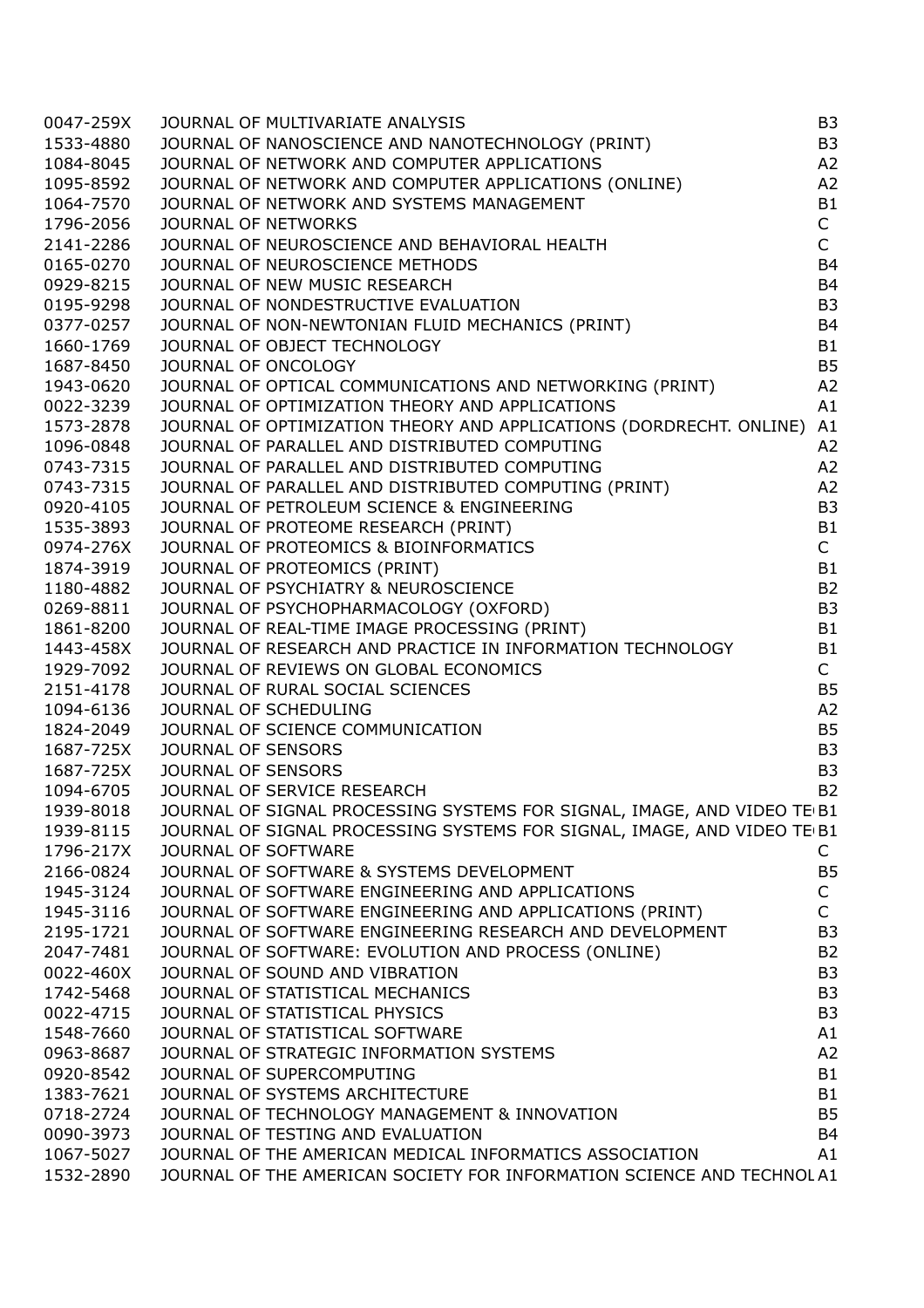| 1532-2882 | JOURNAL OF THE AMERICAN SOCIETY FOR INFORMATION SCIENCE AND TECHNOL A1             |                               |
|-----------|------------------------------------------------------------------------------------|-------------------------------|
| 1933-1711 | JOURNAL OF THE AMERICAN SOCIETY OF HYPERTENSION                                    | B <sub>3</sub>                |
| 2330-1643 | JOURNAL OF THE ASSOCIATION FOR INFORMATION SCIENCE AND TECHNOLOGY A1               |                               |
| 0103-5053 | JOURNAL OF THE BRAZILIAN CHEMICAL SOCIETY (IMPRESSO)                               | B <sub>3</sub>                |
| 0104-6500 | JOURNAL OF THE BRAZILIAN COMPUTER SOCIETY (IMPRESSO)                               | <b>B1</b>                     |
| 1678-4804 | JOURNAL OF THE BRAZILIAN COMPUTER SOCIETY (ONLINE)                                 | <b>B1</b>                     |
| 1678-5878 | JOURNAL OF THE BRAZILIAN SOCIETY OF MECHANICAL SCIENCES AND ENGINEEF B3            |                               |
| 1000-0135 | JOURNAL OF THE CHINA SOCIETY FOR SCIENTIFIC AND TECHNICAL INFORMATIOIC             |                               |
| 0160-5682 | JOURNAL OF THE OPERATIONAL RESEARCH SOCIETY                                        | A1                            |
| 1084-7529 | JOURNAL OF THE OPTICAL SOCIETY OF AMERICA. A, OPTICS, IMAGE SCIENCE, ANA1          |                               |
| 0740-3224 | JOURNAL OF THE OPTICAL SOCIETY OF AMERICA. B, OPTICAL PHYSICS                      | B <sub>3</sub>                |
| 0022-5193 | JOURNAL OF THEORETICAL BIOLOGY                                                     | <b>B4</b>                     |
| 2238-1031 | JOURNAL OF TRANSPORT LITERATURE                                                    | <b>B5</b>                     |
| 1923-7324 | JOURNAL OF UBIQUITOUS SYSTEMS AND PERVASIVE NETWORKS (PRINT)                       | <b>B5</b>                     |
| 0948-695X | JOURNAL OF UNIVERSAL COMPUTER SCIENCE                                              | <b>B1</b>                     |
| 0948-6968 | JOURNAL OF UNIVERSAL COMPUTER SCIENCE                                              | <b>B1</b>                     |
| 0948-695X | JOURNAL OF UNIVERSAL COMPUTER SCIENCE (PRINT)                                      | <b>B1</b>                     |
| 1931-3357 | JOURNAL OF USABILITY STUDIES                                                       | <b>B5</b>                     |
| 1047-3203 | JOURNAL OF VISUAL COMMUNICATION AND IMAGE REPRESENTATION (PRINT)                   | A2                            |
| 1045-926X | JOURNAL OF VISUAL LANGUAGES AND COMPUTING                                          | <b>B1</b>                     |
| 1940-087X | JOURNAL OF VISUALIZED EXPERIMENTS                                                  | <b>B4</b>                     |
| 0892-1997 | JOURNAL OF VOICE                                                                   | <b>B4</b>                     |
| 1540-9589 | JOURNAL OF WEB ENGINEERING                                                         | <b>B1</b>                     |
| 1570-8268 | JOURNAL OF WEB SEMANTICS                                                           | A2                            |
| 1213-6972 | JOURNAL OF WSCG (PLZEN, PRINT)                                                     | <b>B2</b>                     |
| 1869-1951 | JOURNAL OF ZHEJIANG UNIVERSITY. SCIENCE C, COMPUTERS & ELECTRONICS                 | $\mathsf C$                   |
| 2447-5033 | JOURNAL ON ADVANCES IN THEORETICAL AND APPLIED INFORMATICS                         | $\mathsf{C}$                  |
| 1875-0931 | JOURNAL ON CHAIN AND NETWORK SCIENCE (ONLINE)                                      | <b>B1</b>                     |
| 1861-2032 | JOURNAL ON DATA SEMANTICS (PRINT)                                                  | <b>B5</b>                     |
| 1383-469X | JOURNAL ON SPECIAL TOPICS IN MOBILE NETWORKS AND APPLICATIONS                      | A2                            |
| 2236-3297 | JOURNAL ON 3D INTERACTIVE SYSTEMS                                                  | B <sub>3</sub>                |
| 1925-2676 | JOURNALS: MULTIDISCIPLINARY JOURNALS IN SCIENCE AND TECHNOLOGY                     | $\mathsf C$                   |
| 1610-1987 | KI - K <nstliche intelligenz<="" td=""><td><math>\mathsf{C}</math></td></nstliche> | $\mathsf{C}$                  |
| 1916-985X | <b>KINEPHANOS</b>                                                                  | <b>B5</b>                     |
| 0219-3116 | KNOWLEDGE AND INFORMATION SYSTEMS (ELECTRONIC RESOURCE)                            | A <sub>2</sub>                |
| 0219-1377 | KNOWLEDGE AND INFORMATION SYSTEMS (PRINT)                                          | A2                            |
| 1469-8005 | KNOWLEDGE ENGINEERING REVIEW (ONLINE)                                              | <b>B1</b>                     |
| 0269-8889 | KNOWLEDGE ENGINEERING REVIEW (PRINT)                                               | <b>B1</b>                     |
| 0943-7444 | KNOWLEDGE ORGANIZATION                                                             | <b>B1</b>                     |
| 0950-7051 | KNOWLEDGE-BASED SYSTEMS                                                            | A1                            |
| 0743-7463 | LANGMUIR                                                                           | <b>B1</b>                     |
| 0169-0965 | LANGUAGE AND COGNITIVE PROCESSES (PRINT)                                           | A2                            |
| 1574-020X | LANGUAGE RESOURCES AND EVALUATION                                                  | B <sub>1</sub>                |
| 1435-604X | LASERS IN MEDICAL SCIENCE (INTERNET)                                               | B <sub>5</sub>                |
| 2178-4833 | LATIN AMERICAN JOURNAL OF BUSINESS MANEGEMENT                                      | B <sub>5</sub>                |
| 2052-0344 | LATIN AMERICAN JOURNAL OF MANAGEMENT FOR SUSTAINABLE DEVELOPMENT                   | B <sub>5</sub>                |
| 1390-9134 | LATIN-AMERICAN JOURNAL OF COMPUTING                                                | B <sub>5</sub>                |
| 1072-0502 | <b>LEARNING &amp; MEMORY</b>                                                       | <b>B2</b>                     |
| 1676-2789 | LEARNING AND NONLINEAR MODELS                                                      | B <sub>5</sub>                |
|           | LECTURE NOTES IN BUSINESS INFORMATION PROCESSING                                   |                               |
| 1865-1356 | LECTURE NOTES IN BUSINESS INFORMATION PROCESSING                                   | C                             |
| 1865-1348 |                                                                                    | $\mathsf C$                   |
| 0302-9743 | LECTURE NOTES IN COMPUTER SCIENCE                                                  | $\mathsf C$<br>$\overline{C}$ |
| 1611-3349 | LECTURE NOTES IN COMPUTER SCIENCE (INTERNET)                                       |                               |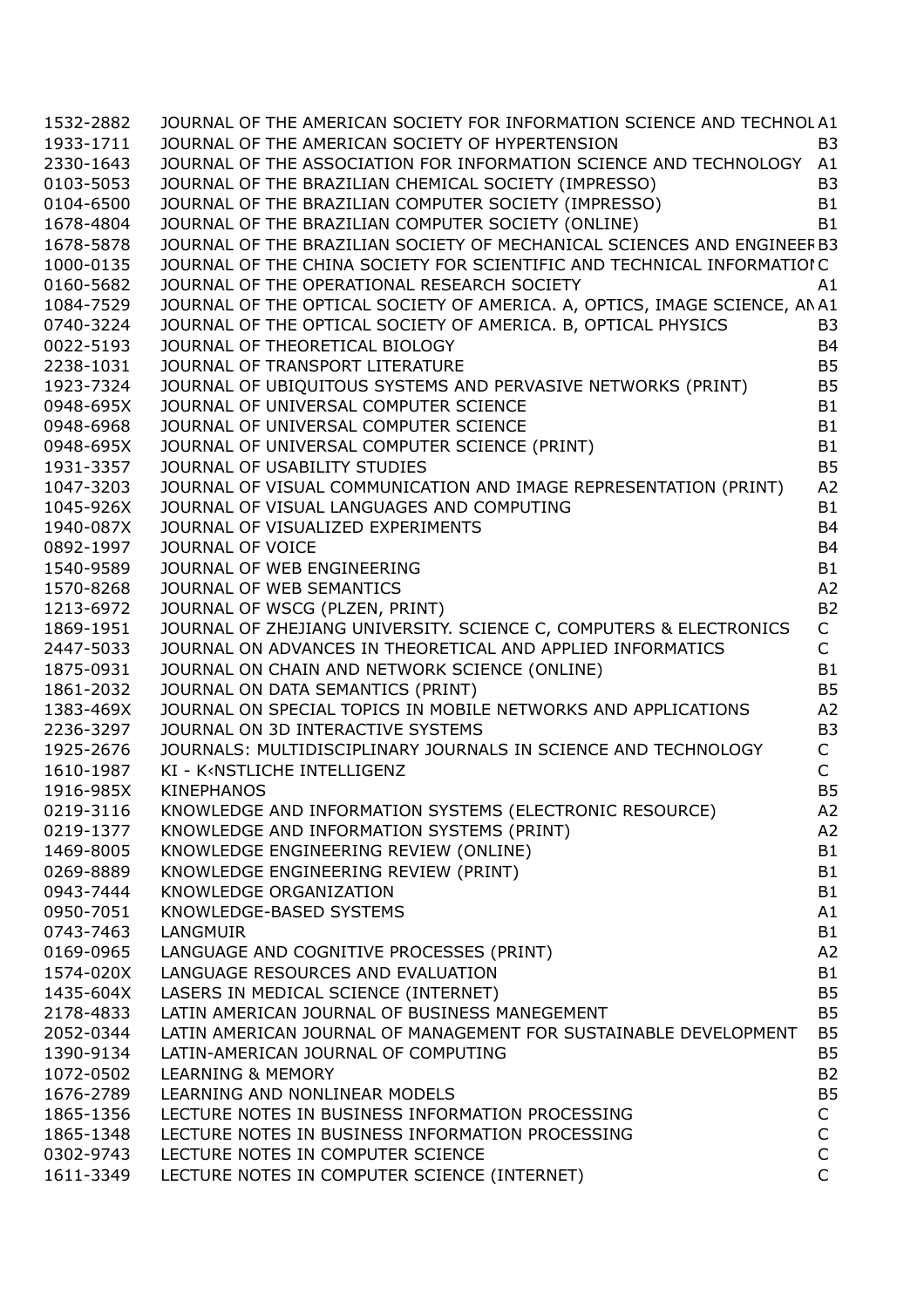| 2301-3559 | LECTURE NOTES ON SOFTWARE ENGINEERING                                               | $\mathsf{C}$   |
|-----------|-------------------------------------------------------------------------------------|----------------|
| 1984-7726 | LETRAS DE HOJE (ONLINE)                                                             | B <sub>5</sub> |
| 1984-4301 | LETR'NICA                                                                           | <b>B5</b>      |
|           | 0024-2160 LIBRARY (LONDON)                                                          | B <sub>5</sub> |
|           | 2047-7538 LIGHT: SCIENCE & APPLICATIONS                                             | <b>B1</b>      |
|           | 1477-1535 LIGHTING RESEARCH AND TECHNOLOGY (2001. PRINT)                            | B <sub>3</sub> |
| 1541-5856 | LIMNOLOGY AND OCEANOGRAPHY, METHODS                                                 | <b>B4</b>      |
| 0024-3795 | LINEAR ALGEBRA AND ITS APPLICATIONS                                                 | B <sub>3</sub> |
| 0308-1087 | LINEAR AND MULTILINEAR ALGEBRA                                                      | B <sub>3</sub> |
| 1647-0818 | LINGUAMITICA (BRAGA)                                                                | B <sub>5</sub> |
|           |                                                                                     |                |
| 1984-7238 | LINHAS (FLORIAN"POLIS. ONLINE)                                                      | B <sub>5</sub> |
| 2040-2589 | LITERACY INFORMATION AND COMPUTER EDUCATION JOURNAL (LICEJ)                         | <b>B5</b>      |
| 1368-9894 | LOGIC JOURNAL OF THE IGPL (ONLINE)                                                  | <b>B1</b>      |
| 1367-0751 | LOGIC JOURNAL OF THE IGPL (PRINT)                                                   | <b>B1</b>      |
| 1651-2022 | LOGOPEDICS PHONIATRICS VOCOLOGY                                                     | <b>B5</b>      |
|           | 1981-4070 LUMINA (UFJF. ONLINE)                                                     | $\mathsf{C}$   |
|           | 0885-6125 MACHINE LEARNING                                                          | A1             |
| 1573-0565 | MACHINE LEARNING (DORDRECHT. ONLINE)                                                | A1             |
| 0922-6567 | MACHINE TRANSLATION                                                                 | <b>B1</b>      |
| 0932-8092 | MACHINE VISION AND APPLICATIONS                                                     | <b>B1</b>      |
| 1432-1769 | MACHINE VISION AND APPLICATIONS (INTERNET)                                          | <b>B1</b>      |
| 1475-2875 | MALARIA JOURNAL (ONLINE)                                                            | B <sub>3</sub> |
| 1679-396X | MARINE SYSTEMS & OCEAN TECHNOLOGY                                                   | B <sub>5</sub> |
| 0340-6253 | MATCH (MULHEIM)                                                                     | A1             |
| 0101-8205 | MATEMITICA APLICADA E COMPUTACIONAL (CESSOU EM 1997. CONT. ISSN 1807-B1             |                |
| 0103-9059 | MATEMATICA CONTEMPORANEA                                                            | B <sub>5</sub> |
| 1517-7076 | MATRIA (UFRJ)                                                                       | <b>B4</b>      |
| 1996-1944 | <b>MATERIALS (BASEL)</b>                                                            | <b>B2</b>      |
|           | 1516-1439 MATERIALS RESEARCH (SVO CARLOS. IMPRESSO)                                 | B <sub>3</sub> |
| 0928-4931 | MATERIALS SCIENCE & ENGINEERING. C, BIOMIMETIC MATERIALS, SENSORS ANL B2            |                |
| 0255-5476 | MATERIALS SCIENCE FORUM                                                             | <b>B5</b>      |
|           |                                                                                     |                |
| 1662-9752 | MATERIALS SCIENCE FORUM (ONLINE)                                                    | B <sub>5</sub> |
| 0895-7177 | MATHEMATICAL AND COMPUTER MODELLING<br>MATHEMATICAL METHODS IN THE APPLIED SCIENCES | A2             |
| 0170-4214 |                                                                                     | B <sub>3</sub> |
| 1432-2994 | MATHEMATICAL METHODS OF OPERATIONS RESEARCH (HEIDELBERG)                            | B1             |
| 1563-5147 | MATHEMATICAL PROBLEMS IN ENGINEERING (ONLINE)                                       | B <sub>3</sub> |
| 1024-123X | MATHEMATICAL PROBLEMS IN ENGINEERING (PRINT)                                        | B <sub>3</sub> |
| 0025-5610 | MATHEMATICAL PROGRAMMING                                                            | A <sub>1</sub> |
| 1867-2949 | MATHEMATICAL PROGRAMMING COMPUTATION                                                | B <sub>1</sub> |
| 0378-4754 | MATHEMATICS AND COMPUTERS IN SIMULATION (PRINT)                                     | A2             |
| 1526-5471 | MATHEMATICS OF OPERATIONS RESEARCH (ONLINE)                                         | A2             |
| 1134-5632 | MATHWARE & SOFT COMPUTING                                                           | B <sub>5</sub> |
| 0263-2241 | MEASUREMENT (LONDON. PRINT)                                                         | B <sub>3</sub> |
| 1666-6070 | MECINICA COMPUTACIONAL                                                              | $\mathsf{C}$   |
| 0888-3270 | MECHANICAL SYSTEMS AND SIGNAL PROCESSING                                            | <b>B2</b>      |
| 0925-4773 | MECHANISMS OF DEVELOPMENT                                                           | B <sub>3</sub> |
| 0957-4158 | MECHATRONICS (OXFORD)                                                               | A2             |
| 1980-556X | MEDIA« $\sqrt{0}$ (UEG. PIRES DO RIO)                                               | $\mathsf{C}$   |
| 0140-0118 | MEDICAL & BIOLOGICAL ENGINEERING & COMPUTING                                        | B <sub>3</sub> |
| 1741-0444 | MEDICAL & BIOLOGICAL ENGINEERING & COMPUTING (ONLINE)                               | B <sub>3</sub> |
| 1361-8415 | MEDICAL IMAGE ANALYSIS (PRINT)                                                      | A1             |
|           |                                                                                     |                |
| 0094-2405 | MEDICAL PHYSICS (LANCASTER)                                                         | B <sub>3</sub> |
| 1573-4064 | MEDICINAL CHEMISTRY (HILVERSUM)                                                     | B <sub>3</sub> |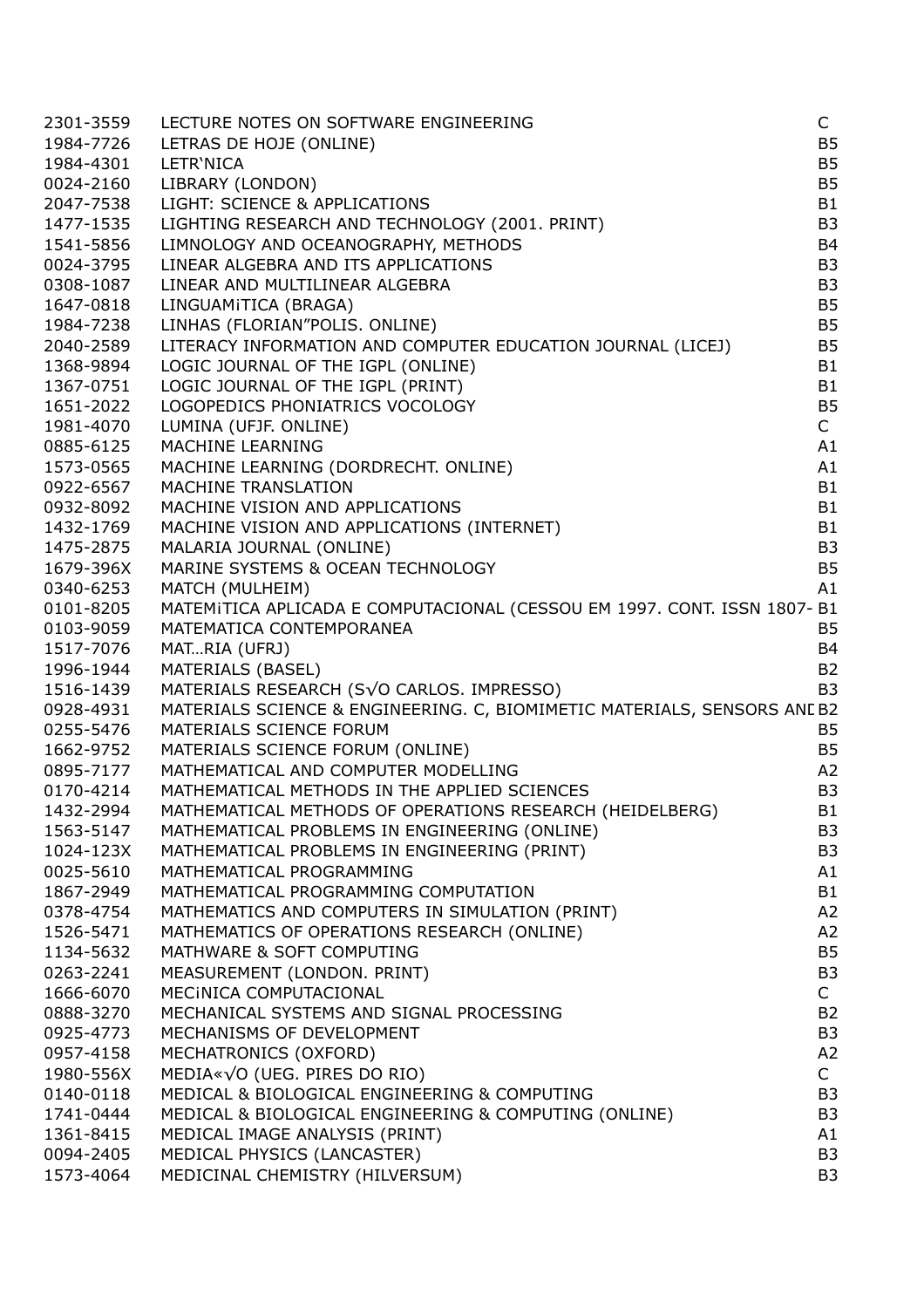| 1054-2523              | MEDICINAL CHEMISTRY RESEARCH (PRINT)                               | B <sub>3</sub> |
|------------------------|--------------------------------------------------------------------|----------------|
| 1865-9284              | MEMETIC COMPUTING                                                  | <b>B1</b>      |
| 1678-8060              | MEM"RIAS DO INSTITUTO OSWALDO CRUZ (ONLINE)                        | <b>B5</b>      |
| 2075-4701              | METALS - OPEN ACCESS METALLURGY JOURNAL                            | B <sub>3</sub> |
| 0026-1270              | METHODS OF INFORMATION IN MEDICINE                                 | <b>B5</b>      |
| 0860-8229              | METROLOGIA I SYSTEMY POMIAROWE / METROLOGY AND MEASURING SYSTEMS   | <b>B4</b>      |
| 0882-4010              | MICROBIAL PATHOGENESIS                                             | <b>B4</b>      |
| 0026-2714              | MICROELECTRONICS AND RELIABILITY                                   | A2             |
| 0959-8324              | MICROELECTRONICS JOURNAL                                           | A2             |
| 0026-2692              | MICROELECTRONICS JOURNAL                                           | A2             |
| 1387-1811              | MICROPOROUS AND MESOPOROUS MATERIALS (PRINT)                       | B <sub>3</sub> |
| 0141-9331              | MICROPROCESSORS AND MICROSYSTEMS                                   | B <sub>1</sub> |
| 1431-9276              | MICROSCOPY AND MICROANALYSIS (PRINT)                               | <b>B4</b>      |
|                        |                                                                    | B <sub>3</sub> |
| 0895-2477              | MICROWAVE AND OPTICAL TECHNOLOGY LETTERS (PRINT)                   |                |
| 1940-1736              | MITOCHONDRIAL DNA                                                  | B <sub>4</sub> |
| 0007-5922              | MITTEILUNGEN KLOSTERNEUBURG                                        | <b>B5</b>      |
| 1875-905X              | MOBILE INFORMATION SYSTEMS                                         | B <sub>5</sub> |
| 1572-8153              | MOBILE NETWORKS AND APPLICATIONS                                   | A2             |
| 1535-9484              | MOLECULAR & CELLULAR PROTEOMICS (ONLINE)                           | <b>B5</b>      |
| 1742-206X              | MOLECULAR BIOSYSTEMS (PRINT)                                       | <b>B2</b>      |
| 0894-0282              | MOLECULAR PLANT-MICROBE INTERACTIONS                               | <b>B2</b>      |
| 1420-3049              | MOLECULES (BASEL. ONLINE)                                          | $\mathsf{C}$   |
| 0929-9629              | MONTE CARLO METHODS AND APPLICATIONS (PRINT)                       | <b>B5</b>      |
| 1980-6574              | MOTRIZ - REVISTA DE EDUCA«√O FÕSICA - UNESP                        | $\mathsf{C}$   |
| 0885-3185              | MOVEMENT DISORDERS                                                 | <b>B2</b>      |
| 0960-1295              | MSCS. MATHEMATICAL STRUCTURES IN COMPUTER SCIENCE (PRINT)          | B <sub>1</sub> |
| 1574-1702              | MULTIAGENT AND GRID SYSTEMS                                        | <b>B2</b>      |
| 0923-6082              | MULTIDIMENSIONAL SYSTEMS AND SIGNAL PROCESSING                     | B <sub>1</sub> |
| 1573-0824              | MULTIDIMENSIONAL SYSTEMS AND SIGNAL PROCESSING (ONLINE)            | <b>B1</b>      |
| 0942-4962              | MULTIMEDIA SYSTEMS                                                 | B <sub>1</sub> |
| 1432-1882              | MULTIMEDIA SYSTEMS (ONLINE)                                        | B <sub>1</sub> |
| 1380-7501              | MULTIMEDIA TOOLS AND APPLICATIONS                                  | B <sub>1</sub> |
| 1573-7721              | MULTIMEDIA TOOLS AND APPLICATIONS (DORDRECHT. ONLINE)              | B <sub>1</sub> |
| 1414-512X              | MULTITEMAS (UCDB)                                                  | $\mathsf{C}$   |
| 2447-8725              | MULTIVERSO - REVISTA ELETR'NICA DO CAMPUS JUIZ DE FORA             | $\mathsf{C}$   |
| 2145-5074              | MUNDO AMAZONICO                                                    | C              |
| 1807-8095              | MUNDOPM (CURITIBA)                                                 | $\mathsf{C}$   |
| 1743-5889              | <b>NANOMEDICINE</b>                                                | <b>B2</b>      |
| 1567-7818              | NATURAL COMPUTING                                                  | B <sub>1</sub> |
| 0921-030X              | NATURAL HAZARDS (DORDRECHT)                                        | B <sub>3</sub> |
| 1573-0840              | NATURAL HAZARDS (DORDRECHT. ONLINE)                                | B <sub>3</sub> |
| 1351-3249              | NATURAL LANGUAGE ENGINEERING (PRINT)                               | B <sub>1</sub> |
| 1552-4450              | NATURE CHEMICAL BIOLOGY                                            | <b>B2</b>      |
| 2041-1723              | NATURE COMMUNICATIONS                                              | A1             |
| 1754-2189              | NATURE PROTOCOLS (PRINT)                                           | <b>B1</b>      |
| 1931-5775              | NCSL INTERNATIONAL MEASURE: THE JOURNAL OF MEASUREMENT SCIENCE     | $\mathsf{C}$   |
| 1519-566X              | NEOTROPICAL ENTOMOLOGY (IMPRESSO)                                  | $\mathsf{C}$   |
|                        | NETWORK MODELING ANALYSIS IN HEALTH INFORMATICS AND BIOINFORMATICS | B <sub>5</sub> |
| 2192-6670<br>2050-1242 | <b>NETWORK SCIENCE</b>                                             | <b>B5</b>      |
| 2076-0329              | NETWORKING SCIENCE                                                 | B <sub>5</sub> |
|                        |                                                                    |                |
| 0028-3045              | NETWORKS (NEW YORK, N.Y. PRINT)                                    | B1             |
| 0899-7667              | NEURAL COMPUTATION                                                 | A1             |
| 0941-0643              | NEURAL COMPUTING & APPLICATIONS                                    | B1             |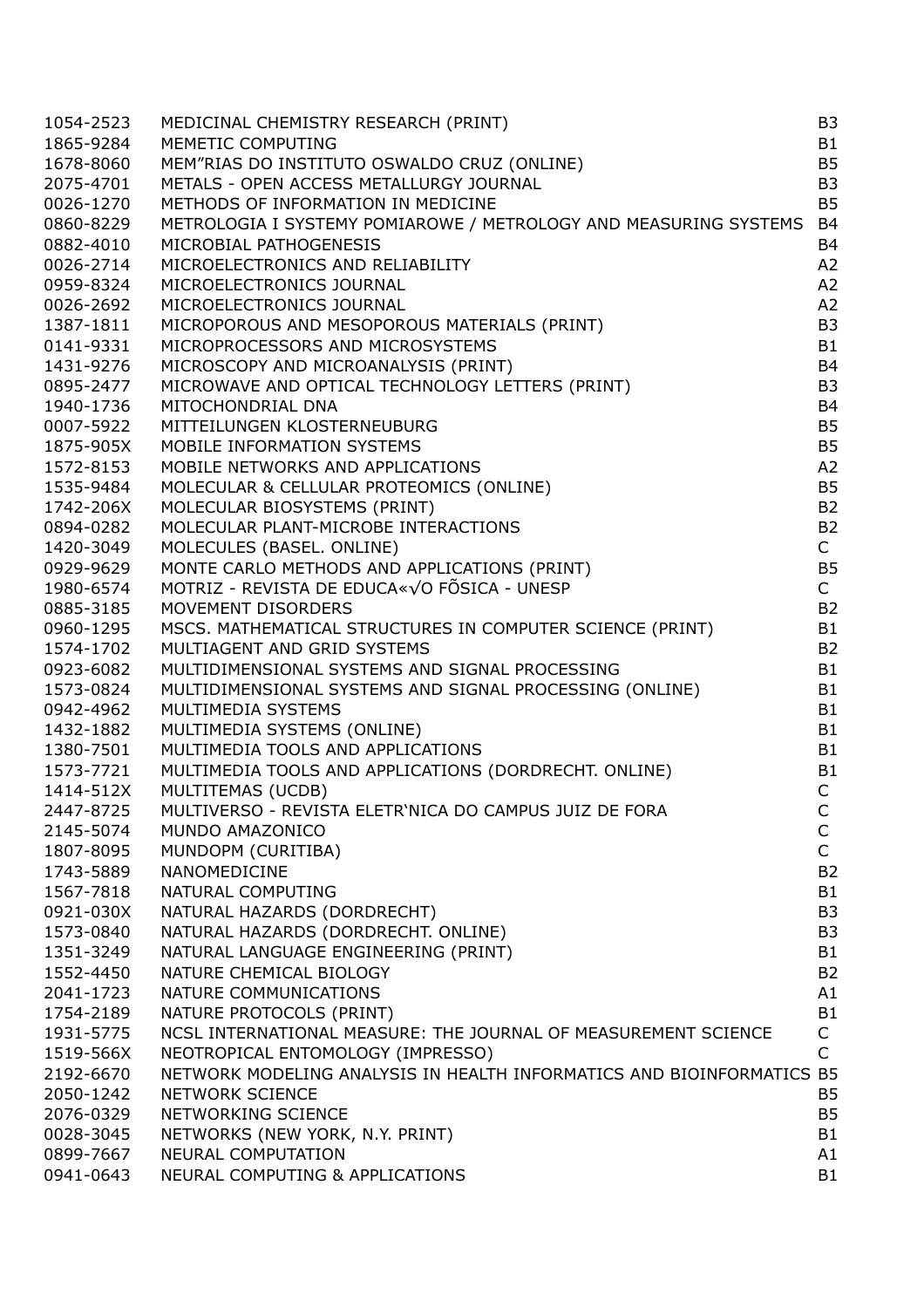| 1433-3058 | NEURAL COMPUTING & APPLICATIONS (INTERNET)                                              | <b>B1</b>      |
|-----------|-----------------------------------------------------------------------------------------|----------------|
| 0941-0643 | NEURAL COMPUTING & APPLICATIONS (PRINT)                                                 | <b>B1</b>      |
| 0893-6080 | <b>NEURAL NETWORKS</b>                                                                  | A1             |
| 1687-5443 | NEURAL PLASTICITY (ONLINE)                                                              | B <sub>5</sub> |
| 1370-4621 | NEURAL PROCESSING LETTERS                                                               | A2             |
| 0925-2312 | NEUROCOMPUTING (AMSTERDAM)                                                              | A1             |
| 2213-1582 | NEUROIMAGE: CLINICAL                                                                    | <b>B1</b>      |
| 1053-8119 | NEUROIMAGE (ORLANDO, FLA. PRINT)                                                        | <b>B1</b>      |
| 1539-2791 | NEUROINFORMATICS (TOTOWA)                                                               | A1             |
| 0896-6273 | NEURON (CAMBRIDGE, MASS.)                                                               | <b>B2</b>      |
| 0987-7053 | NEUROPHYSIOLOGIE CLINIQUE (PARIS)                                                       | <b>B4</b>      |
|           |                                                                                         | B <sub>3</sub> |
| 0304-3940 | NEUROSCIENCE LETTERS (PRINT)                                                            |                |
| 0952-3480 | NMR IN BIOMEDICINE                                                                      | <b>B2</b>      |
| 2198-5634 | NONLINEAR PROCESSES IN GEOPHYSICS DISCUSSIONS<br>NOTAE PHILOSOPHICAE SCIENTIAE FORMALIS | <b>B5</b>      |
| 2238-8796 | NOTAE PHILOSOPHICAE SCIENTIAE FORMALIS                                                  | $\mathsf C$    |
| 2238-8796 | NOTAE PHILOSOPHICAE SCIENTIAE FORMALIS                                                  | $\mathsf C$    |
| 0211-2124 | <b>NOVITICA</b>                                                                         | $\mathsf C$    |
| 2175-0491 | NOVOS ESTUDOS JURÕDICOS (ONLINE)                                                        | <b>B5</b>      |
| 0168-583X | NUCLEAR INSTRUMENTS & METHODS IN PHYSICS RESEARCH. SECTION B, BEAM IB3                  |                |
| 0305-1048 | NUCLEIC ACIDS RESEARCH                                                                  | B <sub>2</sub> |
| 1017-1398 | NUMERICAL ALGORITHMS                                                                    | A2             |
| 1070-5325 | NUMERICAL ALSONATIONS<br>NUMERICAL LINEAR ALGEBRA WITH APPLICATIONS                     | <b>B1</b>      |
| 0029-599X | NUMERISCHE MATHEMATIK                                                                   | A2             |
| 1475-2891 | NUTRITION JOURNAL                                                                       | B <sub>3</sub> |
| 0030-1299 | OIKOS (KOBENHAVN)                                                                       | B <sub>3</sub> |
| 1536-2310 | OMICS: JOURNAL OF INTEGRATIVE BIOLOGY                                                   | B <sub>3</sub> |
| 1949-2553 | ONCOTARGET                                                                              | B <sub>2</sub> |
| 1676-4285 | ONLINE BRAZILIAN JOURNAL OF NURSING                                                     | B <sub>5</sub> |
| 2198-9281 | OPEN JOURNAL OF INFORMATION SYSTEMS                                                     | B <sub>5</sub> |
| 2164-3024 | OPEN JOURNAL OF RADIOLOGY                                                               | $\mathsf{C}$   |
| 0167-6377 | OPERATIONS RESEARCH LETTERS                                                             | A2             |
| 1573-4277 | OPTICAL SWITCHING AND NETWORKING (PRINT)                                                | <b>B1</b>      |
| 0030-4018 | OPTICS COMMUNICATIONS (PRINT)                                                           | B <sub>3</sub> |
| 1094-4087 | <b>OPTICS EXPRESS</b>                                                                   | <b>B2</b>      |
| 1862-4472 | OPTIMIZATION LETTERS (PRINT)                                                            | A2             |
| 1055-6788 | OPTIMIZATION METHODS & SOFTWARE (PRINT)                                                 | A2             |
| 0233-1934 | OPTIMIZATION (PRINT)                                                                    | B1             |
| 1517-7017 | OPUS (BELO HORIZONTE. ONLINE)                                                           | <b>B5</b>      |
| 0167-8094 | ORDER (DORDRECHT)                                                                       | B <sub>1</sub> |
| 1355-7718 | ORGANISED SOUND (PRINT)                                                                 | B <sub>5</sub> |
|           | OR-SPEKTRUM                                                                             |                |
| 0171-6468 |                                                                                         | A2             |
| 0167-8191 | PARALLEL COMPUTING                                                                      | A2             |
| 1756-3305 | PARASITES & VECTORS                                                                     | B <sub>3</sub> |
| 2238-6963 | PARTICIPA« $\sqrt{0}$                                                                   | C              |
| 1433-7541 | PATTERN ANALYSIS AND APPLICATIONS                                                       | B <sub>1</sub> |
| 1433-755X | PATTERN ANALYSIS AND APPLICATIONS                                                       | B1             |
| 1433-7541 | PATTERN ANALYSIS AND APPLICATIONS (PRINT)                                               | B <sub>1</sub> |
| 0031-3203 | PATTERN RECOGNITION                                                                     | A1             |
| 0167-8655 | PATTERN RECOGNITION LETTERS                                                             | A1             |
| 1463-9076 | PCCP. PHYSICAL CHEMISTRY CHEMICAL PHYSICS (PRINT)                                       | B <sub>1</sub> |
| 2376-5992 | PEERJ COMPUTER SCIENCE                                                                  | B <sub>5</sub> |
| 1936-6442 | PEER-TO-PEER NETWORKING AND APPLICATIONS (PRINT)                                        | B <sub>1</sub> |
| 0166-5316 | PERFORMANCE EVALUATION                                                                  | A2             |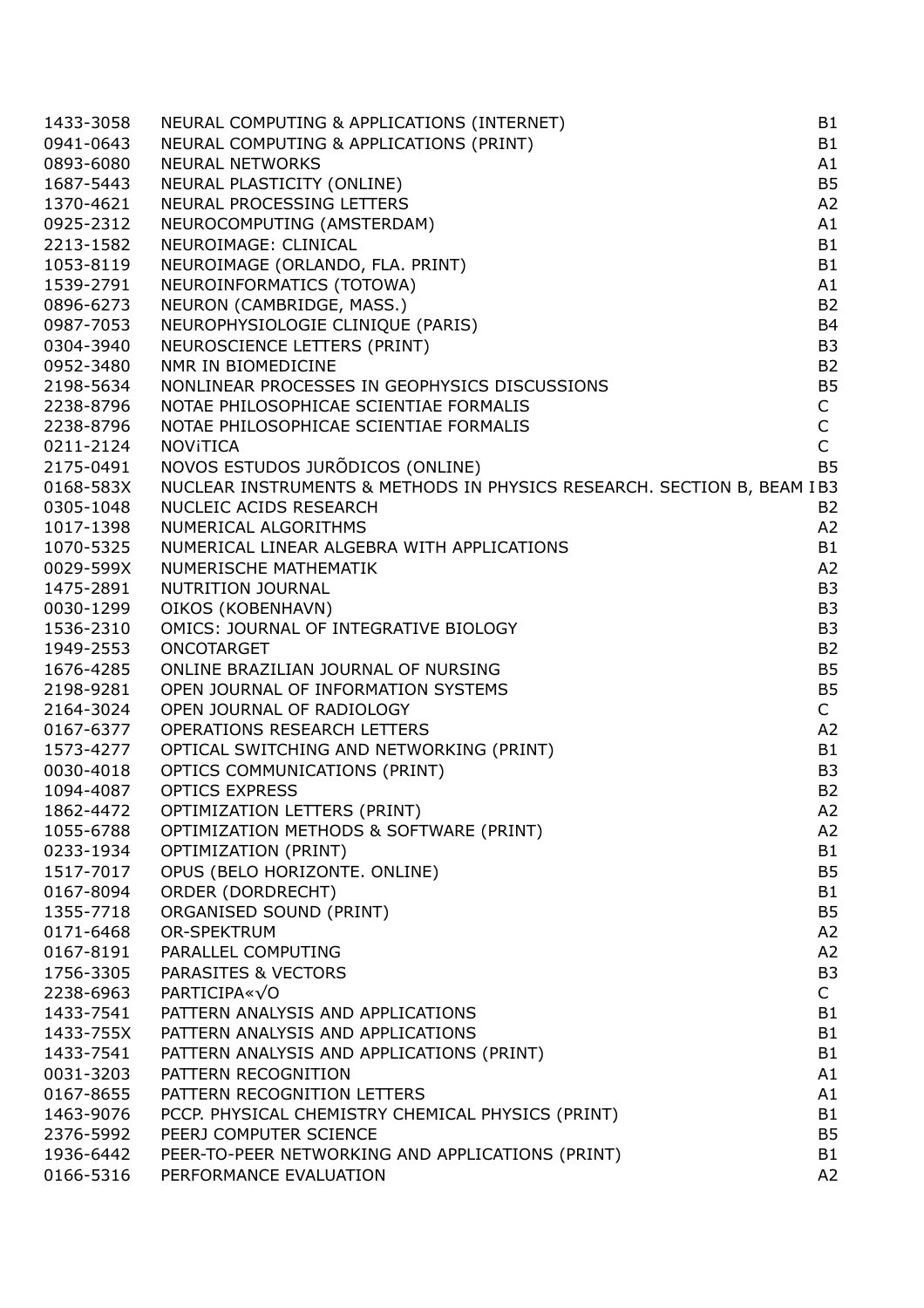| 1617-4909 | PERSONAL AND UBIQUITOUS COMPUTING (PRINT)                                 | A2             |
|-----------|---------------------------------------------------------------------------|----------------|
| 1981-5344 | PERSPECTIVAS EM CI NCIA DA INFORMA«√O                                     | <b>B5</b>      |
| 1981-5344 | PERSPECTIVAS EM CI NCIA DA INFORMA«√O                                     | <b>B5</b>      |
| 1413-9936 | PERSPECTIVAS EM CI NCIA DA INFORMA«√O (IMPRESSO)                          | <b>B5</b>      |
| 2238-0507 | PERSPECTIVAS EM CI NCIAS TECNOL"GICAS                                     | B <sub>5</sub> |
| 2236-417X | PERSPECTIVAS EM GEST√O & CONHECIMENTO                                     | B <sub>5</sub> |
| 2236-417X | PERSPECTIVAS EM GEST√O & CONHECIMENTO                                     | <b>B5</b>      |
| 1574-1192 | PERVASIVE AND MOBILE COMPUTING (PRINT)                                    | A2             |
| 1519-0501 | PESQUISA BRASILEIRA EM ODONTOPEDIATRIA E CLÕNICA INTEGRADA (IMPRESS(B5    |                |
| 2237-2091 | PESQUISA E PLANEJAMENTO ECON'MICO (ONLINE)                                | С              |
| 1414-8595 | PESQUISA NAVAL (SDM)                                                      | $\mathsf{C}$   |
| 0101-7438 | PESQUISA OPERACIONAL (IMPRESSO)                                           | B <sub>5</sub> |
| 1678-5142 | PESQUISA OPERACIONAL (ONLINE)                                             | B <sub>5</sub> |
| 1984-3534 | PESQUISA OPERACIONAL PARA O DESENVOLVIMENTO                               | B <sub>5</sub> |
|           |                                                                           |                |
| 1678-5150 | PESQUISA VETERINIRIA BRASILEIRA (ONLINE)                                  | B <sub>5</sub> |
| 2177-1626 | PESQUISEDUCA                                                              | $\mathsf{C}$   |
| 1387-974X | PHOTONIC NETWORK COMMUNICATIONS                                           | <b>B1</b>      |
| 2190-7439 | PHOTONIC SENSORS (ONLINE)                                                 | <b>B5</b>      |
| 0378-4371 | PHYSICA. A (PRINT)                                                        | B <sub>3</sub> |
| 0167-2789 | PHYSICA. D, NONLINEAR PHENOMENA (PRINT)                                   | B <sub>3</sub> |
| 1050-2947 | PHYSICAL REVIEW. A                                                        | <b>B2</b>      |
| 2469-9926 | PHYSICAL REVIEW A                                                         | <b>B2</b>      |
| 2469-9950 | PHYSICAL REVIEW B                                                         | <b>B2</b>      |
| 2469-9950 | PHYSICAL REVIEW. B, CONDENSED MATTER AND MATERIALS PHYSICS                | <b>B2</b>      |
| 2470-0045 | PHYSICAL REVIEW E                                                         | B <sub>3</sub> |
| 1550-2376 | PHYSICAL REVIEW E (STATISTICAL, NONLINEAR, AND SOFT MATTER PHYSICS)       | B <sub>3</sub> |
| 2470-0045 | PHYSICAL REVIEW. E, STATISTICAL, NONLINEAR, AND SOFT MATTER PHYSICS (PRB3 |                |
| 0031-9007 | PHYSICAL REVIEW LETTERS (PRINT)                                           | <b>B1</b>      |
| 0031-9155 | PHYSICS IN MEDICINE AND BIOLOGY (PRINT)                                   | <b>B2</b>      |
| 1070-6631 | PHYSICS OF FLUIDS (1994)                                                  | B <sub>3</sub> |
| 1571-0645 | PHYSICS OF LIFE REVIEWS (PRINT)                                           | <b>B1</b>      |
| 0370-1573 | PHYSICS REPORTS                                                           | <b>B1</b>      |
| 0103-4138 | PLANEJAMENTO E POLITICAS PUBLICAS                                         | B <sub>5</sub> |
| 1435-8603 | PLANT BIOLOGY (STUTTGART)                                                 | <b>B4</b>      |
| 0191-2917 | PLANT DISEASE                                                             | B <sub>3</sub> |
| 1746-4811 | PLANT METHODS                                                             | B3             |
| 0167-4412 | PLANT MOLECULAR BIOLOGY                                                   | <b>B2</b>      |
| 0032-0889 | PLANT PHYSIOLOGY (BETHESDA)                                               | <b>B2</b>      |
| 0032-0935 | PLANTA (HEIDELBERG                                                        | B <sub>3</sub> |
| 1553-7358 | PLOS COMPUTATIONAL BIOLOGY (ONLINE)                                       | A1             |
| 1935-2735 | PLOS NEGLECTED TROPICAL DISEASES (ONLINE)                                 | <b>B2</b>      |
| 1932-6203 | PLOS ONE                                                                  | B <sub>2</sub> |
| 1932-6203 | PLOS ONE                                                                  | B <sub>2</sub> |
| 1932-6203 | PLOS ONE                                                                  | <b>B2</b>      |
| 1754-0410 | PMC PHYSICS A                                                             | <b>B5</b>      |
| 1870-9044 | <b>POLIBITS</b>                                                           | C              |
| 1540-5710 | POPULAR COMMUNICATION. THE INTERNATIONAL JOURNAL OF MEDIA AND CULTUC      |                |
| 0032-4728 | POPULATION STUDIES                                                        | B4             |
| 1385-2256 | PRECISION AGRICULTURE (PRINT)                                             | B4             |
| 1054-7460 | PRESENCE (CAMBRIDGE, MASS.)                                               | A2             |
| 0167-5877 | PREVENTIVE VETERINARY MEDICINE (PRINT)                                    | B4             |
| 1517-0306 | PRINCIPIA (JO√O PESSOA)                                                   | $\mathsf{C}$   |
| 1877-0509 | PROCEDIA COMPUTER SCIENCE                                                 | $\mathsf{C}$   |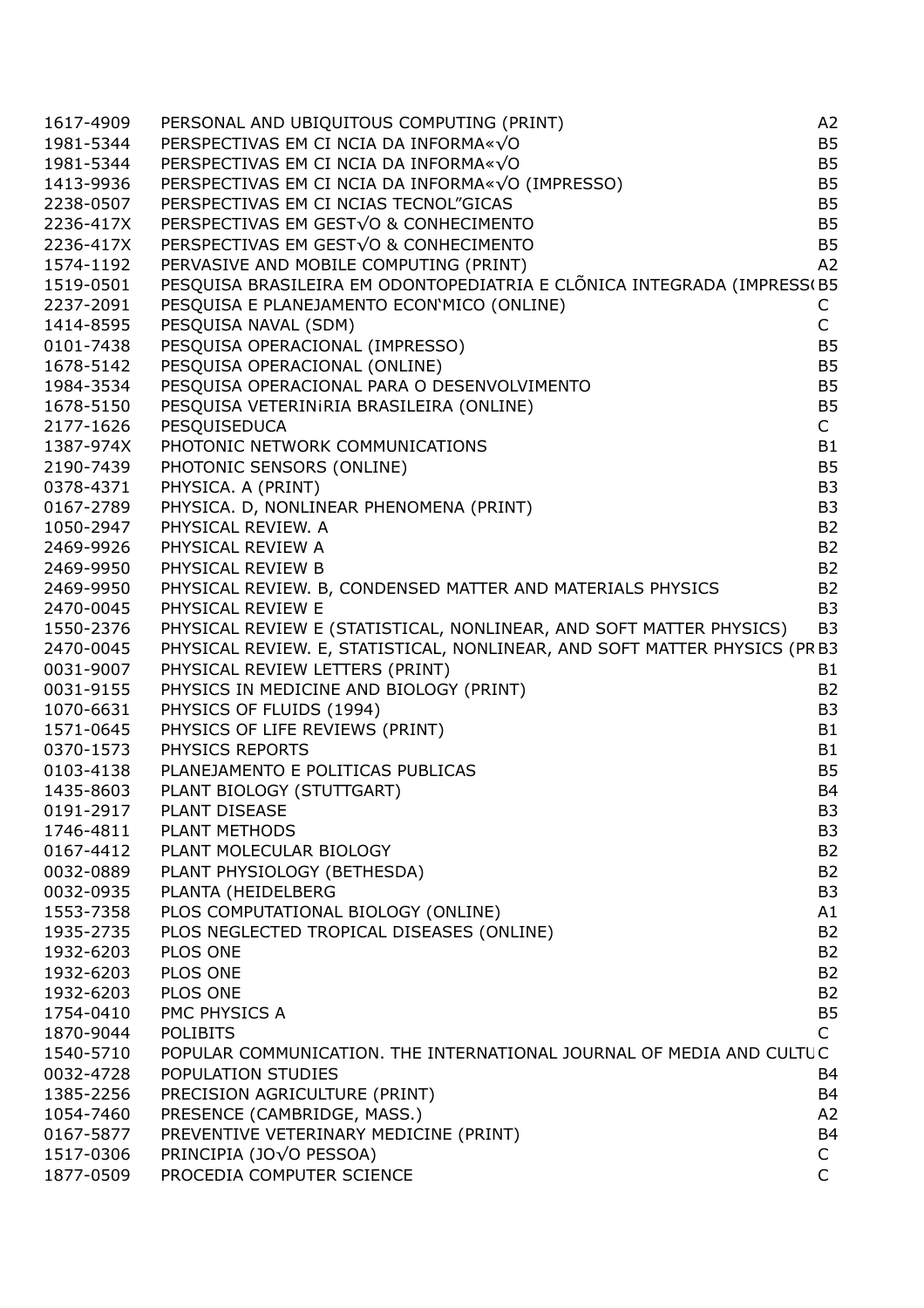| 2351-9789 | PROCEDIA MANUFACTURING                                                                                                                | C              |
|-----------|---------------------------------------------------------------------------------------------------------------------------------------|----------------|
| 1877-0428 | PROCEDIA: SOCIAL AND BEHAVIORAL SCIENCES                                                                                              | $\mathsf{C}$   |
| 2212-0173 | PROCEDIA TECHNOLOGY                                                                                                                   | $\overline{C}$ |
| 0002-9939 | PROCEEDINGS OF THE AMERICAN MATHEMATICAL SOCIETY                                                                                      | B <sub>3</sub> |
| 2227-3026 | PROCEEDINGS OF THE ASIA-PACIFIC ADVANCED NETWORK                                                                                      | $\mathsf{C}$   |
| 0018-9219 | PROCEEDINGS OF THE IEEE                                                                                                               | A1             |
| 1350-6501 | PROCEEDINGS OF THE INSTITUTION OF MECHANICAL ENGINEERS, PART J, JOURN B3                                                              |                |
| 0027-8424 | PROCEEDINGS OF THE NATIONAL ACADEMY OF SCIENCES OF THE UNITED STATES A1                                                               |                |
| 2150-8097 | PROCEEDINGS OF THE VLDB ENDOWNMENT                                                                                                    | C              |
| 1135-5948 | PROCESAMIENTO DEL LENGUAJE NATURAL                                                                                                    | <b>B2</b>      |
| 0957-5820 | PROCESAMIENTO DEL LENGUAJE NATURAL<br>PROCESS SAFETY AND ENVIRONMENTAL PROTECTION                                                     | B <sub>3</sub> |
| 0103-6513 | PRODU«√O (S√O PAULO. IMPRESSO)                                                                                                        | <b>B5</b>      |
| 1676-4056 | PRODUCT (IGDP)                                                                                                                        | <b>B5</b>      |
| 1980-5411 | <b>PRODUCTION</b>                                                                                                                     | <b>B5</b>      |
|           | PRODUCTION & MANUFACTURING RESEARCH                                                                                                   | <b>B5</b>      |
| 2169-3277 |                                                                                                                                       |                |
| 2319-023X | PROFESSOR DE MATEMITICA ONLINE                                                                                                        | B <sub>5</sub> |
| 2192-6352 | PROGRESS IN ARTIFICIAL INTELLIGENCE                                                                                                   | <b>B5</b>      |
| 0149-1970 | PROGRESS IN NUCLEAR ENERGY (NEW SERIES)                                                                                               | B <sub>3</sub> |
| 0929-8665 | PROTEIN AND PEPTIDE LETTERS                                                                                                           | <b>B4</b>      |
| 0887-3585 | PROTEINS (PRINT)                                                                                                                      | B <sub>3</sub> |
| 0033-2097 | PRZEGLAD ELEKTROTECHNICZNY                                                                                                            | <b>B5</b>      |
| 0102-7972 | PSICOLOGIA: REFLEX√O E CRÕTICA (UFRGS. IMPRESSO)                                                                                      | B <sub>5</sub> |
| 1516-3687 | PSICOLOGIA: TEORIA E PRITICA (IMPRESSO)                                                                                               | <b>B5</b>      |
| 0033-3506 | PUBLIC HEALTH (LONDON)                                                                                                                | <b>B4</b>      |
| 0748-8017 |                                                                                                                                       | B <sub>3</sub> |
| 2223-4292 | QUALITY AND RELIABILITY ENGINEERING INTERNATIONAL (PRINT)<br>QUANTITATIVE IMAGING IN MEDICINE AND SURGERY<br>OUATERNARY INTERNATIONAL | <b>B5</b>      |
| 1040-6182 | QUATERNARY INTERNATIONAL                                                                                                              | <b>B4</b>      |
| 0100-4042 | QUÕMICA NOVA                                                                                                                          | B <sub>3</sub> |
| 0100-4042 | QUÕMICA NOVA (IMPRESSO)                                                                                                               | B <sub>3</sub> |
| 1982-7849 | RAC. REVISTA DE ADMINISTRA«√O CONTEMPOR¬NEA (ONLINE)                                                                                  | B <sub>5</sub> |
| 1678-6483 | RACE : REVISTA DE ADMINISTRA«√O, CONTABILIDADE E ECONOMIA                                                                             | <b>B5</b>      |
| 0033-8419 | <b>RADIOLOGY</b>                                                                                                                      | <b>B2</b>      |
| 2178-938X | RAE (ON-LINE)                                                                                                                         | B <sub>5</sub> |
| 1809-2039 | RAI : REVISTA DE ADMINISTRA«√O E INOVA«√O                                                                                             | <b>B5</b>      |
| 0399-0559 | RAIRO. RECHERCHE OPRATIONNELLE                                                                                                        | B1             |
| 1678-6971 | RAM. REVISTA DE ADMINISTRA«√O MACKENZIE (ONLINE)                                                                                      | B <sub>5</sub> |
| 1042-9832 | RANDOM STRUCTURES & ALGORITHMS (PRINT)                                                                                                | A2             |
| 0080-2107 | RAUSP - REVISTA DE ADMINISTRA« $\sqrt{0}$ (FEA-USP)                                                                                   | B <sub>5</sub> |
| 1808-0936 | RBC. REVISTA BRASILEIRA DE CARTOGRAFIA (ONLINE)                                                                                       | $\mathsf{C}$   |
| 1679-902X | RBGP. REVISTA BRASILEIRA DE GERENCIAMENTO DE PROJETOS                                                                                 | C              |
| 2236-1103 | R-BITS - REVISTA BRASILEIRA DE INOVA«VO TECNOLOGICA EM SA/DE                                                                          | $\mathsf{C}$   |
| 0034-7264 | RBM. REVISTA BRASILEIRA DE MEDICINA (RIO DE JANEIRO)                                                                                  | B <sub>5</sub> |
| 1806-8405 | RBPG. REVISTA BRASILEIRA DE P"S-GRADUA«√O                                                                                             | <b>B5</b>      |
| 2447-7028 | RCT: REVISTA DE CI NCIA E TECNOLOGIA                                                                                                  | С              |
| 1983-4659 | REA REVISTA DE ADMINISTRA«√O DA UFSM                                                                                                  | C              |
| 1984-0179 | REALIDADE VIRTUAL                                                                                                                     | $\mathsf C$    |
| 0922-6443 | <b>REAL-TIME SYSTEMS</b>                                                                                                              | <b>B1</b>      |
| 1573-1383 | REAL-TIME SYSTEMS (ONLINE)                                                                                                            | <b>B1</b>      |
| 2316-4190 | REAVI - REVISTA ELETR'NICA DO ALTO VALE DO ITAJAÕ                                                                                     | $\mathsf{C}$   |
| 1983-8484 | REBRAE. REVISTA BRASILEIRA DE ESTRATGIA (IMPRESSO)                                                                                    | B <sub>5</sub> |
| 1872-2083 | RECENT PATENTS ON BIOTECHNOLOGY                                                                                                       | $\mathsf{C}$   |
| 1877-6132 | RECENT PATENTS ON MEDICAL IMAGING                                                                                                     | B <sub>5</sub> |
| 2210-6863 | RECENT PATENTS ON SIGNAL PROCESSING                                                                                                   | C              |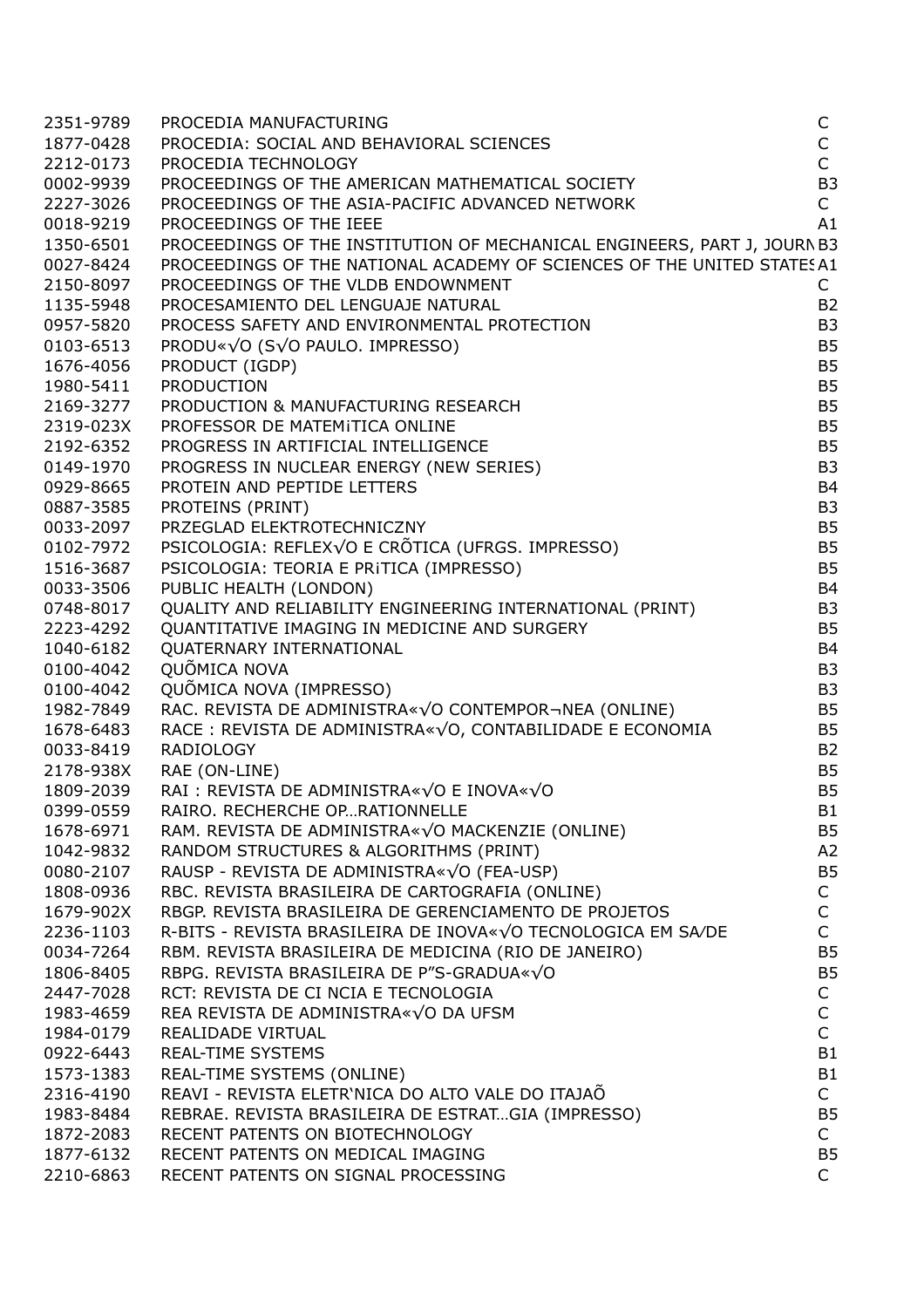| 1290-3868 | RECHERCHE OPRATIONNELLE                                                                                                                                                                                                                          | <b>B1</b>                      |
|-----------|--------------------------------------------------------------------------------------------------------------------------------------------------------------------------------------------------------------------------------------------------|--------------------------------|
| 1981-6278 | RECIIS. REVISTA ELETR'NICA DE COMUNICA«√O, INFORMA«√O & INOVA«√O EM C                                                                                                                                                                            |                                |
| 1981-6278 | RECIIS-REVISTA ELETR'NICA DE COM. INFORMA«VO & INOVA«VO EM SA/DE                                                                                                                                                                                 | C                              |
| 2179-0612 | REEC - REVISTA ELETRONICA DE ENGENHARIA CIVIL                                                                                                                                                                                                    |                                |
| 1982-9949 | REFLEX√O E A«√O (VERS√O ELETR'NICA)                                                                                                                                                                                                              | C<br>C                         |
| 2177-8736 | REGE REVISTA DE GESTAO                                                                                                                                                                                                                           | $\mathsf{C}$                   |
| 1809-2276 | REGE. REVISTA DE GEST√O USP                                                                                                                                                                                                                      | $\mathsf{C}$                   |
| 1519-8219 | REIC. REVISTA ELETR'NICA DE INICIA«√O CIENTÕFICA (ONLINE)                                                                                                                                                                                        | $\mathsf{C}$                   |
| 2236-5281 | RELAT"RIOS TCNICOS DO INCOD                                                                                                                                                                                                                      | $\overline{C}$                 |
| 0951-8320 |                                                                                                                                                                                                                                                  | B <sub>2</sub>                 |
| 0370-4467 |                                                                                                                                                                                                                                                  | B <sub>5</sub>                 |
| 2072-4292 |                                                                                                                                                                                                                                                  | <b>B2</b>                      |
| 0034-4257 |                                                                                                                                                                                                                                                  | <b>B1</b>                      |
| 0960-1481 |                                                                                                                                                                                                                                                  | B <sub>2</sub>                 |
| 2172-038X |                                                                                                                                                                                                                                                  | $\mathsf C$                    |
| 2172-038X |                                                                                                                                                                                                                                                  | $\mathsf{C}$                   |
|           |                                                                                                                                                                                                                                                  | B <sub>5</sub>                 |
| 1679-1916 | NELIABILITY ENGINEERING & SYSTEMS SAFETY<br>RELIABILITY ENGINEERING & SYSTEMS SAFETY<br>REMOTE SENSING<br>REMOTE SENSING OF ENVIRONMENT<br>REMOTE SENSING OF ENVIRONMENT<br>RENEWABLE ENERGY & POWER QUALITY JOURNAL (RE&PQJ)<br>RENEWABLE ENERG | <b>B1</b>                      |
| 1432-010X |                                                                                                                                                                                                                                                  |                                |
| 0947-3602 | REQUIREMENTS ENGINEERING (LONDON. PRINT)                                                                                                                                                                                                         | <b>B1</b><br>C                 |
| 1870-4069 | RESEARCH IN COMPUTING SCIENCE                                                                                                                                                                                                                    |                                |
| 2278-4721 | RESEARCH INVENTY: INTERNATIONAL JOURNAL OF ENGINEERING AND SCIENCE                                                                                                                                                                               | $\mathsf{C}$                   |
| 2446-4740 |                                                                                                                                                                                                                                                  | B <sub>5</sub>                 |
| 1677-3071 | RESEARCH ON BIOMEDICAL ENGINERIALS<br>RESI. REVISTA ELETR'NICA DE SISTEMAS DE INFORMA«√O                                                                                                                                                         | B <sub>5</sub>                 |
| 0301-4207 |                                                                                                                                                                                                                                                  | B <sub>3</sub><br>$\mathsf{C}$ |
| 2236-739X | RETEC REVISTA DE EXATAS E TECNOL"GICAS                                                                                                                                                                                                           |                                |
| 2176-9036 | REVISTA AMBIENTE CONTIBIL                                                                                                                                                                                                                        | B <sub>5</sub>                 |
| 0100-6762 | REVISTA IRVORE (IMPRESSO)                                                                                                                                                                                                                        | B <sub>5</sub>                 |
| 0100-0233 | REVISTA BAIANA DE SA/DE PUBLICA                                                                                                                                                                                                                  | $\mathsf{C}$                   |
| 2179-684X | REVISTA BRASILEIRA DE ADMINISTRA«√O CIENTÕFICA                                                                                                                                                                                                   | B <sub>5</sub>                 |
| 1980-9735 | REVISTA BRASILEIRA DE AGROECOLOGIA                                                                                                                                                                                                               | $\mathsf C$                    |
| 1983-0823 | REVISTA BRASILEIRA DE BIOMETRIA                                                                                                                                                                                                                  | $\mathsf{C}$                   |
| 1983-0823 | REVISTA BRASILEIRA DE BIOMETRIA                                                                                                                                                                                                                  | $\mathsf{C}$                   |
| 1983-0823 | REVISTA BRASILEIRA DE BIOMETRIA ONLINE                                                                                                                                                                                                           | $\mathsf{C}$                   |
| 1981-0997 | REVISTA BRASILEIRA DE CIENCIAS AGRARIAS                                                                                                                                                                                                          | <b>B5</b>                      |
| 2176-6649 | REVISTA BRASILEIRA DE COMPUTA«√O APLICADA                                                                                                                                                                                                        | <b>B5</b>                      |
| 2176-6649 | REVISTA BRASILEIRA DE COMPUTA«VO APLICADA                                                                                                                                                                                                        | B <sub>5</sub>                 |
| 0100-5502 | REVISTA BRASILEIRA DE EDUCA«√O MDICA (IMPRESSO)                                                                                                                                                                                                  | B <sub>5</sub>                 |
| 0034-7167 | REVISTA BRASILEIRA DE ENFERMAGEM (IMPRESSO)                                                                                                                                                                                                      | B <sub>5</sub>                 |
| 1517-3151 | REVISTA BRASILEIRA DE ENGENHARIA BIOMDICA                                                                                                                                                                                                        | B <sub>5</sub>                 |
| 1517-3151 | REVISTA BRASILEIRA DE ENGENHARIA BIOMDICA                                                                                                                                                                                                        | B <sub>5</sub>                 |
| 1806-1117 | REVISTA BRASILEIRA DE ENSINO DE FÕSICA (IMPRESSO)                                                                                                                                                                                                | <b>B5</b>                      |
| 1984-5146 | REVISTA BRASILEIRA DE FINAN«AS: RBFIN = RBFIN: BRAZILIAN FINANCE REVIE\ B5                                                                                                                                                                       |                                |
| 1984-9001 | REVISTA BRASILEIRA DE FÕSICA MDICA (ONLINE)                                                                                                                                                                                                      | <b>B5</b>                      |
| 1809-239X | REVISTA BRASILEIRA DE GESTVO E DESENVOLVIMENTO REGIONAL                                                                                                                                                                                          | B <sub>5</sub>                 |
| 1516-8484 | REVISTA BRASILEIRA DE HEMATOLOGIA E HEMOTERAPIA                                                                                                                                                                                                  | B <sub>5</sub>                 |
| 1414-5685 | REVISTA BRASILEIRA DE INFORMA«√O NA EDUCA«√O                                                                                                                                                                                                     | B <sub>3</sub>                 |
| 1414-5685 | REVISTA BRASILEIRA DE INFORMITICA NA EDUCA«VO                                                                                                                                                                                                    | B <sub>3</sub>                 |
| 2359-232X | REVISTA BRASILEIRA DE INICIA«√O CIENTÕFICA                                                                                                                                                                                                       | $\mathsf C$                    |
| 2236-1103 | REVISTA BRASILEIRA DE INOVA«√O TECNOLOGICA EM SA/DE                                                                                                                                                                                              | C                              |
| 1984-6398 | REVISTA BRASILEIRA DE LINGUISTICA APLICADA                                                                                                                                                                                                       | <b>B5</b>                      |
| 2179-7994 | REVISTA BRASILEIRA DE MEDICINA DE FAMILIA E COMUNIDADE                                                                                                                                                                                           | $\mathsf{C}$                   |
| 1517-8692 | REVISTA BRASILEIRA DE MEDICINA DO ESPORTE (IMPRESSO)                                                                                                                                                                                             | <b>B5</b>                      |
| 1982-4351 | REVISTA BRASILEIRA DE METEOROLOGIA                                                                                                                                                                                                               | <b>B5</b>                      |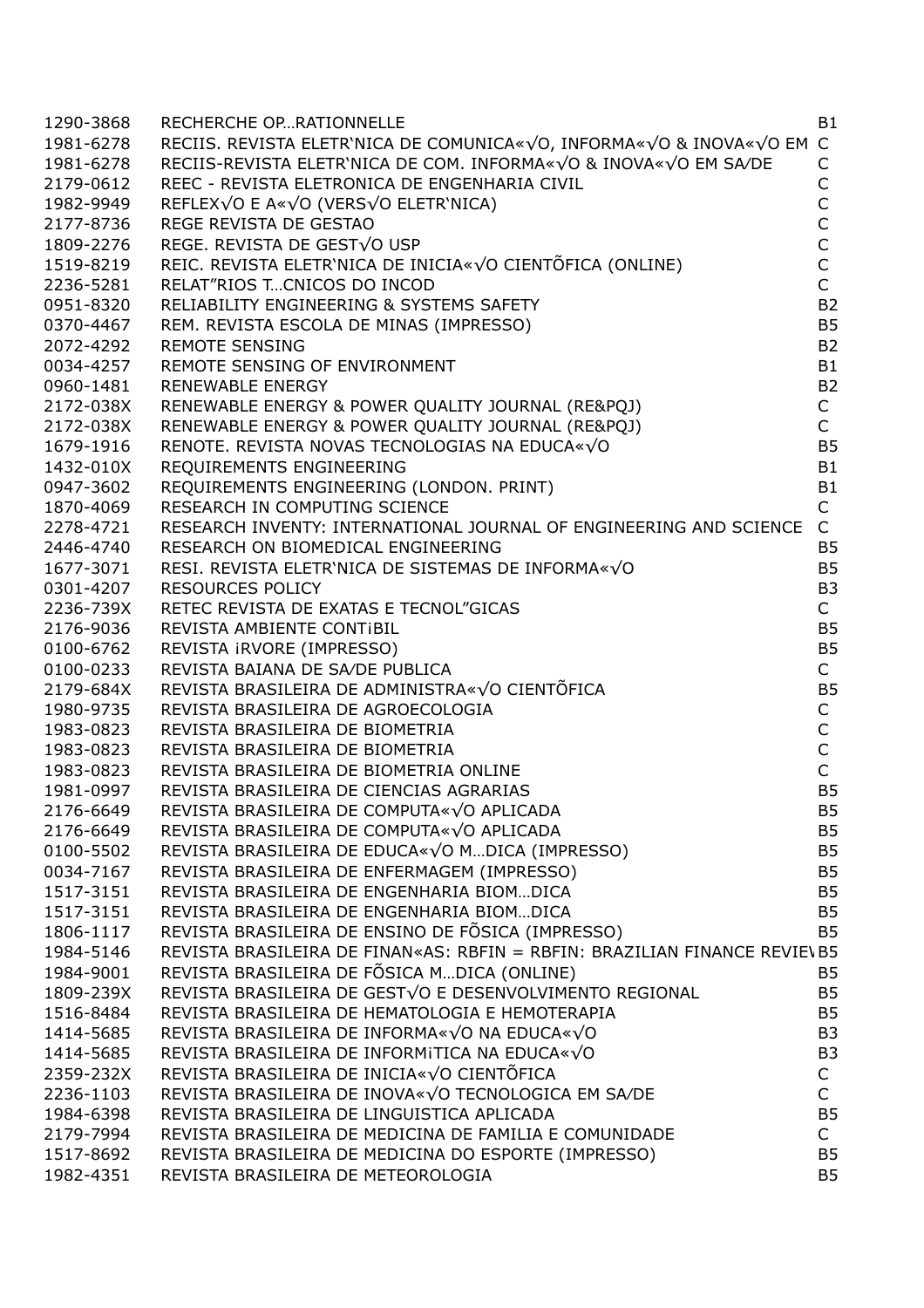| 1984-2961 |                                                                                                                                                           | <b>B4</b>      |
|-----------|-----------------------------------------------------------------------------------------------------------------------------------------------------------|----------------|
| 1982-6125 | REVISTA BRASILEIRA DE PARASITOLOGIA VETERINIRIA (ONLINE)<br>REVISTA BRASILEIRA DE PESQUISA EM TURISMO<br>REVISTA BRASILEIRA DE PESQUISA EM TURISMO        | <b>B5</b>      |
| 1983-4217 | REVISTA BRASILEIRA DE REDES DE COMPUTADORES E SISTEMAS DISTRIBUÕDOS B5                                                                                    |                |
| 1806-1230 | REVISTA BRASILEIRA EM PROMO«√O DA SA/DE (ONLINE)                                                                                                          | <b>B5</b>      |
| 2179-460X | REVISTA CI NCIA E NATURA                                                                                                                                  | $\mathsf{C}$   |
| 1657-2831 | REVISTA COLOMBIANA DE COMPUTACION                                                                                                                         | <b>B5</b>      |
| 2448-1904 | REVISTA COMING - COMMUNICATIONS AND INNOVATIONS GAZETTE                                                                                                   | $\mathsf{C}$   |
| 2176-0144 | REVISTA CONEX'ES - CI NCIA E TECNOLOGIA                                                                                                                   | $\overline{C}$ |
| 1982-176X | REVISTA CONEX'ES - CI NCIA E TECNOLOGIA                                                                                                                   |                |
| 2177-5052 | <b>REVISTA COOPEX</b>                                                                                                                                     | C<br>C         |
| 2227-1899 | REVISTA CUBANA DE CIENCIAS INFORMITICAS                                                                                                                   | $\mathsf{C}$   |
| 1679-5954 | REVISTA DA ABENO                                                                                                                                          | $\overline{C}$ |
|           |                                                                                                                                                           | <b>B4</b>      |
| 0104-4230 | REVISTA DA ASSOCIA«VO MDICA BRASILEIRA                                                                                                                    |                |
| 0104-4230 | REVISTA DA ASSOCIA« VO MDICA BRASILEIRA<br>REVISTA DA ASSOCIA«√O MDICA BRASILEIRA (1992. IMPRESSO)<br>REVISTA DA ASSOCIA«√O MINEIRA DE DIREITO E ECONOMIA | <b>B4</b>      |
| 2175-5590 | REVISTA DA ASSOCIA«√O MINEIRA DE DIREITO E ECONOMIA                                                                                                       | $\mathsf{C}$   |
| 1646-7078 | REVISTA DA ASSOCIA«√O PORTUGUESA DE ANILISE EXPERIMENTAL DE TENS'ES B5                                                                                    |                |
| 1982-2065 | REVISTA DA CI NCIA DA ADMINISTRA«VO (RECIFE)                                                                                                              | C              |
| 1980-220X | REVISTA DA ESCOLA DE ENFERMAGEM DA USP                                                                                                                    | $\mathsf C$    |
| 1982-2537 | REVISTA DA MICRO E PEQUENA EMPRESA (FACCAMP)                                                                                                              | Ċ              |
| 1980-2331 | <b>REVISTA DA SET</b>                                                                                                                                     | Ċ              |
| 1676-3793 | REVISTA DA SOCIEDADE BRASILEIRA DE ENFERMEIROS PEDIATRAS                                                                                                  |                |
| 0037-8682 | REVISTA DA SOCIEDADE BRASILEIRA DE MEDICINA TROPICAL (IMPRESSO)                                                                                           | <b>B4</b>      |
| 1983-4659 | REVISTA DE ADMINISTRA«VO DA UFSM                                                                                                                          | $\mathsf C$    |
| 1679-5350 | REVISTA DE ADMINISTRA«VO DA UNIMEP                                                                                                                        | $\mathsf C$    |
| 2178-759X | REVISTA DE CIENCIA E TECNOLOGIA                                                                                                                           | C              |
| 2238-1171 | REVISTA DE CI NCIAS AGROVETERINIRIAS                                                                                                                      |                |
| 2182-1801 | REVISTA DE CI NCIAS DA COMPUTA«√O                                                                                                                         | $C$<br>$C$     |
| 2238-2380 | REVISTA DE EDUCA«√O, CI NCIAS E MATEMITICA                                                                                                                |                |
| 1981-8963 | REVISTA DE ENFERMAGEM UFPE ON LINE                                                                                                                        | $\mathsf{C}$   |
| 2525-4251 | REVISTA DE ENGENHARIA E PESQUISA APLICADA                                                                                                                 | $\overline{C}$ |
| 1982-1867 | REVISTA DE ENSINO DE BIOLOGIA DA ASSOCIA«√O BRASILEIRA DE ENSINO DE IC                                                                                    |                |
| 2236-0158 | REVISTA DE ENSINO DE ENGENHARIA                                                                                                                           | <b>B5</b>      |
| 0104-0588 | REVISTA DE ESTUDOS DA LINGUAGEM                                                                                                                           | <b>B5</b>      |
| 1807-1775 | REVISTA DE GEST√O DA TECNOLOGIA E SISTEMAS DE INFORMA«√O (ONLINE)                                                                                         | <b>B5</b>      |
| 2236-0972 | REVISTA DE GEST√O E PROJETOS                                                                                                                              | $\mathsf{C}$   |
| 2525-376X | REVISTA DE GRADUA«√O DA USP                                                                                                                               | С              |
| 1809-5585 | REVISTA DE INFORMITICA APLICADA                                                                                                                           | $\mathsf{C}$   |
| 2175-2745 | REVISTA DE INFORMITICA TE"RICA E APLICADA                                                                                                                 | B <sub>3</sub> |
| 0103-4308 | REVISTA DE INFORMVTICA TE'RICA E APLICADA                                                                                                                 | B <sub>3</sub> |
| 0103-4308 | REVISTA DE INFORMITICA TE"RICA E APLICADA (IMPRESSO)                                                                                                      | B <sub>3</sub> |
| 2175-2745 | REVISTA DE INFORMITICA TE"RICA E APLICADA: RITA                                                                                                           | B <sub>3</sub> |
| 1815-5928 | REVISTA DE INGENIERÕA ELECTR"NICA, AUTOMITICA Y COMUNICACIONES                                                                                            | C              |
|           |                                                                                                                                                           | C              |
| 1980-8178 | REVISTA DE PATOLOGIA TROPICAL (ONLINE)<br>REVISTA DE RADIODIFUS√O                                                                                         | $\mathsf{C}$   |
| 1981-4984 |                                                                                                                                                           | $\mathsf{C}$   |
| 2236-9619 | REVISTA DE RADIODIFUS√O                                                                                                                                   | $\mathsf{C}$   |
| 1963-5605 | REVISTA DE SISTEMA DE INFORMA«√O DA FSMA                                                                                                                  |                |
| 1983-5604 | REVISTA DE SISTEMAS DE INFORMA«VO DA FSMA                                                                                                                 | <b>B5</b>      |
| 2237-2903 | REVISTA DE SISTEMAS E COMPUTA«√O - RSC                                                                                                                    | <b>B5</b>      |
| 2237-2903 | REVISTA DE SISTEMAS E COMPUTA«√O - RSC                                                                                                                    | B <sub>5</sub> |
| 2237-2903 | REVISTA DE SISTEMAS E COMPUTA«√O - RSC                                                                                                                    | B <sub>5</sub> |
| 2237-5112 | REVISTA DE TECNOLOGIA DA INFORMA«√O E COMUNICA«√O                                                                                                         | B <sub>5</sub> |
| 1678-765X | REVISTA DIGITAL DE BIBLIOTECONOMIA E CI NCIA DA INFORMA«VO                                                                                                | B <sub>5</sub> |
| 2176-7181 | REVISTA DO TCMRJ                                                                                                                                          | $\mathsf{C}$   |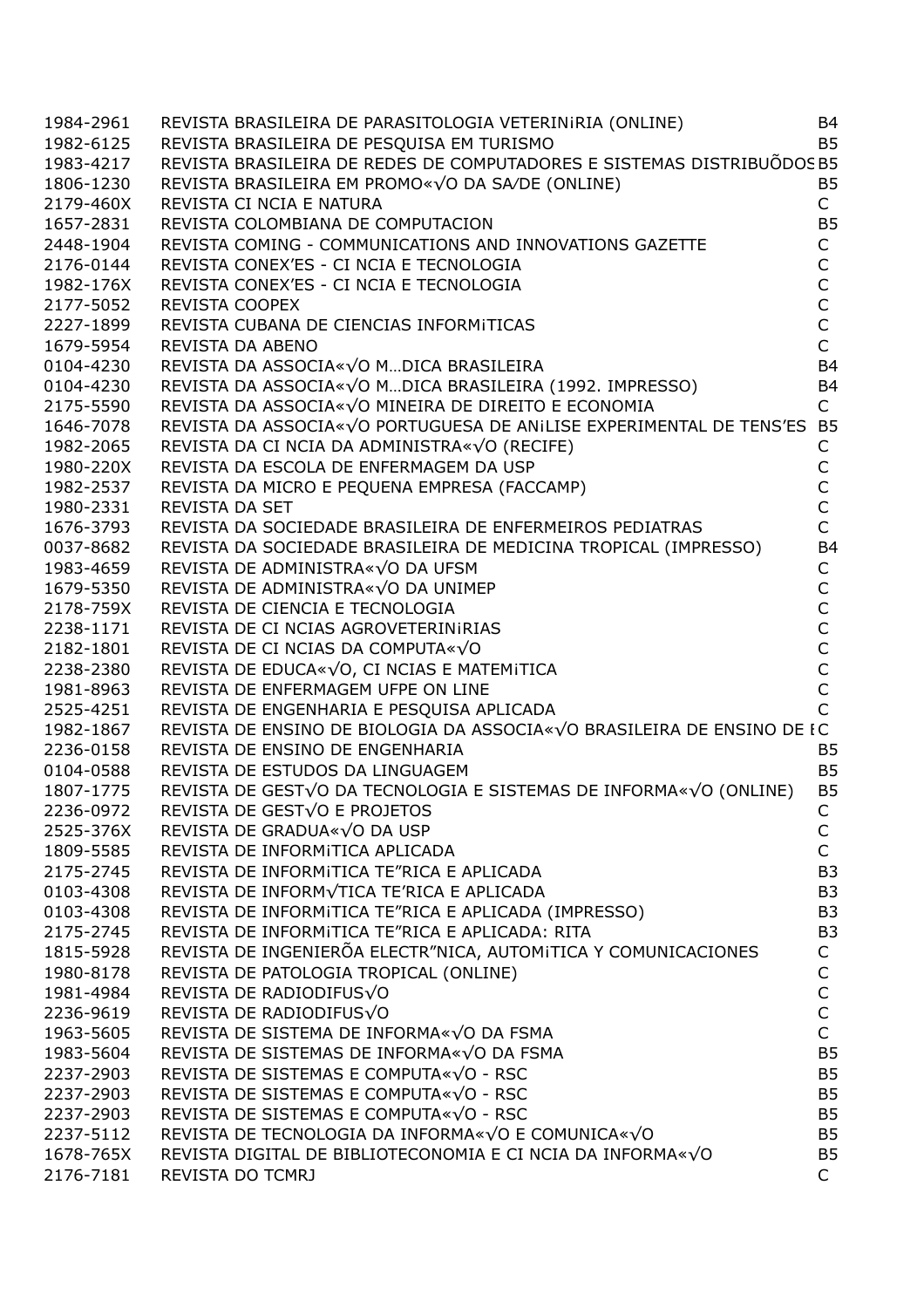| 1607-4041<br>REVISTA ELECTR"NICA DE INVESTIGACI"N EDUCATIVA<br>REVISTA ELETR'NICA ARGENTINA-BRASIL DE TECNOLOGIAS DA INFORMA«VO E DC<br>REVISTA ELETR`NICA CIENTÕFICA INOVA«√O E TECNOLOGIA<br>C<br>$\mathsf{C}$<br>REVISTA ELETR'NICA DE EDUCA«√O (S√O CARLOS)<br><b>B5</b><br>REVISTA ELETR'NICA DE ENFERMAGEM<br>REVISTA ELETR'NICA DE INICIA«VO CIENTÕFICA<br>$\mathsf{C}$<br>$\overline{C}$<br>REVISTA ELETR'NICA DE INICIA«√O CIENTÕFICA<br>REVISTA ELETR'NICA DE SISTEMAS DE INFORMA«√O (RESI)<br>B <sub>5</sub><br>$\mathsf C$<br>REVISTA ELETR'NICA DE TECNOLOGIA E CUTURA<br>REVISTA ELETR'NICA DO MESTRADO EM EDUCA«√O AMBIENTAL<br>$\mathsf{C}$<br>$\overline{C}$<br>REVISTA ELETR'NICA EM GEST√O, EDUCA«√O E TECNOLOGIA AMBIENTAL<br>$\mathsf{C}$<br>REVISTA ELETR'NICA TECCEN<br>$\overline{C}$<br>REVISTA EMREDE - REVISTA DE EDUCA«VO ¿ DIST¬NCIA<br><b>B5</b><br>REVISTA ENGENHARIA AGRÕCOLA (ON-LINE)<br>REVISTA ENGENITANTA AGNOCOLA (ON LINE)<br>REVISTA FACULTAD DE INGENIERÕA UNIVERSIDAD DE ANTIOQUIA<br>REVISTA GALEGO-PORTUGUESA DE PSICOLOXÕA E EDUCACI"N<br><b>B5</b><br><b>B5</b><br>REVISTA GALEGO-PORTUGUESA DE PSICOLOXOA E EDUCACI"N<br>REVISTA GA/CHA DE ENFERMAGEM (UFRGS)<br>REVISTA GEINTEC: GEST√O, INOVA«√O E TECNOLOGIAS<br>REVISTA GEST√O & SA/DE (CURITIBA)<br>REVISTA GEST√O & TECNOLOGIA<br>REVISTA GEST√O & TECNOL<br><b>B5</b><br>$\mathsf C$<br>$\mathsf{C}$<br><b>B5</b><br><b>B5</b><br><b>B5</b><br>$\mathsf{C}$<br><b>B4</b><br>$\mathsf C$<br>$\mathsf C$<br>$\mathsf C$<br><b>B5</b><br>$\mathsf C$<br>$\overline{C}$<br>REVISTA INTERCIENTE<br>REVISTA INTERFACES CIENTÕFICAS ? EXATAS E TECNOL"GICAS<br>REVISTA INTERNACIONAL DE MTODOS NUMRICOS PARA CILCULO Y DISE-O E B4<br>REVISTA JUNIOR DE INICIA«VO CIENTÕFICA EM CI NCIAS EXATAS E ENGENHARI/C<br>REVISTA JUNIOR DE INICIA«√O CIENTÕFICA EM CI NCIAS EXATAS E ENGENHARI/C<br>REVISTA KAIR"S (ONLINE)<br>C<br>REVISTA LATINO-AMERICANA DE ENFERMAGEM (USP - RIBEIRVO PRETO)<br><b>B4</b><br>REVISTA LATINOAMERICANA DE TECNOLOGÕA EDUCATIVA<br><b>B5</b><br>REVISTA LATINOAMERICANA Y DEL CARIBE DE LA ASOCIACIO'N DE SISTEMAS DE C<br>REVISTA LEVS (MARÕLIA)<br>C<br>REVISTA MAPA D2<br>С<br>$\mathsf{C}$<br>REVISTA MEDICA (PASSO FUNDO) | 2176-171X | REVISTA EDAPECI: EDUCA«VO A DIST-NCIA E PRITICAS EDUCATIVAS COMUNICA B5 |                |
|---------------------------------------------------------------------------------------------------------------------------------------------------------------------------------------------------------------------------------------------------------------------------------------------------------------------------------------------------------------------------------------------------------------------------------------------------------------------------------------------------------------------------------------------------------------------------------------------------------------------------------------------------------------------------------------------------------------------------------------------------------------------------------------------------------------------------------------------------------------------------------------------------------------------------------------------------------------------------------------------------------------------------------------------------------------------------------------------------------------------------------------------------------------------------------------------------------------------------------------------------------------------------------------------------------------------------------------------------------------------------------------------------------------------------------------------------------------------------------------------------------------------------------------------------------------------------------------------------------------------------------------------------------------------------------------------------------------------------------------------------------------------------------------------------------------------------------------------------------------------------------------------------------------------------------------------------------------------------------------------------------------------------------------------------------------------------------------------------------------------------------------------------------------------------------------------------------------------------------------------------------|-----------|-------------------------------------------------------------------------|----------------|
| 2446-7634<br>2175-1846<br>1982-7199<br>1518-1944<br>2236-5044<br>1519-8219<br>1677-3071<br>2177-0425<br>1517-1256<br>0120-6230<br>1138-1663<br>0102-6933<br>2237-0722<br>1138-2783<br>1982-5587<br>1137-2729<br>1548-0992<br>0717-9103<br>2175-8247<br>2448-4105<br>0120-0976<br>2238-1295<br>2359-4756<br>2359-4942<br>0213-1315<br>2236-0093<br>2176-901X<br>1518-8345<br>1695-288X<br>1937-8823<br>1983-2192<br>2358-2006<br>0103-4162                                                                                                                                                                                                                                                                                                                                                                                                                                                                                                                                                                                                                                                                                                                                                                                                                                                                                                                                                                                                                                                                                                                                                                                                                                                                                                                                                                                                                                                                                                                                                                                                                                                                                                                                                                                                               |           |                                                                         |                |
| 2236-1170<br>1984-0993<br>2359-6082<br>1809-4430<br>1984-8153<br>2177-6652<br>2236-0093                                                                                                                                                                                                                                                                                                                                                                                                                                                                                                                                                                                                                                                                                                                                                                                                                                                                                                                                                                                                                                                                                                                                                                                                                                                                                                                                                                                                                                                                                                                                                                                                                                                                                                                                                                                                                                                                                                                                                                                                                                                                                                                                                                 |           |                                                                         |                |
|                                                                                                                                                                                                                                                                                                                                                                                                                                                                                                                                                                                                                                                                                                                                                                                                                                                                                                                                                                                                                                                                                                                                                                                                                                                                                                                                                                                                                                                                                                                                                                                                                                                                                                                                                                                                                                                                                                                                                                                                                                                                                                                                                                                                                                                         |           |                                                                         |                |
|                                                                                                                                                                                                                                                                                                                                                                                                                                                                                                                                                                                                                                                                                                                                                                                                                                                                                                                                                                                                                                                                                                                                                                                                                                                                                                                                                                                                                                                                                                                                                                                                                                                                                                                                                                                                                                                                                                                                                                                                                                                                                                                                                                                                                                                         |           |                                                                         |                |
|                                                                                                                                                                                                                                                                                                                                                                                                                                                                                                                                                                                                                                                                                                                                                                                                                                                                                                                                                                                                                                                                                                                                                                                                                                                                                                                                                                                                                                                                                                                                                                                                                                                                                                                                                                                                                                                                                                                                                                                                                                                                                                                                                                                                                                                         |           |                                                                         |                |
|                                                                                                                                                                                                                                                                                                                                                                                                                                                                                                                                                                                                                                                                                                                                                                                                                                                                                                                                                                                                                                                                                                                                                                                                                                                                                                                                                                                                                                                                                                                                                                                                                                                                                                                                                                                                                                                                                                                                                                                                                                                                                                                                                                                                                                                         |           |                                                                         |                |
|                                                                                                                                                                                                                                                                                                                                                                                                                                                                                                                                                                                                                                                                                                                                                                                                                                                                                                                                                                                                                                                                                                                                                                                                                                                                                                                                                                                                                                                                                                                                                                                                                                                                                                                                                                                                                                                                                                                                                                                                                                                                                                                                                                                                                                                         |           |                                                                         |                |
|                                                                                                                                                                                                                                                                                                                                                                                                                                                                                                                                                                                                                                                                                                                                                                                                                                                                                                                                                                                                                                                                                                                                                                                                                                                                                                                                                                                                                                                                                                                                                                                                                                                                                                                                                                                                                                                                                                                                                                                                                                                                                                                                                                                                                                                         |           |                                                                         |                |
|                                                                                                                                                                                                                                                                                                                                                                                                                                                                                                                                                                                                                                                                                                                                                                                                                                                                                                                                                                                                                                                                                                                                                                                                                                                                                                                                                                                                                                                                                                                                                                                                                                                                                                                                                                                                                                                                                                                                                                                                                                                                                                                                                                                                                                                         |           |                                                                         |                |
|                                                                                                                                                                                                                                                                                                                                                                                                                                                                                                                                                                                                                                                                                                                                                                                                                                                                                                                                                                                                                                                                                                                                                                                                                                                                                                                                                                                                                                                                                                                                                                                                                                                                                                                                                                                                                                                                                                                                                                                                                                                                                                                                                                                                                                                         |           |                                                                         |                |
|                                                                                                                                                                                                                                                                                                                                                                                                                                                                                                                                                                                                                                                                                                                                                                                                                                                                                                                                                                                                                                                                                                                                                                                                                                                                                                                                                                                                                                                                                                                                                                                                                                                                                                                                                                                                                                                                                                                                                                                                                                                                                                                                                                                                                                                         |           |                                                                         |                |
|                                                                                                                                                                                                                                                                                                                                                                                                                                                                                                                                                                                                                                                                                                                                                                                                                                                                                                                                                                                                                                                                                                                                                                                                                                                                                                                                                                                                                                                                                                                                                                                                                                                                                                                                                                                                                                                                                                                                                                                                                                                                                                                                                                                                                                                         |           |                                                                         |                |
|                                                                                                                                                                                                                                                                                                                                                                                                                                                                                                                                                                                                                                                                                                                                                                                                                                                                                                                                                                                                                                                                                                                                                                                                                                                                                                                                                                                                                                                                                                                                                                                                                                                                                                                                                                                                                                                                                                                                                                                                                                                                                                                                                                                                                                                         |           |                                                                         |                |
|                                                                                                                                                                                                                                                                                                                                                                                                                                                                                                                                                                                                                                                                                                                                                                                                                                                                                                                                                                                                                                                                                                                                                                                                                                                                                                                                                                                                                                                                                                                                                                                                                                                                                                                                                                                                                                                                                                                                                                                                                                                                                                                                                                                                                                                         |           |                                                                         |                |
|                                                                                                                                                                                                                                                                                                                                                                                                                                                                                                                                                                                                                                                                                                                                                                                                                                                                                                                                                                                                                                                                                                                                                                                                                                                                                                                                                                                                                                                                                                                                                                                                                                                                                                                                                                                                                                                                                                                                                                                                                                                                                                                                                                                                                                                         |           |                                                                         |                |
|                                                                                                                                                                                                                                                                                                                                                                                                                                                                                                                                                                                                                                                                                                                                                                                                                                                                                                                                                                                                                                                                                                                                                                                                                                                                                                                                                                                                                                                                                                                                                                                                                                                                                                                                                                                                                                                                                                                                                                                                                                                                                                                                                                                                                                                         |           |                                                                         |                |
|                                                                                                                                                                                                                                                                                                                                                                                                                                                                                                                                                                                                                                                                                                                                                                                                                                                                                                                                                                                                                                                                                                                                                                                                                                                                                                                                                                                                                                                                                                                                                                                                                                                                                                                                                                                                                                                                                                                                                                                                                                                                                                                                                                                                                                                         |           |                                                                         |                |
|                                                                                                                                                                                                                                                                                                                                                                                                                                                                                                                                                                                                                                                                                                                                                                                                                                                                                                                                                                                                                                                                                                                                                                                                                                                                                                                                                                                                                                                                                                                                                                                                                                                                                                                                                                                                                                                                                                                                                                                                                                                                                                                                                                                                                                                         |           |                                                                         |                |
|                                                                                                                                                                                                                                                                                                                                                                                                                                                                                                                                                                                                                                                                                                                                                                                                                                                                                                                                                                                                                                                                                                                                                                                                                                                                                                                                                                                                                                                                                                                                                                                                                                                                                                                                                                                                                                                                                                                                                                                                                                                                                                                                                                                                                                                         |           |                                                                         |                |
|                                                                                                                                                                                                                                                                                                                                                                                                                                                                                                                                                                                                                                                                                                                                                                                                                                                                                                                                                                                                                                                                                                                                                                                                                                                                                                                                                                                                                                                                                                                                                                                                                                                                                                                                                                                                                                                                                                                                                                                                                                                                                                                                                                                                                                                         |           |                                                                         |                |
|                                                                                                                                                                                                                                                                                                                                                                                                                                                                                                                                                                                                                                                                                                                                                                                                                                                                                                                                                                                                                                                                                                                                                                                                                                                                                                                                                                                                                                                                                                                                                                                                                                                                                                                                                                                                                                                                                                                                                                                                                                                                                                                                                                                                                                                         |           |                                                                         |                |
|                                                                                                                                                                                                                                                                                                                                                                                                                                                                                                                                                                                                                                                                                                                                                                                                                                                                                                                                                                                                                                                                                                                                                                                                                                                                                                                                                                                                                                                                                                                                                                                                                                                                                                                                                                                                                                                                                                                                                                                                                                                                                                                                                                                                                                                         |           |                                                                         |                |
|                                                                                                                                                                                                                                                                                                                                                                                                                                                                                                                                                                                                                                                                                                                                                                                                                                                                                                                                                                                                                                                                                                                                                                                                                                                                                                                                                                                                                                                                                                                                                                                                                                                                                                                                                                                                                                                                                                                                                                                                                                                                                                                                                                                                                                                         |           |                                                                         |                |
|                                                                                                                                                                                                                                                                                                                                                                                                                                                                                                                                                                                                                                                                                                                                                                                                                                                                                                                                                                                                                                                                                                                                                                                                                                                                                                                                                                                                                                                                                                                                                                                                                                                                                                                                                                                                                                                                                                                                                                                                                                                                                                                                                                                                                                                         |           |                                                                         |                |
|                                                                                                                                                                                                                                                                                                                                                                                                                                                                                                                                                                                                                                                                                                                                                                                                                                                                                                                                                                                                                                                                                                                                                                                                                                                                                                                                                                                                                                                                                                                                                                                                                                                                                                                                                                                                                                                                                                                                                                                                                                                                                                                                                                                                                                                         |           |                                                                         |                |
|                                                                                                                                                                                                                                                                                                                                                                                                                                                                                                                                                                                                                                                                                                                                                                                                                                                                                                                                                                                                                                                                                                                                                                                                                                                                                                                                                                                                                                                                                                                                                                                                                                                                                                                                                                                                                                                                                                                                                                                                                                                                                                                                                                                                                                                         |           |                                                                         |                |
|                                                                                                                                                                                                                                                                                                                                                                                                                                                                                                                                                                                                                                                                                                                                                                                                                                                                                                                                                                                                                                                                                                                                                                                                                                                                                                                                                                                                                                                                                                                                                                                                                                                                                                                                                                                                                                                                                                                                                                                                                                                                                                                                                                                                                                                         |           |                                                                         |                |
|                                                                                                                                                                                                                                                                                                                                                                                                                                                                                                                                                                                                                                                                                                                                                                                                                                                                                                                                                                                                                                                                                                                                                                                                                                                                                                                                                                                                                                                                                                                                                                                                                                                                                                                                                                                                                                                                                                                                                                                                                                                                                                                                                                                                                                                         |           |                                                                         |                |
|                                                                                                                                                                                                                                                                                                                                                                                                                                                                                                                                                                                                                                                                                                                                                                                                                                                                                                                                                                                                                                                                                                                                                                                                                                                                                                                                                                                                                                                                                                                                                                                                                                                                                                                                                                                                                                                                                                                                                                                                                                                                                                                                                                                                                                                         |           |                                                                         |                |
|                                                                                                                                                                                                                                                                                                                                                                                                                                                                                                                                                                                                                                                                                                                                                                                                                                                                                                                                                                                                                                                                                                                                                                                                                                                                                                                                                                                                                                                                                                                                                                                                                                                                                                                                                                                                                                                                                                                                                                                                                                                                                                                                                                                                                                                         |           |                                                                         |                |
|                                                                                                                                                                                                                                                                                                                                                                                                                                                                                                                                                                                                                                                                                                                                                                                                                                                                                                                                                                                                                                                                                                                                                                                                                                                                                                                                                                                                                                                                                                                                                                                                                                                                                                                                                                                                                                                                                                                                                                                                                                                                                                                                                                                                                                                         |           |                                                                         |                |
|                                                                                                                                                                                                                                                                                                                                                                                                                                                                                                                                                                                                                                                                                                                                                                                                                                                                                                                                                                                                                                                                                                                                                                                                                                                                                                                                                                                                                                                                                                                                                                                                                                                                                                                                                                                                                                                                                                                                                                                                                                                                                                                                                                                                                                                         |           |                                                                         |                |
|                                                                                                                                                                                                                                                                                                                                                                                                                                                                                                                                                                                                                                                                                                                                                                                                                                                                                                                                                                                                                                                                                                                                                                                                                                                                                                                                                                                                                                                                                                                                                                                                                                                                                                                                                                                                                                                                                                                                                                                                                                                                                                                                                                                                                                                         |           |                                                                         |                |
|                                                                                                                                                                                                                                                                                                                                                                                                                                                                                                                                                                                                                                                                                                                                                                                                                                                                                                                                                                                                                                                                                                                                                                                                                                                                                                                                                                                                                                                                                                                                                                                                                                                                                                                                                                                                                                                                                                                                                                                                                                                                                                                                                                                                                                                         |           |                                                                         |                |
|                                                                                                                                                                                                                                                                                                                                                                                                                                                                                                                                                                                                                                                                                                                                                                                                                                                                                                                                                                                                                                                                                                                                                                                                                                                                                                                                                                                                                                                                                                                                                                                                                                                                                                                                                                                                                                                                                                                                                                                                                                                                                                                                                                                                                                                         |           |                                                                         |                |
|                                                                                                                                                                                                                                                                                                                                                                                                                                                                                                                                                                                                                                                                                                                                                                                                                                                                                                                                                                                                                                                                                                                                                                                                                                                                                                                                                                                                                                                                                                                                                                                                                                                                                                                                                                                                                                                                                                                                                                                                                                                                                                                                                                                                                                                         |           |                                                                         |                |
|                                                                                                                                                                                                                                                                                                                                                                                                                                                                                                                                                                                                                                                                                                                                                                                                                                                                                                                                                                                                                                                                                                                                                                                                                                                                                                                                                                                                                                                                                                                                                                                                                                                                                                                                                                                                                                                                                                                                                                                                                                                                                                                                                                                                                                                         |           |                                                                         |                |
|                                                                                                                                                                                                                                                                                                                                                                                                                                                                                                                                                                                                                                                                                                                                                                                                                                                                                                                                                                                                                                                                                                                                                                                                                                                                                                                                                                                                                                                                                                                                                                                                                                                                                                                                                                                                                                                                                                                                                                                                                                                                                                                                                                                                                                                         |           |                                                                         |                |
|                                                                                                                                                                                                                                                                                                                                                                                                                                                                                                                                                                                                                                                                                                                                                                                                                                                                                                                                                                                                                                                                                                                                                                                                                                                                                                                                                                                                                                                                                                                                                                                                                                                                                                                                                                                                                                                                                                                                                                                                                                                                                                                                                                                                                                                         |           |                                                                         |                |
|                                                                                                                                                                                                                                                                                                                                                                                                                                                                                                                                                                                                                                                                                                                                                                                                                                                                                                                                                                                                                                                                                                                                                                                                                                                                                                                                                                                                                                                                                                                                                                                                                                                                                                                                                                                                                                                                                                                                                                                                                                                                                                                                                                                                                                                         |           |                                                                         |                |
|                                                                                                                                                                                                                                                                                                                                                                                                                                                                                                                                                                                                                                                                                                                                                                                                                                                                                                                                                                                                                                                                                                                                                                                                                                                                                                                                                                                                                                                                                                                                                                                                                                                                                                                                                                                                                                                                                                                                                                                                                                                                                                                                                                                                                                                         |           |                                                                         |                |
|                                                                                                                                                                                                                                                                                                                                                                                                                                                                                                                                                                                                                                                                                                                                                                                                                                                                                                                                                                                                                                                                                                                                                                                                                                                                                                                                                                                                                                                                                                                                                                                                                                                                                                                                                                                                                                                                                                                                                                                                                                                                                                                                                                                                                                                         |           |                                                                         |                |
|                                                                                                                                                                                                                                                                                                                                                                                                                                                                                                                                                                                                                                                                                                                                                                                                                                                                                                                                                                                                                                                                                                                                                                                                                                                                                                                                                                                                                                                                                                                                                                                                                                                                                                                                                                                                                                                                                                                                                                                                                                                                                                                                                                                                                                                         |           |                                                                         |                |
|                                                                                                                                                                                                                                                                                                                                                                                                                                                                                                                                                                                                                                                                                                                                                                                                                                                                                                                                                                                                                                                                                                                                                                                                                                                                                                                                                                                                                                                                                                                                                                                                                                                                                                                                                                                                                                                                                                                                                                                                                                                                                                                                                                                                                                                         | 2316-4522 | REVISTA MILITAR DE CI NCIA E TECNOLOGIA                                 | B <sub>5</sub> |
| $\mathsf{C}$<br>REVISTA MUNDI ENGENHARIA, TECNOLOGIA E GESTVO<br>2525-4782                                                                                                                                                                                                                                                                                                                                                                                                                                                                                                                                                                                                                                                                                                                                                                                                                                                                                                                                                                                                                                                                                                                                                                                                                                                                                                                                                                                                                                                                                                                                                                                                                                                                                                                                                                                                                                                                                                                                                                                                                                                                                                                                                                              |           |                                                                         |                |
| REVISTA QUERUBIM<br><b>B5</b><br>1809-3264                                                                                                                                                                                                                                                                                                                                                                                                                                                                                                                                                                                                                                                                                                                                                                                                                                                                                                                                                                                                                                                                                                                                                                                                                                                                                                                                                                                                                                                                                                                                                                                                                                                                                                                                                                                                                                                                                                                                                                                                                                                                                                                                                                                                              |           |                                                                         |                |
| $\mathsf C$<br>REVISTA RETEC<br>2236-739X                                                                                                                                                                                                                                                                                                                                                                                                                                                                                                                                                                                                                                                                                                                                                                                                                                                                                                                                                                                                                                                                                                                                                                                                                                                                                                                                                                                                                                                                                                                                                                                                                                                                                                                                                                                                                                                                                                                                                                                                                                                                                                                                                                                                               |           |                                                                         |                |
| $\mathsf C$<br>REVISTA SA/DE.COM<br>1809-0761                                                                                                                                                                                                                                                                                                                                                                                                                                                                                                                                                                                                                                                                                                                                                                                                                                                                                                                                                                                                                                                                                                                                                                                                                                                                                                                                                                                                                                                                                                                                                                                                                                                                                                                                                                                                                                                                                                                                                                                                                                                                                                                                                                                                           |           |                                                                         |                |
| $\mathsf C$<br><b>REVISTA SETREM</b><br>1678-1252                                                                                                                                                                                                                                                                                                                                                                                                                                                                                                                                                                                                                                                                                                                                                                                                                                                                                                                                                                                                                                                                                                                                                                                                                                                                                                                                                                                                                                                                                                                                                                                                                                                                                                                                                                                                                                                                                                                                                                                                                                                                                                                                                                                                       |           |                                                                         |                |
| $\mathsf{C}$<br>REVISTA SISTEMAS E MÕDIAS DIGITAIS<br>2525-9555                                                                                                                                                                                                                                                                                                                                                                                                                                                                                                                                                                                                                                                                                                                                                                                                                                                                                                                                                                                                                                                                                                                                                                                                                                                                                                                                                                                                                                                                                                                                                                                                                                                                                                                                                                                                                                                                                                                                                                                                                                                                                                                                                                                         |           |                                                                         |                |
| $\mathsf C$<br>REVISTA SODEBRAS<br>1809-3957                                                                                                                                                                                                                                                                                                                                                                                                                                                                                                                                                                                                                                                                                                                                                                                                                                                                                                                                                                                                                                                                                                                                                                                                                                                                                                                                                                                                                                                                                                                                                                                                                                                                                                                                                                                                                                                                                                                                                                                                                                                                                                                                                                                                            |           |                                                                         |                |
|                                                                                                                                                                                                                                                                                                                                                                                                                                                                                                                                                                                                                                                                                                                                                                                                                                                                                                                                                                                                                                                                                                                                                                                                                                                                                                                                                                                                                                                                                                                                                                                                                                                                                                                                                                                                                                                                                                                                                                                                                                                                                                                                                                                                                                                         | 1809-3957 | REVISTA SODEBRAS                                                        | $\mathsf C$    |
|                                                                                                                                                                                                                                                                                                                                                                                                                                                                                                                                                                                                                                                                                                                                                                                                                                                                                                                                                                                                                                                                                                                                                                                                                                                                                                                                                                                                                                                                                                                                                                                                                                                                                                                                                                                                                                                                                                                                                                                                                                                                                                                                                                                                                                                         |           | <b>REVISTA TCMRJ</b>                                                    | $\mathsf C$    |
| 2176-7181                                                                                                                                                                                                                                                                                                                                                                                                                                                                                                                                                                                                                                                                                                                                                                                                                                                                                                                                                                                                                                                                                                                                                                                                                                                                                                                                                                                                                                                                                                                                                                                                                                                                                                                                                                                                                                                                                                                                                                                                                                                                                                                                                                                                                                               | 1809-0044 | REVISTA TECNOLOGIA E SOCIEDADE                                          | <b>B5</b>      |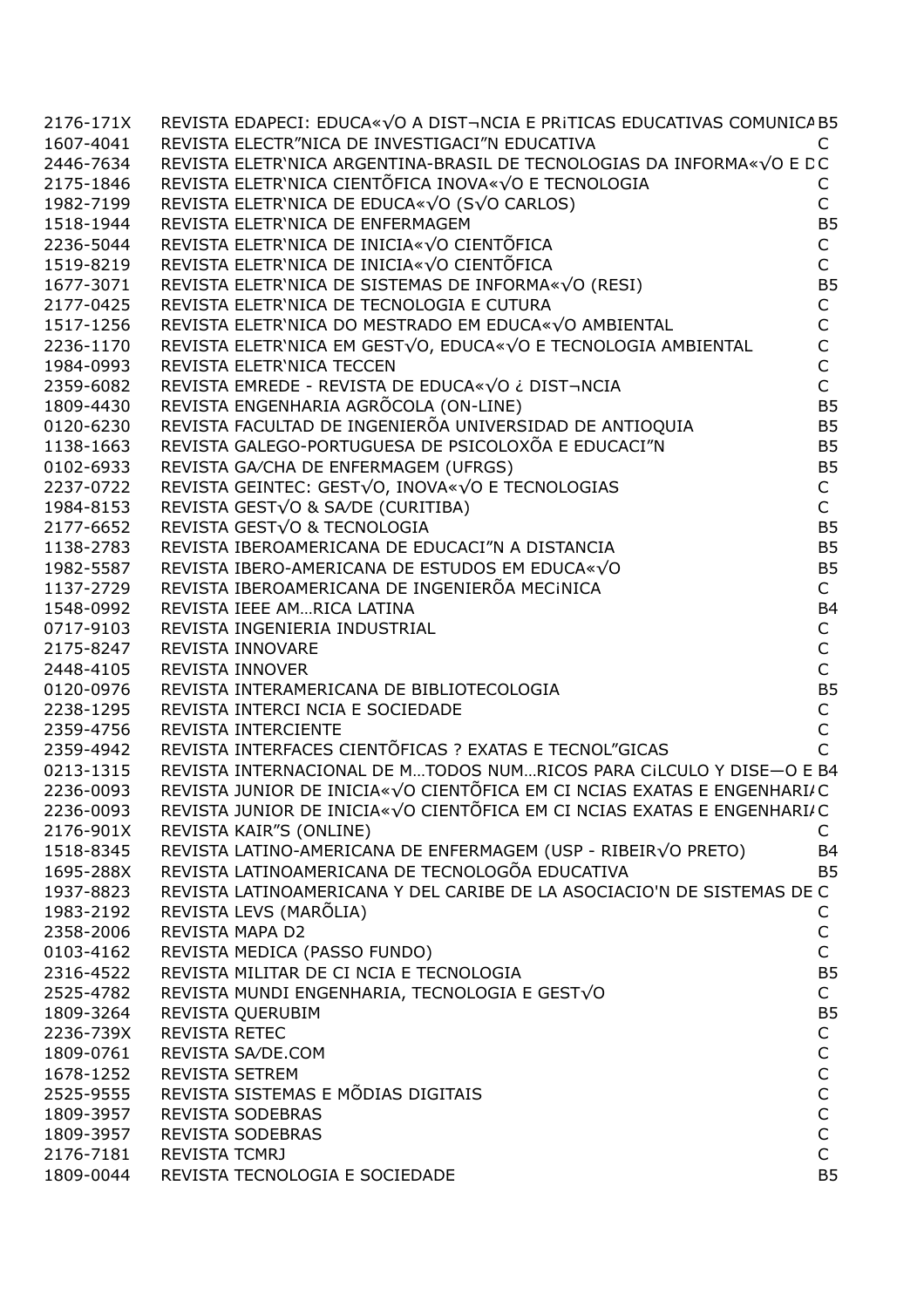| 1984-4751 | REVISTA TECNOLOGIAS NA EDUCA«√O                                         | C              |
|-----------|-------------------------------------------------------------------------|----------------|
| 1517-8048 | REVISTA TECNOL"GICA (UEM)                                               | $\mathsf C$    |
| 2358-1425 | REVISTA TEMPOS E ESPA«OS EM EDUCA«√O (ONLINE)                           | $\mathsf C$    |
| 2236-5435 | REVISTA TERAPIA MANUAL                                                  | $\mathsf{C}$   |
| 2314-274X | REVISTA TRAM[P]AS DE LA COMUNICACI"N Y LA CULTURA                       | $\overline{C}$ |
| 2316-9036 | <b>REVISTA USP</b>                                                      | <b>B5</b>      |
| 1764-1667 | REVUE DES NOUVELLES TECHNOLOGIES DE L'INFORMATION                       | $\mathsf C$    |
| 1983-6635 | RGO. REVISTA GESTVO ORGANIZACIONAL (ONLINE)                             | $\mathsf C$    |
| 1980-7031 | RIC@. REVISTA INTERDISCIPLINAR CIENTÕFICA APLICADA                      | $\mathsf{C}$   |
| 0272-4332 | <b>RISK ANALYSIS</b>                                                    | B <sub>3</sub> |
| 1547-6286 | RNA BIOLOGY                                                             | <b>B2</b>      |
| 0263-5747 | ROBOTICA (CAMBRIDGE. PRINT)                                             | A <sub>2</sub> |
| 0921-8890 | ROBOTICS AND AUTONOMOUS SYSTEMS (PRINT)                                 | A1             |
| 0736-5845 | ROBOTICS AND COMPUTER-INTEGRATED MANUFACTURING                          | A <sub>2</sub> |
| 2054-5703 | ROYAL SOCIETY OPEN SCIENCE                                              | $\mathsf{C}$   |
| 2046-2069 | RSC ADVANCES: AN INTERNATIONAL JOURNAL TO FURTHER THE CHEMICAL SCIEI B2 |                |
| 1980-5160 | S & G. SISTEMAS & GESTVO                                                | C              |
| 2158-2440 | <b>SAGE OPEN</b>                                                        | <b>B5</b>      |
| 1062-936X | SAR AND QSAR IN ENVIRONMENTAL RESEARCH (PRINT)                          | B <sub>4</sub> |
| 2176-9206 | SA/DE E PESQUISA                                                        | $\mathsf C$    |
| 0103-1104 | <b>SAUDE EM DEBATE</b>                                                  | $\mathsf{C}$   |
| 2236-3297 | SBC JOURNAL ON 3D INTERACTIVE SYSTEMS                                   | B <sub>3</sub> |
| 2236-3297 | SBC JOURNAL ON 3D INTERACTIVE SYSTEMS                                   | B <sub>3</sub> |
| 1895-1767 | SCALABLE COMPUTING. PRACTICE AND EXPERIENCE                             | <b>B2</b>      |
| 0167-6423 | SCIENCE OF COMPUTER PROGRAMMING (PRINT)                                 | A <sub>2</sub> |
| 0048-9697 | SCIENCE OF THE TOTAL ENVIRONMENT                                        | B <sub>1</sub> |
| 0304-4238 | SCIENTIA HORTICULTURAE                                                  | <b>B4</b>      |
| 1808-2793 | <b>SCIENTIA PLENA</b>                                                   | $\mathsf{C}$   |
| 2164-2826 | SCIENTIFIC JOURNAL OF EDUCATION TECHNOLOGY                              | <b>B5</b>      |
| 2045-2322 | <b>SCIENTIFIC REPORTS</b>                                               | A1             |
| 2045-2322 | <b>SCIENTIFIC REPORTS</b>                                               | A1             |
| 1588-2861 | <b>SCIENTOMETRICS (ONLINE)</b>                                          | A1             |
| 0138-9130 | <b>SCIENTOMETRICS (PRINT)</b>                                           | A1             |
| 1939-0114 | SECURITY AND COMMUNICATION NETWORKS                                     | B <sub>1</sub> |
| 1679-0375 | SEMINA. CI NCIAS EXATAS E TECNOL"GICAS (ONLINE)                         | C              |
| 1726-5479 | <b>SENSORS &amp; TRANSDUCERS</b>                                        | $\mathsf{C}$   |
| 0924-4247 | SENSORS AND ACTUATORS. A, PHYSICAL                                      | B <sub>3</sub> |
| 0925-4005 | SENSORS AND ACTUATORS. B, CHEMICAL                                      | <b>B1</b>      |
| 1424-8220 | <b>SENSORS (BASEL)</b>                                                  | A1             |
| 1517-2112 | SEPA. SEMINIRIO ESTUDANTIL DE PRODU«VO ACAD MICA                        | C              |
| 1414-5138 | SRIE-ESTUDOS (UCDB)                                                     | $\mathsf{C}$   |
| 1863-2386 | SERVICE ORIENTED COMPUTING AND APPLICATIONS                             | <b>B1</b>      |
| 1877-0533 | SET-VALUED AND VARIATIONAL ANALYSIS: THEORY AND APPLICATIONS            | B <sub>3</sub> |
| 1536-0040 | SIAM JOURNAL ON APPLIED DYNAMICAL SYSTEMS                               | B <sub>3</sub> |
| 0036-1399 | SIAM JOURNAL ON APPLIED MATHEMATICS (PRINT)                             | B <sub>3</sub> |
| 0363-0129 | SIAM JOURNAL ON CONTROL AND OPTIMIZATION (PRINT)                        | A1             |
| 0895-4801 | SIAM JOURNAL ON DISCRETE MATHEMATICS (PRINT)                            | A2             |
| 1095-7189 | SIAM JOURNAL ON OPTIMIZATION                                            | A1             |
| 1052-6234 | SIAM JOURNAL ON OPTIMIZATION (PRINT)                                    | A1             |
| 0036-1445 | SIAM REVIEW (PRINT)                                                     | A1             |
| 0037-4466 | SIBERIAN MATHEMATICAL JOURNAL                                           | <b>B4</b>      |
| 1551-3688 | SIGBED REVIEW                                                           | B <sub>5</sub> |
| 1931-0145 | SIGKDD EXPLORATIONS                                                     | B <sub>5</sub> |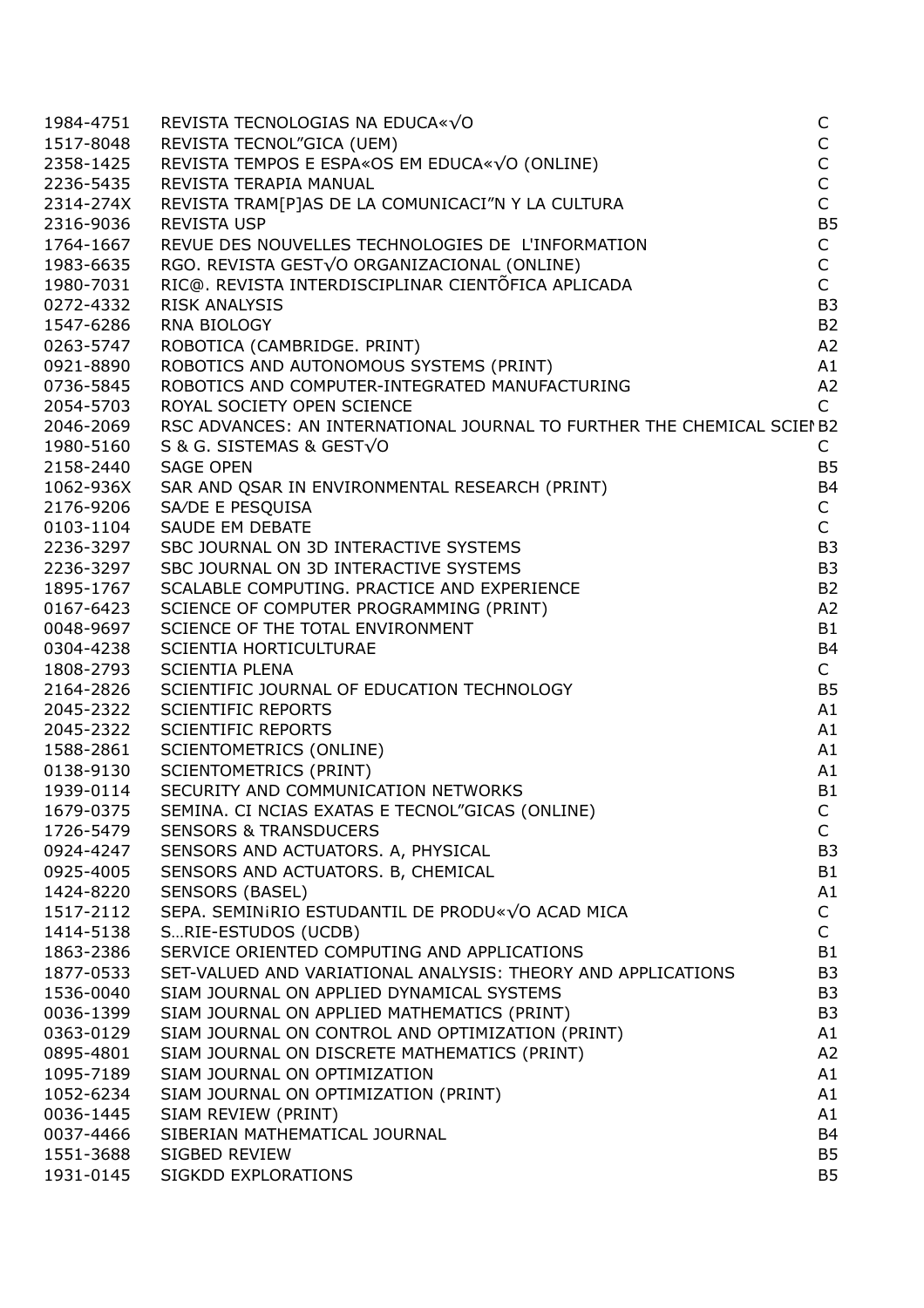| 0163-5808 | SIGMOD RECORD                                            | A1                           |
|-----------|----------------------------------------------------------|------------------------------|
| 1863-1703 | SIGNAL, IMAGE AND VIDEO PROCESSING                       | B1                           |
| 1863-1711 | SIGNAL, IMAGE AND VIDEO PROCESSING                       | <b>B1</b>                    |
| 1863-1703 | SIGNAL, IMAGE AND VIDEO PROCESSING (PRINT)               | <b>B1</b>                    |
| 0923-5965 | SIGNAL PROCESSING. IMAGE COMMUNICATION                   | A <sub>2</sub>               |
| 0165-1684 | SIGNAL PROCESSING (PRINT)                                | A1                           |
| 2032-9806 | SIGNATA: ANNALES DES S MIOTIQUES                         | $\mathsf{C}$                 |
| 1946-7729 | SIGSPATIAL SPECIAL                                       | $\mathsf{C}$                 |
| 1569-190X | SIMULATION MODELLING PRACTICE AND THEORY                 | <b>B1</b>                    |
| 0037-5497 | SIMULATION (SAN DIEGO, CALIF.)                           | <b>B1</b>                    |
| 2177-451X | SINERGIA (IFSP. ONLINE)                                  | $\mathsf{C}$                 |
| 1983-5604 | SISTEMAS DE INFORMA«VO (MACA)                            | <b>B5</b>                    |
| 1749-5024 | SOCIAL COGNITIVE AND AFFECTIVE NEUROSCIENCE (ONLINE)     | B <sub>5</sub>               |
| 1869-5450 | SOCIAL NETWORK ANALYSIS AND MINING                       | B <sub>5</sub>               |
| 1869-5469 | SOCIAL NETWORK ANALYSIS AND MINING                       | B <sub>5</sub>               |
| 2169-3285 | SOCIAL NETWORKING                                        | $\mathsf{C}$                 |
| 0277-9536 | SOCIAL SCIENCE & MEDICINE (1982)                         | B <sub>3</sub>               |
| 1433-7479 | <b>SOFT COMPUTING</b>                                    | A <sub>2</sub>               |
| 1432-7643 | SOFT COMPUTING (BERLIN. PRINT)                           | A <sub>2</sub>               |
| 1432-7643 | SOFT COMPUTING (HEIDELBERG)                              | A <sub>2</sub>               |
| 1619-1366 | SOFTWARE AND SYSTEMS MODELING                            | <b>B1</b>                    |
| 1619-1366 | SOFTWARE AND SYSTEMS MODELING                            | <b>B1</b>                    |
| 0163-5948 | SOFTWARE ENGINEERING NOTES                               | B <sub>5</sub>               |
| 0038-0644 | SOFTWARE, PRACTICE & EXPERIENCE (PRINT)                  | A <sub>2</sub>               |
| 1097-024X | SOFTWARE: PRACTICE AND EXPERIENCE                        | A <sub>2</sub>               |
| 0963-9314 | SOFTWARE QUALITY JOURNAL                                 | <b>B1</b>                    |
| 1573-1367 | SOFTWARE QUALITY JOURNAL (ONLINE)                        | <b>B1</b>                    |
| 1522-0540 | SOFTWARE QUALITY PROFESSIONAL                            | $\mathsf{C}$                 |
| 0960-0833 | SOFTWARE TESTING, VERIFICATION & RELIABILITY             | <b>B1</b>                    |
| 1099-1689 | SOFTWARE TESTING, VERIFICATION AND RELIABILITY           | <b>B1</b>                    |
| 1387-5868 | SPATIAL COGNITION AND COMPUTATION                        | <b>B1</b>                    |
| 2211-6753 | SPATIAL STATISTICS                                       | B <sub>3</sub>               |
| 2213-7793 | SPRINGER SCIENCE REVIEWS                                 | $\mathsf{C}$                 |
| 0081-3869 | SPRINGER TRACTS IN MODERN PHYSICS                        | B <sub>5</sub>               |
| 2193-1801 | SPRINGERPLUS                                             | B <sub>3</sub>               |
| 1677-9185 | <b>SQL MAGAZINE</b>                                      | $\mathsf{C}$                 |
| 1944-3277 | STANDARDS IN GENOMIC SCIENCES                            | B <sub>4</sub>               |
| 1572-3127 | STATISTICAL METHODOLOGY                                  | B <sub>3</sub>               |
| 1618-2510 | STATISTICAL METHODS & APPLICATIONS                       | <b>B4</b>                    |
| 0277-6715 | STATISTICS IN MEDICINE (PRINT)                           | B <sub>3</sub>               |
| 1615-147X | STRUCTURAL AND MULTIDISCIPLINARY OPTIMIZATION (PRINT)    | A1                           |
| 1545-2255 | STRUCTURAL CONTROL & HEALTH MONITORING (PRINT)           | B <sub>4</sub>               |
| 1475-9217 | STRUCTURAL HEALTH MONITORING                             | B <sub>3</sub>               |
| 0039-3215 | <b>STUDIA LOGICA</b>                                     |                              |
|           |                                                          | B <sub>1</sub>               |
| 1860-949X | STUDIES IN COMPUTATIONAL INTELLIGENCE                    | $\mathsf{C}$<br>$\mathsf{C}$ |
| 1860-949X | STUDIES IN COMPUTATIONAL INTELLIGENCE                    |                              |
| 0926-9630 | STUDIES IN HEALTH TECHNOLOGY AND INFORMATICS             | B <sub>5</sub>               |
| 0100-5405 | SUMMA PHYTOPATHOLOGICA (IMPRESSO)                        | B <sub>5</sub>               |
| 0714-0045 | SURVEY METHODOLOGY                                       | B <sub>4</sub>               |
| 2210-5379 | SUSTAINABLE COMPUTING: INFORMATICS AND SYSTEMS           | <b>B1</b>                    |
| 2210-6502 | SWARM AND EVOLUTIONARY COMPUTATION                       | A1                           |
| 1935-3812 | <b>SWARM INTELLIGENCE</b>                                | A <sub>2</sub>               |
| 2305-6991 | SYSTEMS. CONNECTING MATTER, LIFE, CULTURE AND TECHNOLOGY | <b>B5</b>                    |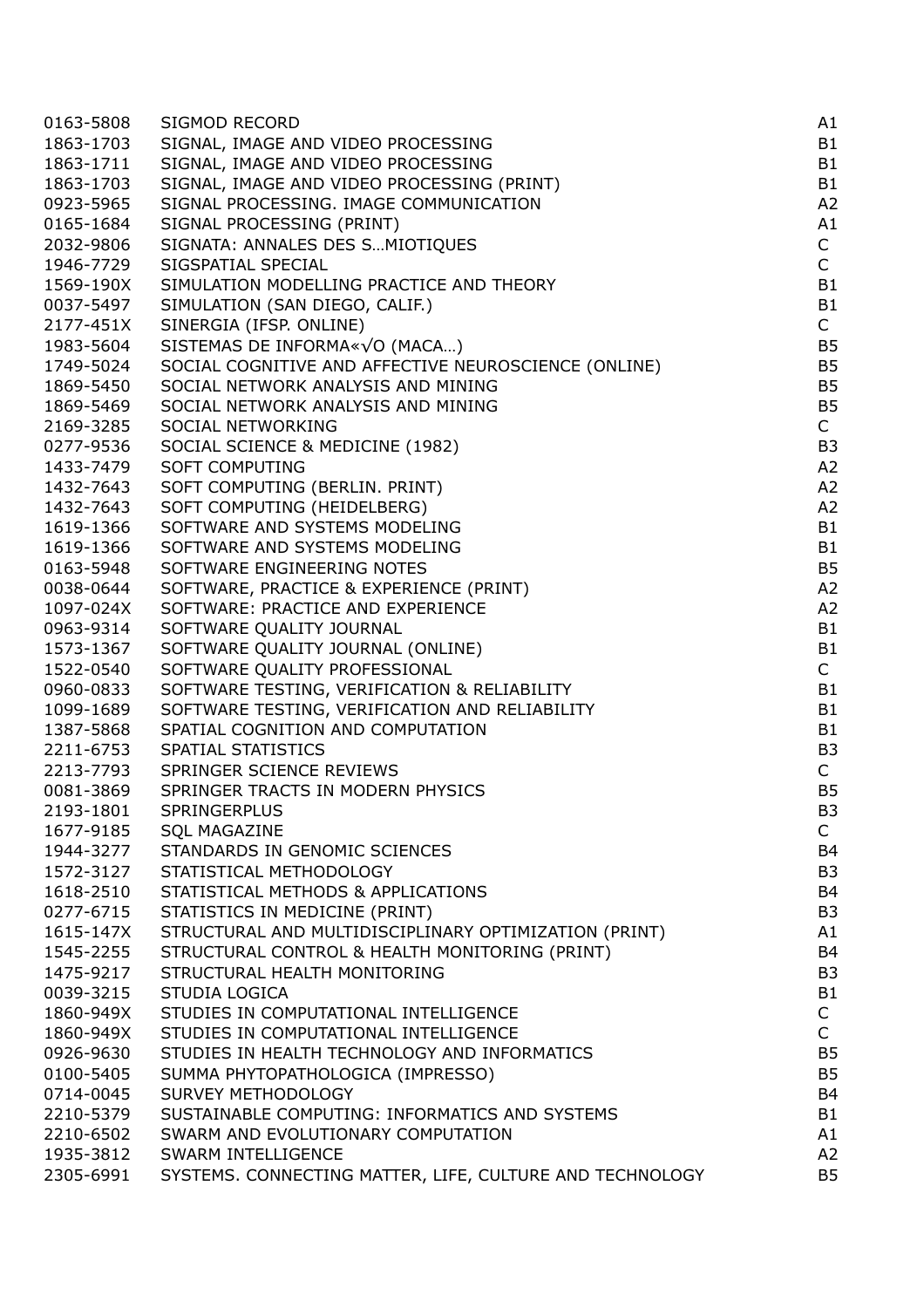| 2238-8079 |                                                                                                                                                                                                                                                  | B <sub>5</sub> |
|-----------|--------------------------------------------------------------------------------------------------------------------------------------------------------------------------------------------------------------------------------------------------|----------------|
| 0040-1625 |                                                                                                                                                                                                                                                  | <b>B2</b>      |
| 0102-5503 | TEAR - REVISTA DE EDUCA«√O, CI NCIA E TECNOLOGIA<br>TECHNOLOGICAL FORECASTING & SOCIAL CHANGE<br>TECNOLOGIA EDUCACIONAL<br>TECNOLOGIAS, SOCIEDADE E CONHECIMENTO<br>TECNO-L"GICA (SANTA CRUZ DO SUL . ONLINE)<br>TECNO-L"GICA (UNISC)<br>TECNO-L | $\mathsf{C}$   |
| 2318-8839 |                                                                                                                                                                                                                                                  | $\mathsf C$    |
| 1892-6753 |                                                                                                                                                                                                                                                  | $\mathsf C$    |
| 1415-6229 |                                                                                                                                                                                                                                                  | $\mathsf{C}$   |
| 0040-1951 |                                                                                                                                                                                                                                                  | <b>B2</b>      |
| 1572-9451 |                                                                                                                                                                                                                                                  | <b>B1</b>      |
| 0308-5961 |                                                                                                                                                                                                                                                  | B <sub>3</sub> |
| 1018-4864 |                                                                                                                                                                                                                                                  | <b>B1</b>      |
| 0736-5853 |                                                                                                                                                                                                                                                  | A2             |
| 1530-5627 | TELEMEDICINE JOURNAL AND E-HEALTH                                                                                                                                                                                                                | A2             |
| 1677-1966 |                                                                                                                                                                                                                                                  | <b>B5</b>      |
|           | TEMITICA                                                                                                                                                                                                                                         | $\mathsf{C}$   |
| 1807-8931 | TEMPUS ACTAS DE SA/DE COLETIVA                                                                                                                                                                                                                   |                |
| 1982-8829 |                                                                                                                                                                                                                                                  | $\frac{C}{C}$  |
| 2177-6776 | TEND NCIAS E TCNICAS EM REALIDADE VIRTUAL E AUMENTADA<br>TEND NCIAS E TCNICAS EM REALIDADE VIRTUAL E AUMENTADA                                                                                                                                   | $\mathsf{C}$   |
| 2447-3634 | TEND NCIAS E TCNICAS EM SISTEMAS COMPUTACIONAIS                                                                                                                                                                                                  |                |
| 2179-8451 | TEND NCIAS EM MATEMITICA APLICADA E COMPUTACIONAL                                                                                                                                                                                                | <b>B5</b>      |
| 2237-8707 | TEORIA E PRITICA DA EDUCA«√O<br>TEST (MADRID)<br>THE AMERICAN MATHEMATICAL MONTHLY<br>THE ANNALS OF APPLIED PROBABILITY<br>THE ELECTRONIC JOURNAL OF COMBINATORICS<br>THE ELECTRONIC JOURNAL OF GEOTECHNICAL ENGINEERING<br>THE ELECTRONIC JOURN | $\mathsf{C}$   |
| 1133-0686 |                                                                                                                                                                                                                                                  | B <sub>3</sub> |
| 0002-9890 |                                                                                                                                                                                                                                                  | <b>B4</b>      |
| 1050-5164 |                                                                                                                                                                                                                                                  | B <sub>3</sub> |
| 1077-8926 |                                                                                                                                                                                                                                                  | <b>B1</b>      |
| 1089-3032 |                                                                                                                                                                                                                                                  | $\mathsf{C}$   |
| 1681-8997 | THE EMPIRICAL ECONOMICS LETTERS                                                                                                                                                                                                                  | $\mathsf{C}$   |
| 1434-6028 | THE EUROPEAN PHYSICAL JOURNAL. B, CONDENSED MATTER PHYSICS (PRINT)                                                                                                                                                                               | B <sub>3</sub> |
| 1951-6355 | THE EUROPEAN PHYSICAL JOURNAL. SPECIAL TOPICS                                                                                                                                                                                                    | B <sub>3</sub> |
| 2055-3714 | THE IFCOLOG JOURNAL OF LOGICS AND THEIR APPLICATIONS                                                                                                                                                                                             | <b>B5</b>      |
| 1094-3420 | THE INTERNATIONAL JOURNAL OF HIGH PERFORMANCE COMPUTING APPLICATION B1                                                                                                                                                                           |                |
| 1989-1660 | THE INTERNATIONAL JOURNAL OF INTERACTIVE MULTIMEDIA AND ARTIFICIAL IN C                                                                                                                                                                          |                |
| 1942-2644 | THE INTERNATIONAL JOURNAL ON ADVANCES IN NETWORKS AND SERVICES                                                                                                                                                                                   | C              |
| 1076-9757 | THE JOURNAL OF ARTIFICIAL INTELLIGENCE RESEARCH (PRINT)                                                                                                                                                                                          | A1             |
| 0021-9606 | THE JOURNAL OF CHEMICAL PHYSICS                                                                                                                                                                                                                  | <b>B2</b>      |
| 0022-037X | THE JOURNAL OF DEVELOPING AREAS                                                                                                                                                                                                                  | <b>B5</b>      |
| 1062-3701 | THE JOURNAL OF IMAGING SCIENCE AND TECHNOLOGY                                                                                                                                                                                                    | <b>B4</b>      |
| 0270-6474 | THE JOURNAL OF NEUROSCIENCE                                                                                                                                                                                                                      | B1             |
| 1573-0484 | THE JOURNAL OF SUPERCOMPUTING (DORDRECHT. ONLINE)                                                                                                                                                                                                | <b>B1</b>      |
| 0164-1212 | THE JOURNAL OF SYSTEMS AND SOFTWARE                                                                                                                                                                                                              | A2             |
| 0001-4966 | THE JOURNAL OF THE ACOUSTICAL SOCIETY OF AMERICA                                                                                                                                                                                                 | B <sub>3</sub> |
| 0269-8889 | THE KNOWLEDGE ENGINEERING REVIEW                                                                                                                                                                                                                 | B <sub>1</sub> |
| 0270-4137 | THE PROSTATE (PRINT)                                                                                                                                                                                                                             | <b>B2</b>      |
| 1537-744X | THE SCIENTIFIC WORLD JOURNAL                                                                                                                                                                                                                     | B <sub>5</sub> |
| 0178-2789 | THE VISUAL COMPUTER                                                                                                                                                                                                                              | A2             |
| 1432-2315 | THE VISUAL COMPUTER (INTERNET)                                                                                                                                                                                                                   | A <sub>2</sub> |
| 1066-8888 | THE VLDB JOURNAL                                                                                                                                                                                                                                 | A <sub>2</sub> |
| 1792-8788 | THEMES IN SCIENCE AND TECHNOLOGY EDUCATION                                                                                                                                                                                                       | <b>B5</b>      |
| 0304-3975 | THEORETICAL COMPUTER SCIENCE                                                                                                                                                                                                                     | A1             |
| 1471-0684 | THEORY AND PRACTICE OF LOGIC PROGRAMMING                                                                                                                                                                                                         | A2             |
| 1475-3081 | THEORY AND PRACTICE OF LOGIC PROGRAMMING (ONLINE)                                                                                                                                                                                                | A2             |
| 1431-7613 | THEORY IN BIOSCIENCES                                                                                                                                                                                                                            | B <sub>3</sub> |
| 1230-3429 | TOPOLOGICAL METHODS IN NONLINEAR ANALYSIS                                                                                                                                                                                                        | B <sub>3</sub> |
| 0300-483X | TOXICOLOGY (AMSTERDAM)                                                                                                                                                                                                                           | B <sub>2</sub> |
| 0041-0101 | <b>TOXICON (OXFORD)</b>                                                                                                                                                                                                                          | B <sub>3</sub> |
|           |                                                                                                                                                                                                                                                  |                |